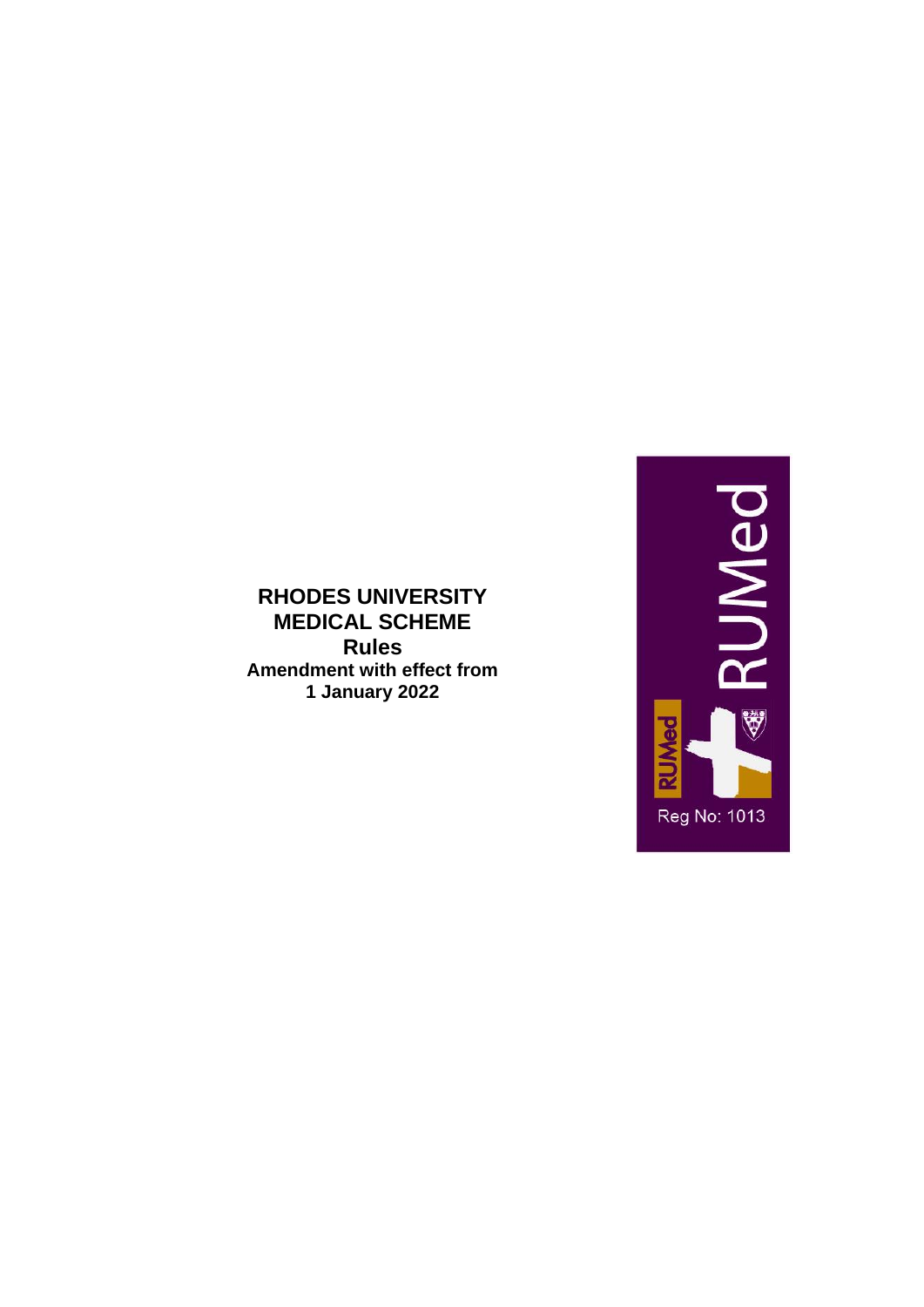# **TABLE OF CONTENTS**

| 1.                                                                                 |  |
|------------------------------------------------------------------------------------|--|
| 2.                                                                                 |  |
| 3.                                                                                 |  |
| 5                                                                                  |  |
| 6                                                                                  |  |
| 6.1                                                                                |  |
| 6.2                                                                                |  |
| 6.3                                                                                |  |
| $\mathbf{7}$                                                                       |  |
| 7.1                                                                                |  |
| 7.2                                                                                |  |
| 8                                                                                  |  |
| 8.4                                                                                |  |
| TRANSFER OF EMPLOYER GROUPS FROM ANOTHER MEDICAL SCHEME 15<br>9                    |  |
| MEMBERSHIP CARD AND CERTIFICATE OF MEMBERSHIP 16<br>10                             |  |
| 11                                                                                 |  |
|                                                                                    |  |
| 12                                                                                 |  |
| 12.1                                                                               |  |
| 12.2                                                                               |  |
| 12.3                                                                               |  |
| 12.4                                                                               |  |
| Abuse of privileges, False claims, Misrepresentation and Non-disclosure of<br>12.5 |  |
|                                                                                    |  |
| 12.6                                                                               |  |
| 13                                                                                 |  |
| 14                                                                                 |  |
| 15                                                                                 |  |
| 16                                                                                 |  |
| 17                                                                                 |  |
| 18                                                                                 |  |
| 19                                                                                 |  |
| 20                                                                                 |  |
| 21                                                                                 |  |
| 22                                                                                 |  |
| 23                                                                                 |  |
| 24                                                                                 |  |
| 25                                                                                 |  |
| 26                                                                                 |  |
| 27                                                                                 |  |
|                                                                                    |  |
| 28                                                                                 |  |
| 29                                                                                 |  |
| 30                                                                                 |  |
| RIGHT TO OBTAIN DOCUMENTS AND INSPECTION OF DOCUMENTS40<br>31                      |  |
| 32                                                                                 |  |
|                                                                                    |  |
|                                                                                    |  |
|                                                                                    |  |
|                                                                                    |  |
|                                                                                    |  |
|                                                                                    |  |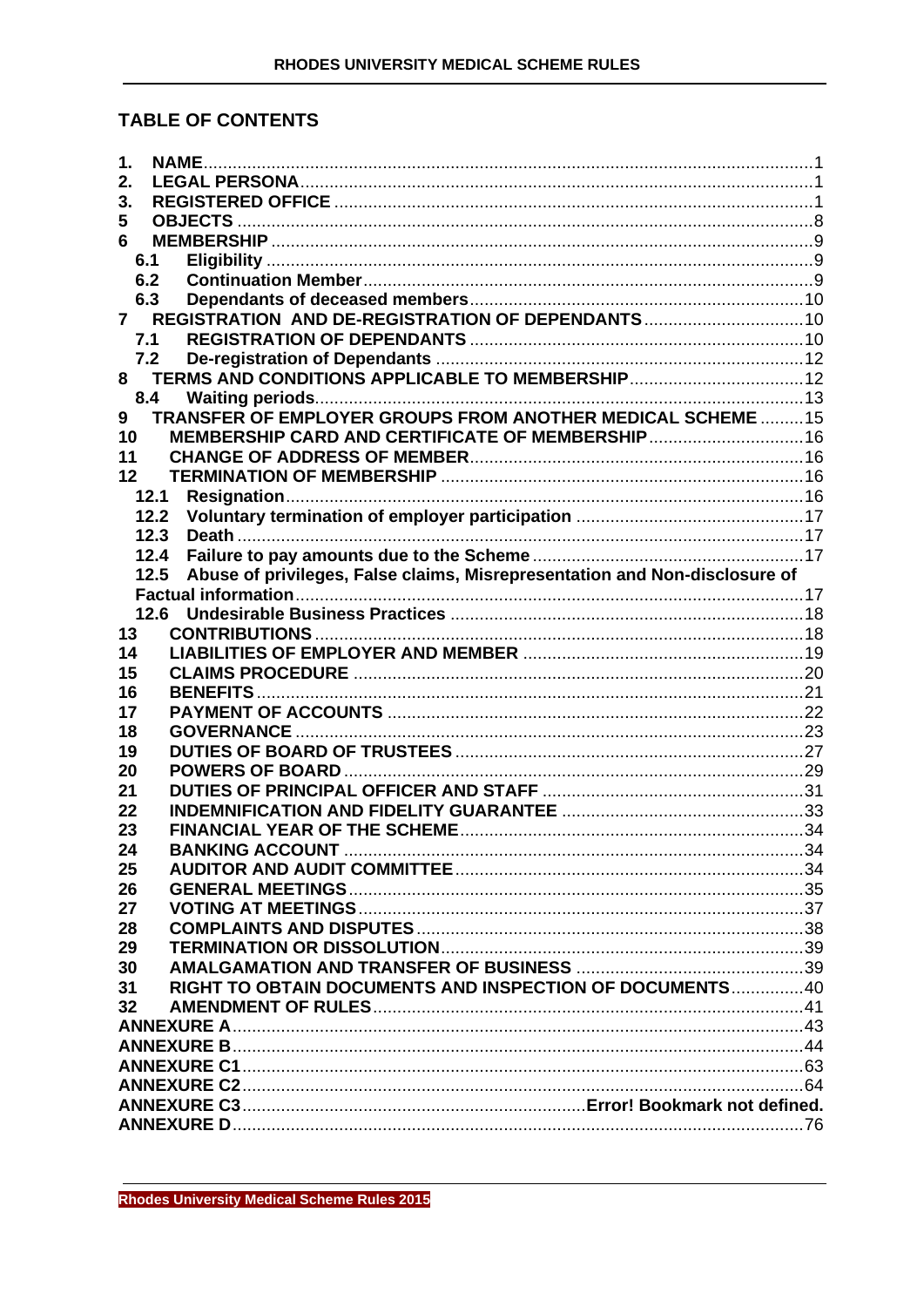# **RHODES UNIVERSITY MEDICAL SCHEME RULES**

### <span id="page-2-0"></span>**1. NAME**

The name of the Scheme is **RHODES UNIVERSITY MEDICAL SCHEME**, also known as **"RUMed"**, hereinafter referred to as the "Scheme".

### **[Amended with effect from 2006/01/01]**

## <span id="page-2-1"></span>**2. LEGAL PERSONA**

The Scheme, in its own name, is a body corporate, capable of suing and of being sued and of doing or causing to be done all such things as may be necessary for or incidental to the exercise of its powers or the performance of its functions in terms of the Medical Schemes Act and regulations and these Rules.

# <span id="page-2-2"></span>**3. REGISTERED OFFICE**

The registered office of the Scheme is situated at 7 Lutman Street, Richmond Hill, Port Elizabeth, but the Board may transfer such office to any other location in the Republic of South Africa, should circumstances so dictate.

#### **[Amended with effect from 2008/01/01]**

#### **4. DEFINITIONS**

In these Rules, a word or expression defined in the Medical Schemes Act (Act 131 of 1998) bears the meaning thus assigned to it and, unless inconsistent with the context—

- (a) a word in the singular number includes the plural, and *vice versa*; and
- (b) the following expressions have the following meanings:

### **4.1. "Act"**,

the Medical Schemes Act, (Act No 131 of 1998), and the regulations framed thereunder, as amended from time to time.

#### **4.2. "Adult Dependant"**,

a Dependant other than a Child Dependant.

### **4.3. "Approval"**,

prior written approval in terms of these Rules.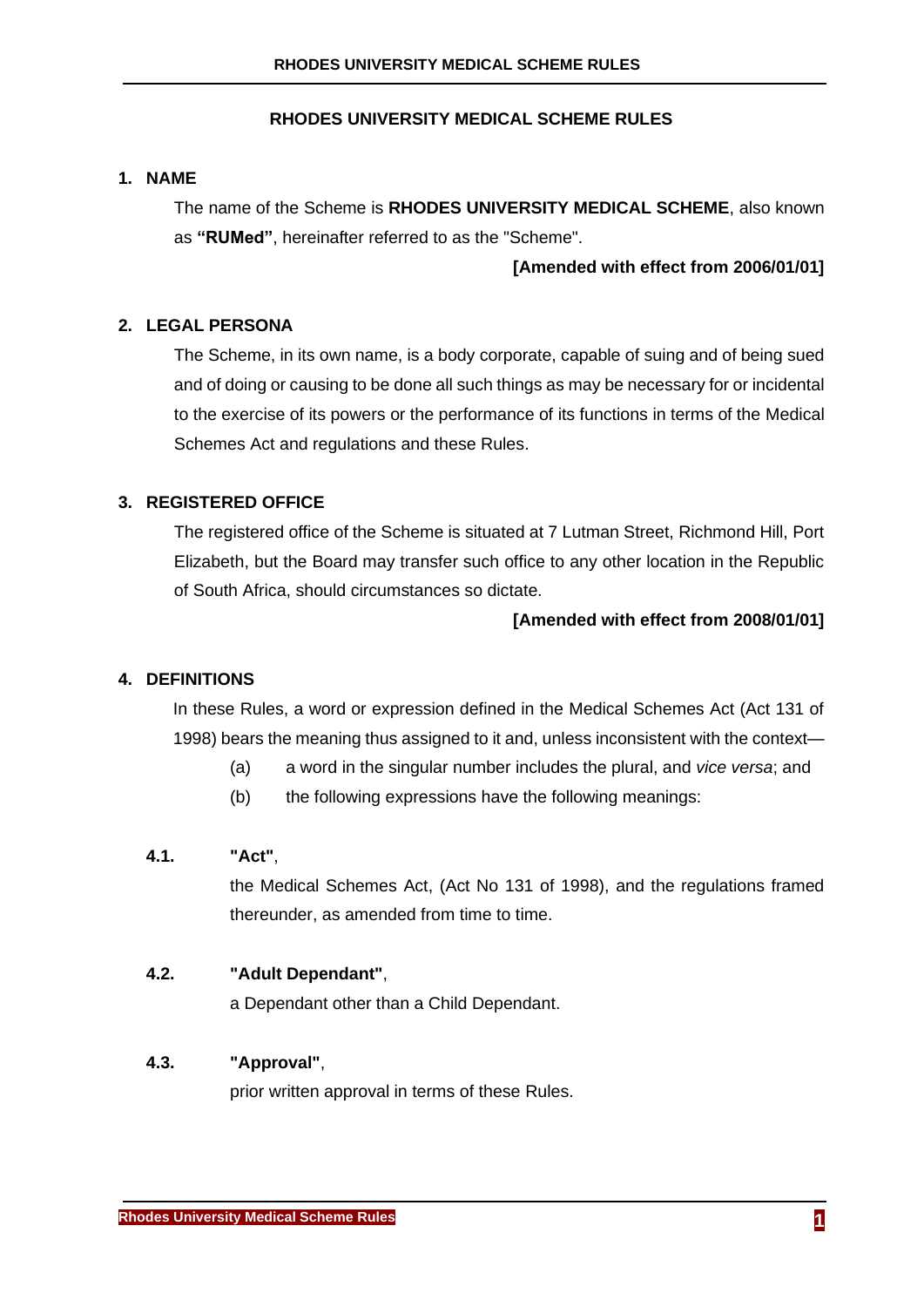# **4.4 "Auditor"**,

an auditor registered in terms of the Public Accountants' and Auditors' Act, (Act No. 80 of 1991) as amended from time to time.

# **4.5 "Beneficiary"**,

a Member or a person admitted as a Dependant of a Member.

# **4.6 "Benefit"**,

a health provision or payment in terms of these Rules.

# **4.7 "Board"**,

the Board of Trustees constituted to manage the Scheme in terms of the Act and these Rules.

# **4.8 "Centre Provider"**,

a provider employed by the Scheme who consults at a Medical Centre as authorised by the Board.

# **4.9 "Child"**,

a Member's natural child, or a stepchild or legally adopted child or a child in the process of being legally adopted, or, a child who has been placed in the legal custody<sup>1</sup> of the Member or the spouse or partner and who is not a beneficiary of any other medical scheme.

# **[Amended with effect from 2015/01/01]**

# **4.10 "Child Dependant"**,

a child person under the age of 21 who is wholly dependant on the member; and who is not in receipt of a reqular remuneration of more than the maximum relevant social grant per month; or, a person aged 21 but under the age of 27, who is not self supporting, is a registered full time student at an educational institution recognised by the Board; or, a registered dependant who, due to a mental or physical disability, is wholly dependent upon the Member.

**[Amended and Footnotes added 2015/01/01]**

<sup>1</sup> Ref: Child Care Act [No 74 of 1983]; Welfare Laws Amendment Act [No 106 of 1997]; Criminal Procedure Act [No 51 of 1977] [s290]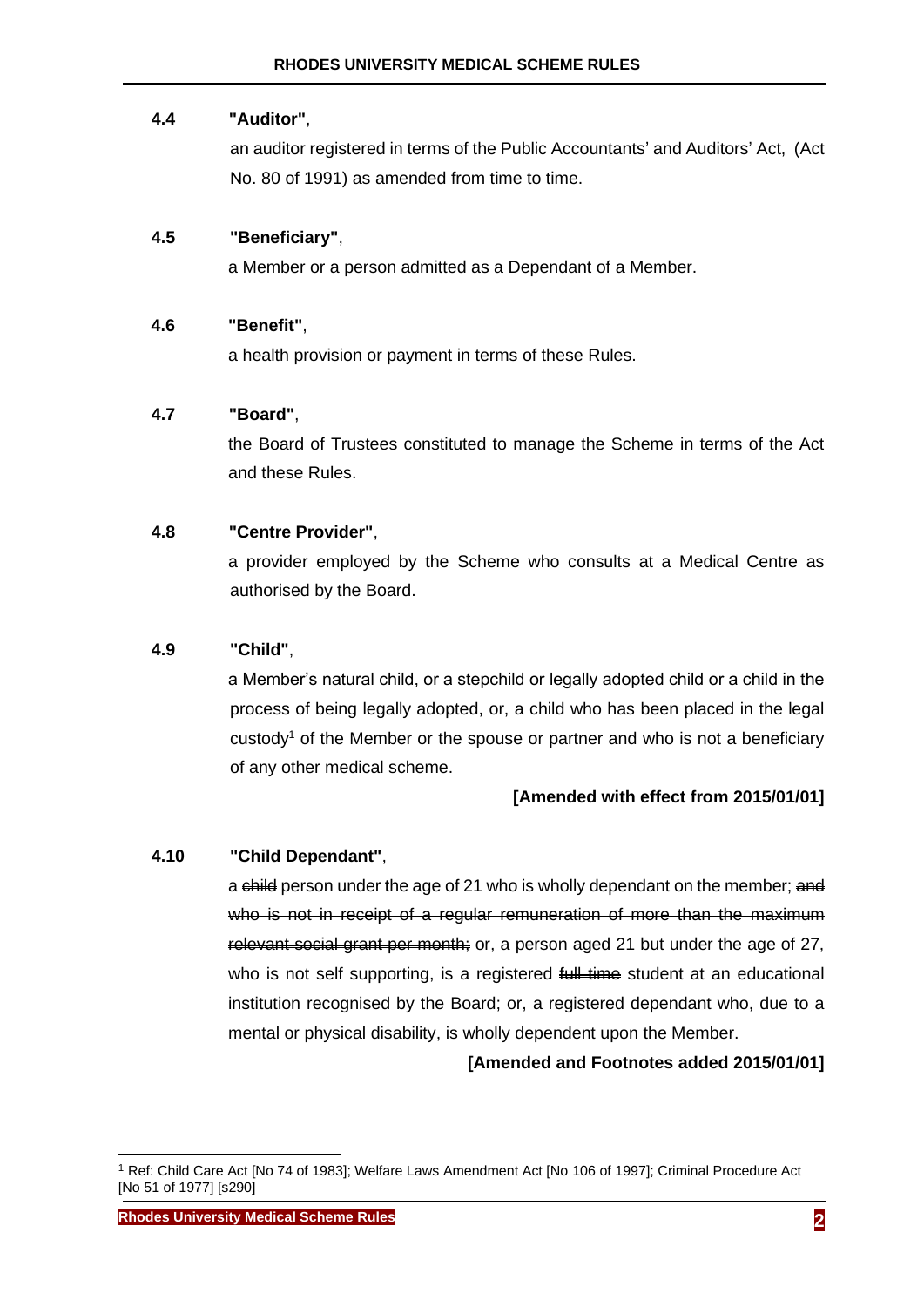# **4.11 "Condition Specific Waiting Period"**,

a period during which a Beneficiary is not entitled to claim benefits in respect of a condition for which medical advice, diagnosis, care or treatment was recommended or received within the twelve-month period ending on the date on which an application for membership was made.

# **4.12 "Continuation Member"**,

a Member who retains membership of the Scheme in terms of Rule [6.2](#page-10-2) or a Dependant who becomes a Member of the Scheme in terms of Rule [6.3.](#page-11-0)

# **4.13 "Contracted Fee"**,

the fee determined in terms of an agreement between the Scheme and a service provider or group of providers in respect of the payment of relevant health services.

# **[Added with effect from 2004/01/01]**

# **4.14 "Contribution"**,

in relation to a Member, the amount, exclusive of interest, paid by or in respect of the Member and registered Dependants, if any, as membership fees and shall include contributions to personal medical savings accounts.

### **[Amended with effect from 2004/01/01]**

### **4.15 "Cost"**,

in relation to a benefit, the net amount payable in respect of health service rendered in terms of these Rules.

### **4.16 "Council"**,

the Council for Medical Schemes as contemplated in the Act.

# **[Amend with effect from 2004/01/01]**

### **4.17 "Creditable Coverage"**,

any period during which a late joiner was –

# **4.17.1** a member or dependant of a South African registered medical scheme; [**Amended with effect from 2016/01/01]**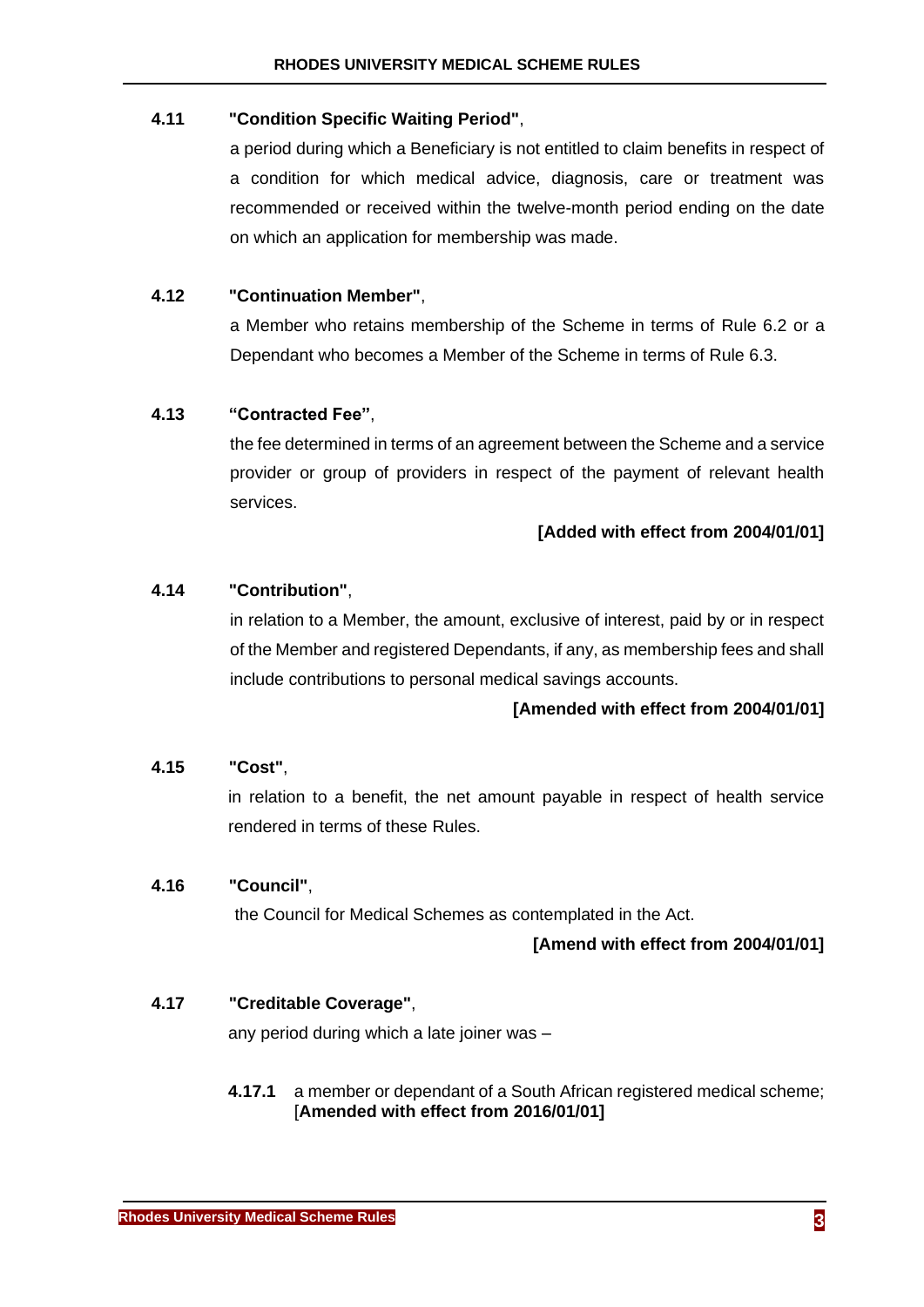- **4.17.2** a member or dependant of an entity doing the business of a medical scheme which, at the time of his/her membership of such entity, was exempt from the provisions of the Act;
- **4.17.3** a uniformed employee of the South African National Defence Force, or a dependant of such employee, who received medical benefits from the South African National Defence Force, or,
- **4.17.4** a member or dependant of the Permanent Force Continuation Fund, but excluding any period of coverage as a dependant under the age of 21 years**.**

### **[Added with effect from 2004/01/01]**

### **4.18 "Day",**

unless otherwise stated day means working day.

### **[Added with effect from 2015/01/01]**

### **4.19 "Dependant"**,

- **4.19.1** a Member's Spouse or partner who is not :
	- a Member: nor,
	- a member of another medical scheme; nor,
	- a registered dependant of a member of another medical scheme;

[**Amended with effect from 2015/01/01]**

**4.19.4** a dependent child;

- **4.19.5** the immediate family of a Member in respect of whom the Member is liable for family care and support;
- **4.19.6** any such other person who is recognised by the Board as a Dependant for purposes of these Rules.
- **4.19.7** To be eligible as a Dependant, other than as the Member's spouse or partner, a dependant must not be in receipt of a regular income in excess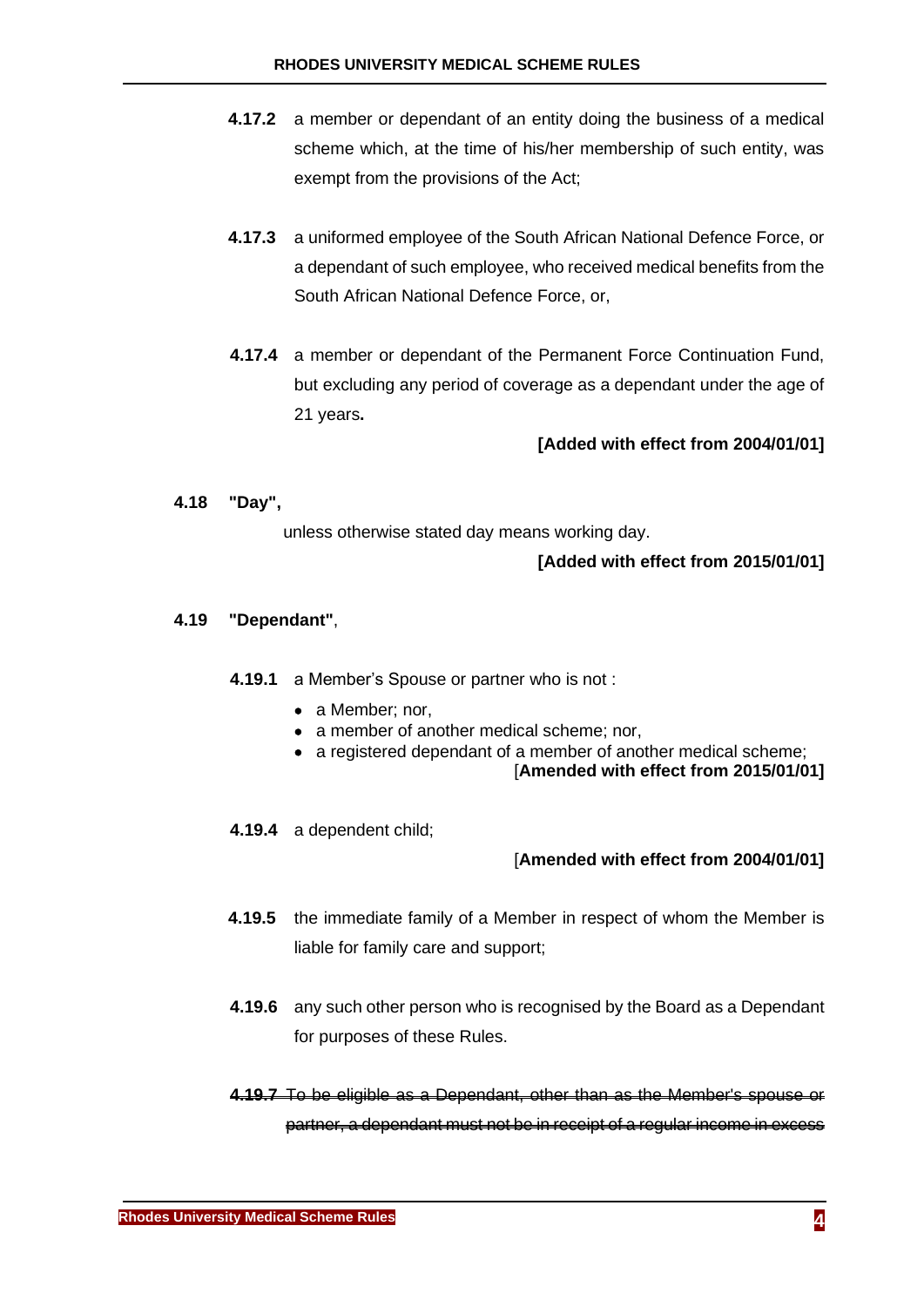of the State Social Pension, a person who is in receipt of a State Disability Grant is eligible.

### **[CMS DELETED with effect from 2015/01/01]**

### **4.20 "Designated Service Provider (DSP)"**,

a health care provider or group of providers selected by the Scheme as preferred provider/s to provide to the Beneficiaries with Health Services in respect of one or more prescribed minimum conditions.

### **[Amended with effect from 2015/01/01]**

### **4.21 "Domicilium Citandi et Executandi"**,

the Member's chosen physical address at which notices in terms of Rules [11](#page-17-1) and [13,](#page-19-1) as well as legal process, or any action arising therefrom, may be validly delivered and served.

#### **[Added with effect from 2004/01/01]**

### <span id="page-6-0"></span>**4.22 "Emergency Medical Condition"**,

the sudden and, at the time, unexpected onset of a health condition that requires immediate medical or surgical treatment, where failure to provide medical or surgical treatment would result in serious impairment to bodily functions or serious dysfunction of a bodily organ or part, or would place the person's life in serious jeopardy.

#### **[Added with effect from 2004/01/01]**

### **4.23 "Employee"**,

a person in the employment of an Employer for whom it is a condition of employment to become a Member.

#### **[Amended with effect from 2015/01/01]**

#### **4.24 "Employer"**,

Rhodes University and it's formally affiliated institution/s, recognised by the Board, which contracts with the Scheme for the purpose of admission of it's Employees as members of the Scheme.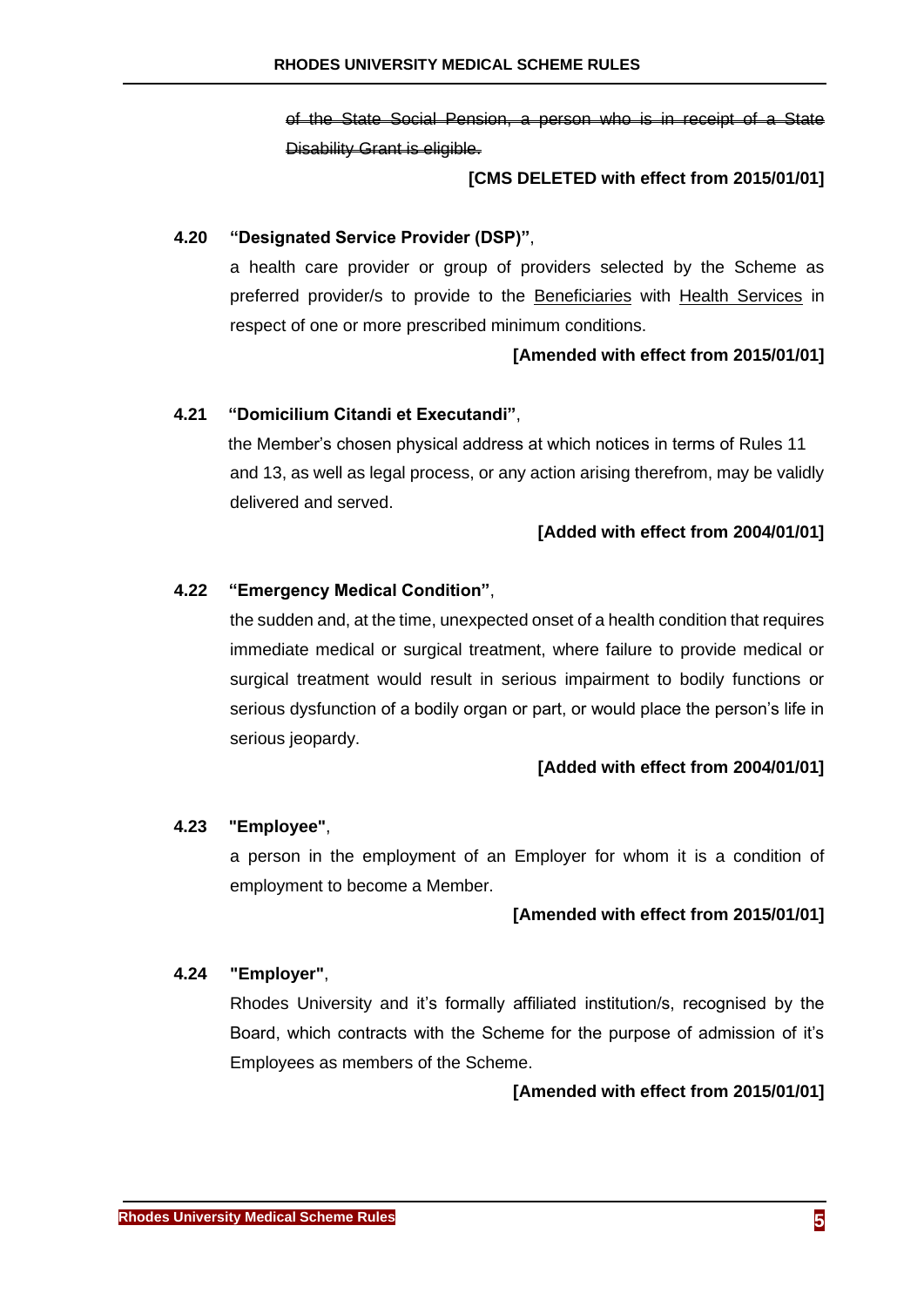# **4.25 "General Waiting Period"**,

a period, as provided in the Act, during which a Beneficiary is not entitled to claim any benefits.

# **[Amended with effect from 2015/01/01]**

# **4.26 "Health Services"**,

any services rendered by a registered provider in terms of these Rules.

# <span id="page-7-0"></span>**4.27 "Income"**,

for the purposes of calculating contributions in respect of –

- **4.27.1** a Member who is an employee gross monthly salary/pensionable earnings;
- **4.27.2** a Continuation Member total annual earnings from all sources including employment; and,
	- in the absence of proof being provided in respect of [4.27.1](#page-7-0) contribution will be deemed to be at the highest level**.**

**[Amended with effect from 2015/01/01]**

# **4.28 "Late Joiner"**,

an applicant or the adult dependant of an applicant who, at the date of application for membership or admission as a dependant, as the case may be, is 35 years old or older, excluding any beneficiary who enjoyed coverage with one or more medical schemes as from a date preceding 1 April 2001, without a break in coverage exceeding 3 consecutive months since 1 April 2001.

# **4.29 "Medical Centre"**,

a Medical Centre staffed, funded and managed by the Scheme for the provision of primary care services.

# **4.30 "Member"**,

any person who is admitted as a Member of the Scheme in terms of these Rules and is regarded as the person responsible for: the payment of monthly Contributions for, and, the healthcare of, all the Member's registered Beneficiaries.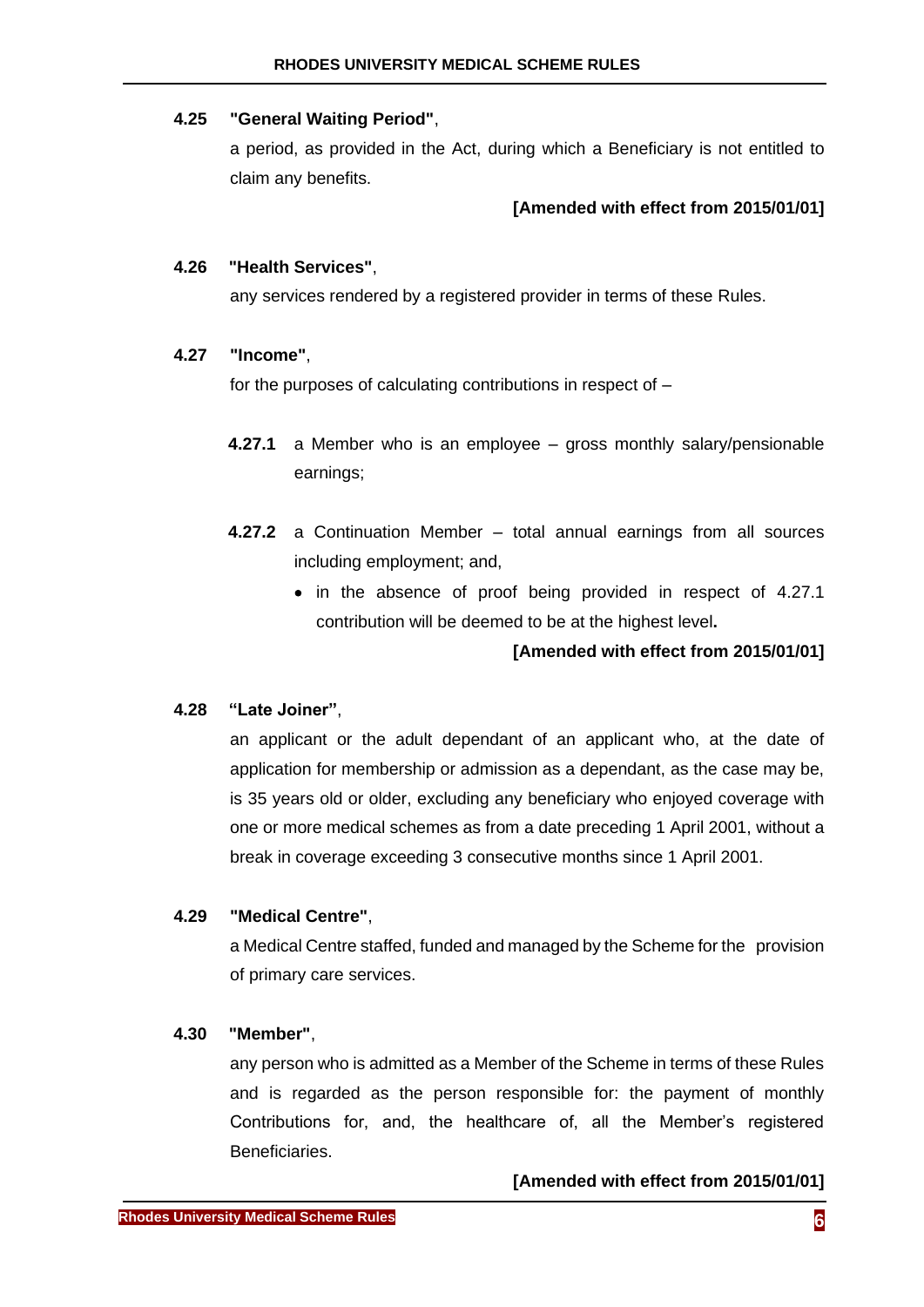### **4.31 "Member Family"**,

the Member and all registered Dependants.

### **4.32 "Partner"**,

<span id="page-8-0"></span>one person with whom the Member has

**4.32.1** a Civil Partnership in terms of the Civil Union Act, (Act No 17 of 2006); or,

### **[Amended with effect from 2015/01/01]**

**4.32.2** a committed relationship, akin to a civil partnership, based on objective criteria of mutual dependency and a shared and common household, irrespective of the gender of either party, which is confirmed and supported by a jointly signed and notarised affidavit.

### **[Amended with effect from 2015/01/01]**

### **4.33 "Prescribed Minimum Benefits"**,

the benefits contemplated in terms of section  $29(1)(o)$  of the Act relating to the provision of the diagnosis, treatment and care cost for –

- (a) the Diagnosis and Treatment Pairs listed in Annexure A of the Act and its Regulations, subject to any limitations specified therein, and;
- (b) any Emergency Medical Condition. (as defined in [4.22\)](#page-6-0).

#### **[Amended with effect from 2015/01/01]**

### **4.34 "Prescribed Minimum Benefit Condition"**,

a condition contemplated in the Diagnosis and Treatment Pairs listed in Annexure A of the Regulations or any emergency medical condition.

#### **4.35 "Provider"**,

a registered person or institution supplying health services.

### **4.36 "Preferred provider"**,

a provider approved by the Board as a preferred supplier of health services.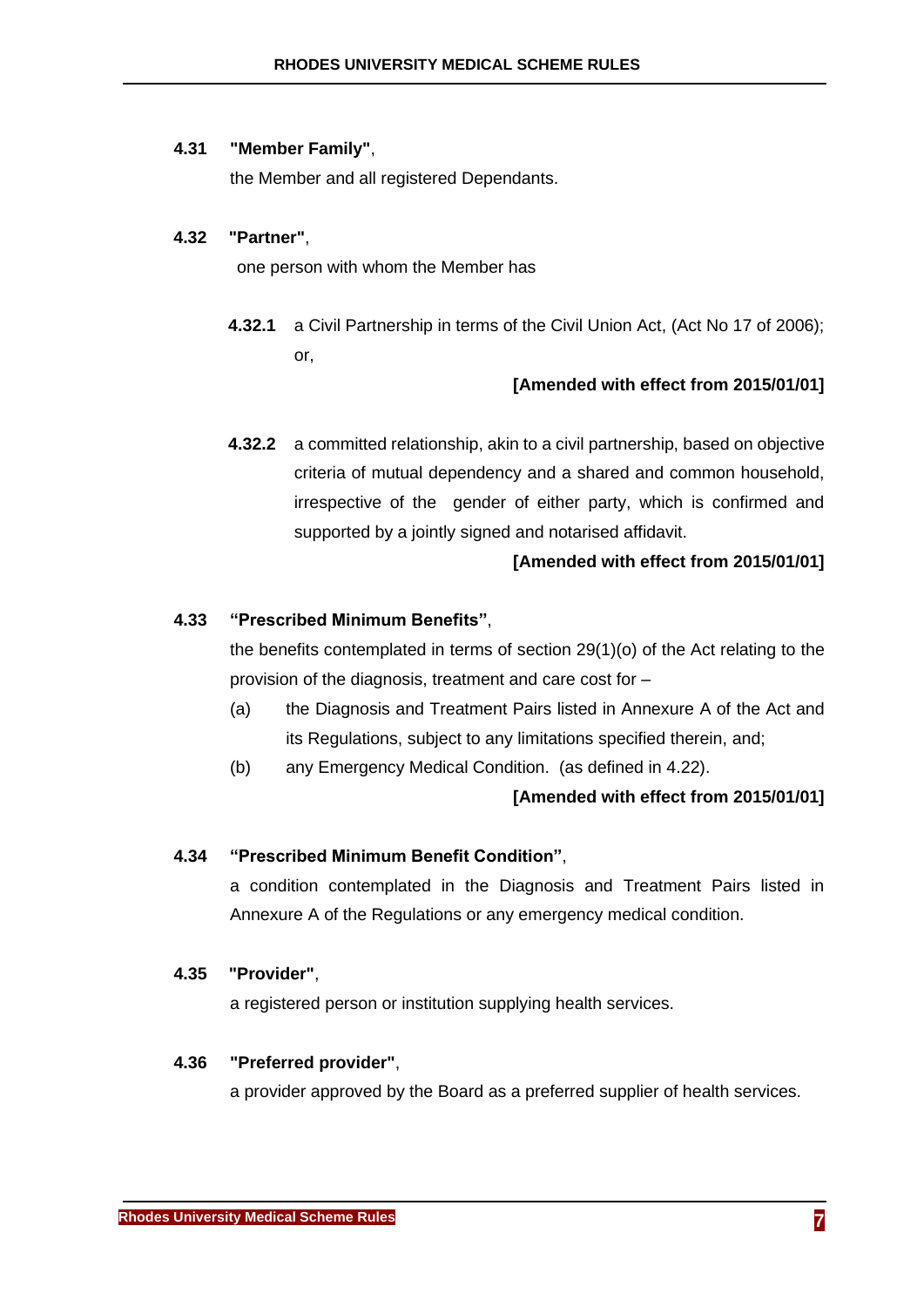# **4.37 "Registrar"**,

the Registrar or Deputy Registrar/s of Medical Schemes appointed in terms of section 18 of the Act.

# **4.38 "Rhodes University Medical Scheme Tariff"**,

the tariff payable for health services as determined by the Board of Trustees.

# **[Added with effect from 2011/01/01]**

### **4.39 "Social Pension"**,

the appropriate maximum basic social pension prescribed by regulations promulgated in terms of the Social Assistance Act (Act No. 13 of 2004) as amended from time to time.

### **[Amended with effect from 2015/01/01]**

### **4.40 "Spouse"**,

one person to whom the Member is married in terms of any law or custom<sup>2</sup>.

# <span id="page-9-0"></span>**5 OBJECTS**

- **5.1** The objects of the Scheme are to undertake liability, in respect of its Members and their Dependants,
	- a) to make provision for the obtaining of any relevant health service;
	- b) to grant assistance in defraying expenditure incurred in connection with the rendering of any relevant health service; and/ or,
	- c) to render a relevant health service, either by the Scheme itself, or by any supplier or group of suppliers of a relevant health service or by any person in association with, or in terms of an agreement with, the Scheme;

in return for a contribution or premium.

<sup>2</sup> Marriage Act (Act 25 of 1961); Recognition of Customary Marriages Act (Act 120 of 1998).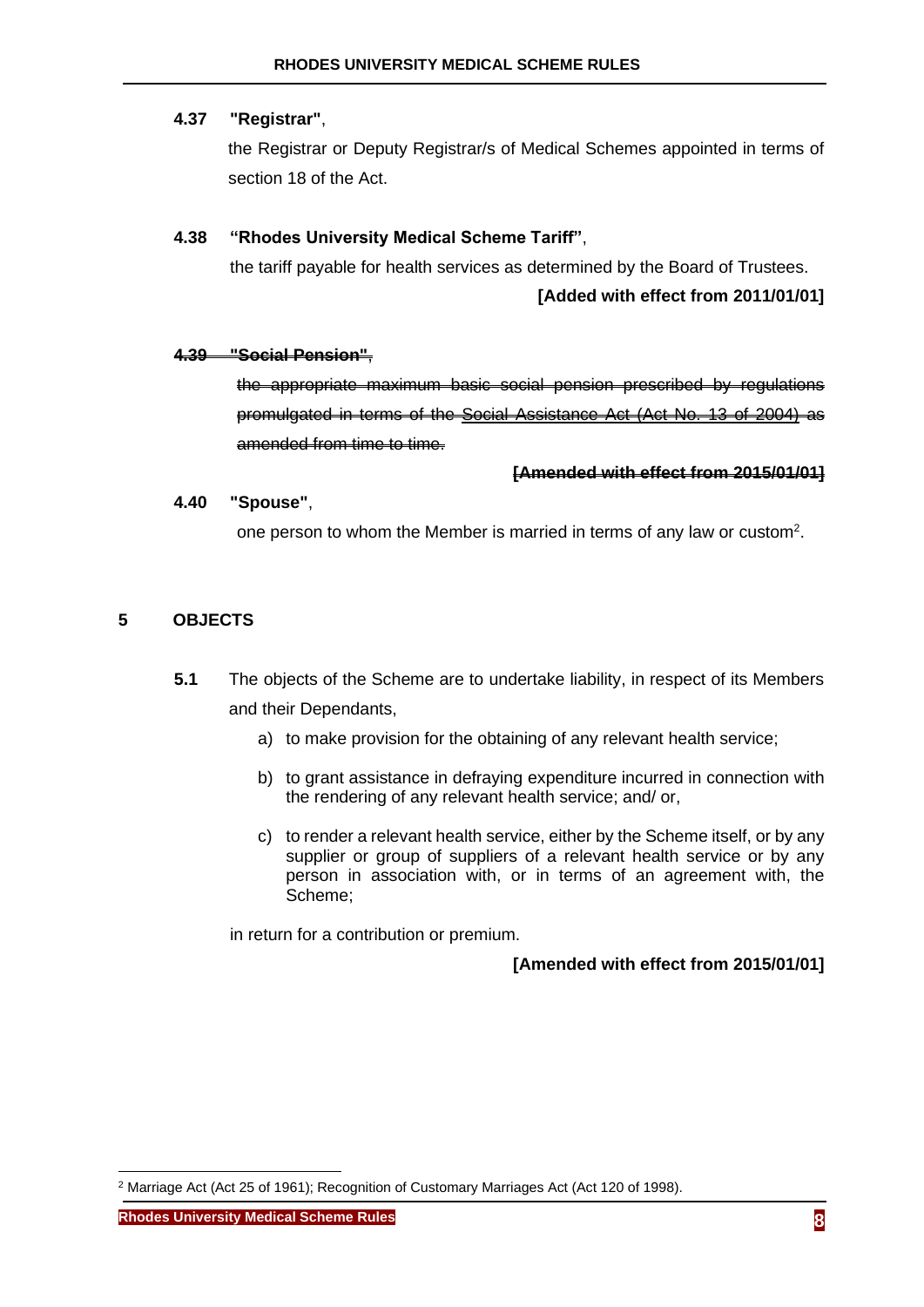### <span id="page-10-0"></span>**6 MEMBERSHIP**

### <span id="page-10-1"></span>**6.1 Eligibility**

**6.1.1** Subject to Rule [8,](#page-13-1) membership of the Scheme is restricted to Employees of an Employer or continuation members subject to Rule [6.2.1.](#page-10-3)

### **[Amended with effect from 2015/01/01]**

**6.1.2** A Member, or Continuation Member, who voluntarily terminates membership, for whatever reason, will not be eligible for readmission as a Member unless that person has been reemployed by an Employer and membership of the scheme is contractual.

# **[Added with effect from 2015/01/01]**

### <span id="page-10-3"></span><span id="page-10-2"></span>**6.2 Continuation Member**

- **6.2.1** A Member may retain membership of the Scheme with registered Dependants, if any, in the event of :
	- **6.2.1.1** retirement from the service of an Employer; or,
	- **6.2.1.2** employment being terminated by the Employer on account of illhealth or disability.

### **[Amended with effect from 2015/01/01]**

**6.2.2** Subject to [6.2.1](#page-10-3) a Member whose employment terminates shall inform the Board of the intention to continue Membership as a Continuation Member or to terminate membership at least 30 days prior to the scheduled retirement or termination date.

#### **[Amended with effect from 2015/01/01]**

**6.2.2.1** On receipt of notification the Scheme shall inform the Member of the contribution payable from the date of retirement or termination of employment on account of ill-health or disability.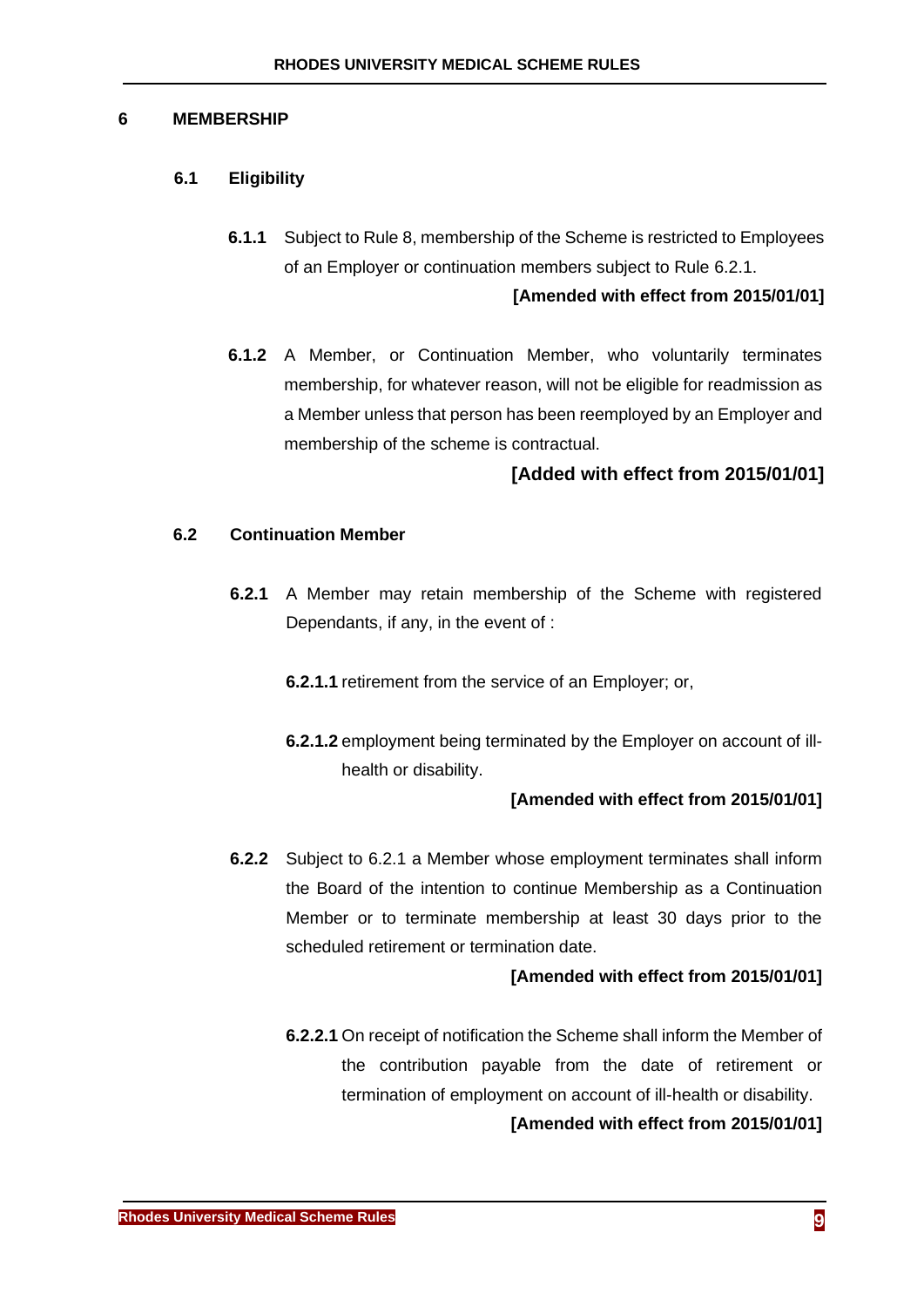### <span id="page-11-4"></span><span id="page-11-0"></span>**6.3 Dependants of deceased members**

- **6.3.1** Subject to [6.3.3,](#page-11-3) the registered Dependants of a deceased Member, at the time of such Member's death, shall be entitled to membership of the Scheme without any new restrictions, limitations or waiting periods. **[Amended with effect from 2015/01/01]**
- **6.3.2** The Scheme shall inform the Dependant of the right to membership and of the Contributions payable in respect thereof.
- <span id="page-11-3"></span>**6.3.3** A Dependant, or, a legally appointed person in charge of the affairs of an adult Dependant, or, subject to the Child Care Act [No 74 of 1983] a minor Dependant's guardian, shall inform the Board of the intention to continue Membership as a Member or to terminate membership within 30 days or receipt of this notice.

### **[Amended with effect from 2015/01/01]**

- **6.3.4** Such a Member's membership, in terms of [6.3.1,](#page-11-4) terminates if that Member becomes a member or a dependant of a member of another medical scheme, or when such Member ceases to qualify as a Child Dependant.
- **6.3.5** Subject to [8.1 below](#page-13-2) where a Child Dependant/s has been orphaned, the eldest child may be deemed to be the Member, and any younger siblings, the Child Dependant/s.

**[Amended with effect from 2015/01/01]**

# <span id="page-11-1"></span>**7 REGISTRATION AND DE-REGISTRATION OF DEPENDANTS**

### <span id="page-11-2"></span>**7.1 REGISTRATION OF DEPENDANTS**

**7.1.1** A Member may apply for the registration of any dependants at the time of application for membership in terms of Rule [8.](#page-13-1)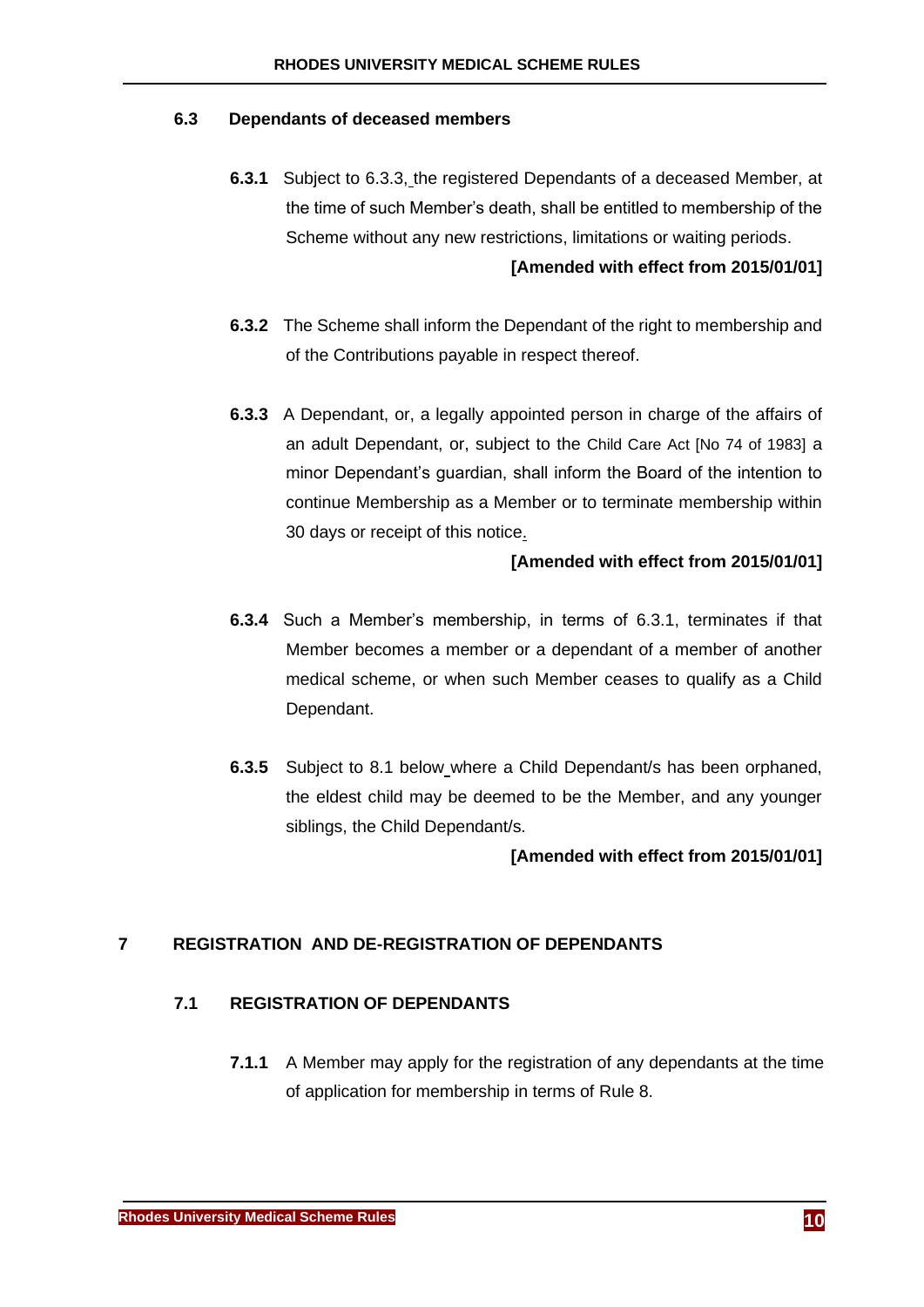**7.1.2** No Dependant shall qualify for benefits until such time as the Member qualifies for benefits.

# **[ Amended with effect from 2015/01/01]**

**7.1.3** If a Member applies to register a new born or newly adopted or fostered child within 30 days of the date of birth or adoption of the child, or appointment as a foster parent or guardian, such child shall thereupon be registered by the Scheme as a Dependant.

# **[Amended with effect from 2015/01/01]**

**7.1.3.1** Increased Contributions shall then be due as from the first day of the month following the month of birth or adoption or assumption of fostering or guardianship arrangements and benefits will accrue as from the same date.

### **[Amended with effect from 2015/01/01]**

**7.1.4** If a Member who marries or enters into a partnership in terms of [4.32](#page-8-0) above subsequent to joining the Scheme applies within 30 days of the date of such marriage, registration of Civil Partnership, or, submission of an affidavit, to register a spouse or partner as a Dependant, the Spouse or partner shall thereupon be registered by the Scheme as a Dependant.

### **[Amended with effect from 2015/01/01]**

**7.1.4.1** Increased contributions shall then be due as from the first day of the month following the month of marriage, of partnership registration or submission of affidavit, and benefits will accrue as from the same date. The Spouse or partner shall not qualify for benefits until such time as the Member qualifies for benefits.

### **[Amended with effect from 2015/01/01]**

**7.1.5** To be eligible as a Dependant, other than as the Member's spouse or partner, a dependant must not be in receipt of a regular income in excess of the maximum relevant social grant in terms of the Social Assistance Act [No. 13 of 2004] [s4, a-g].

**[CMS deleted 2015/01/01]**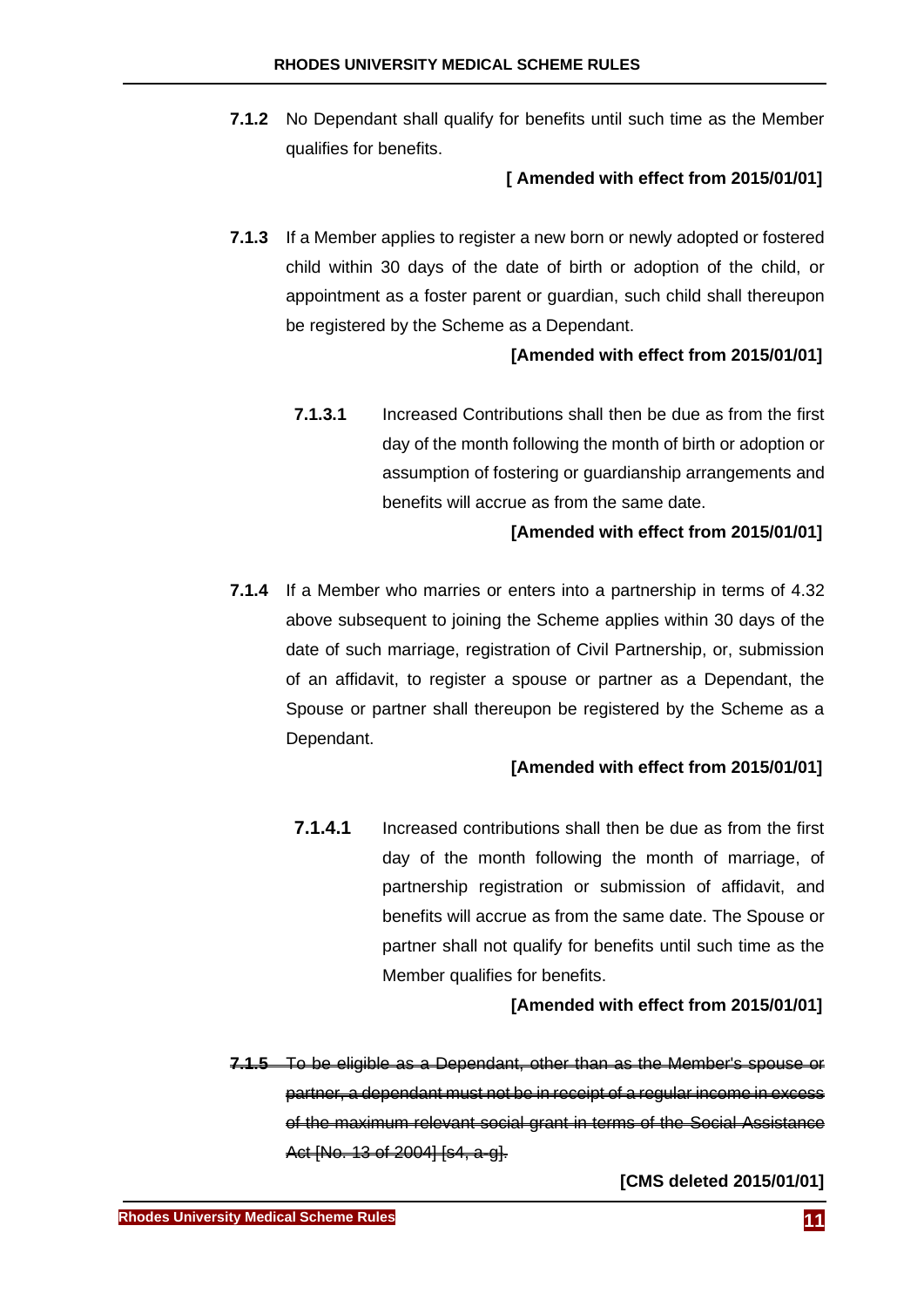### <span id="page-13-0"></span>**7.2 De-registration of Dependants**

**7.2.1** A Member shall inform the Scheme within 30 days of the occurrence of any event which results in any Dependant no longer satisfying the conditions in terms of which they may be a Dependant.

#### **[Amended with effect from 2015/01/01]**

**7.2.2** When a Dependant ceases to be eligible to be a Dependant, that Dependant shall no longer be deemed to be registered as such for the purpose of these Rules nor entitled to receive any benefits, regardless of whether notice has been given in terms of these Rules or otherwise.

### <span id="page-13-1"></span>**8 TERMS AND CONDITIONS APPLICABLE TO MEMBERSHIP**

- <span id="page-13-2"></span>**8.1** A minor may become a Member with the consent of a parent or guardian.
- **8.2** No person/s may:
	- **8.2.1** be a member or dependant of another medical scheme in addition to this scheme; or,
	- **8.2.2** be a dependant of more than one member of a particular medical scheme; or,
	- **8.2.3** claim or accept benefits in respect of themselves, or their dependant/s, from any medical scheme in relation to which they are not a member**. [Amended with effect from 2015/01/01]**
- **8.3** Prospective Members shall, prior to admission, complete and submit the application forms required by the Scheme, together with satisfactory evidence in respect of the Member's income themself and any dependants of and, at least, the age, income, state of health and, any prior membership of, or,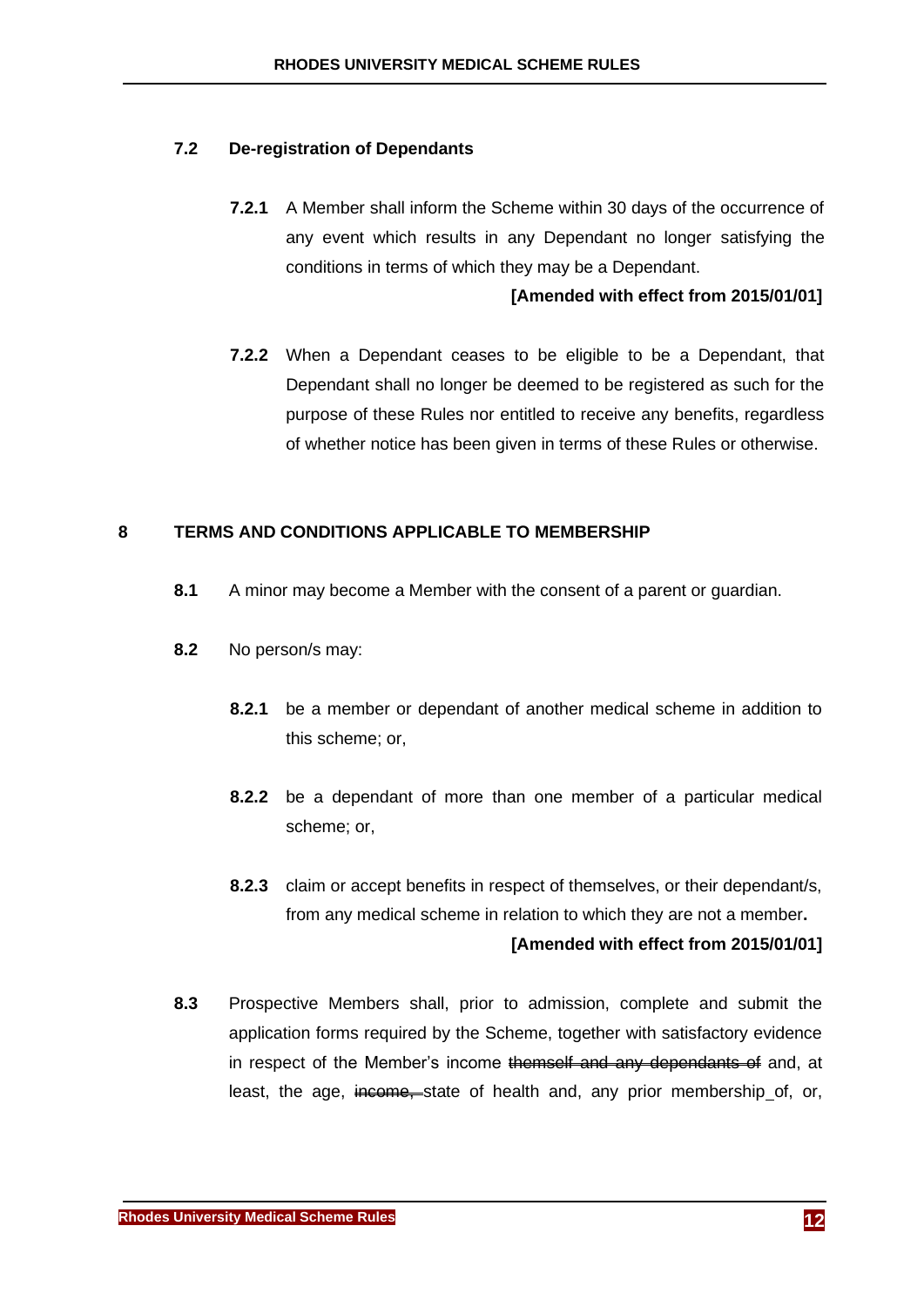admission to, any other medical scheme, of the prospective Member and dependant/s. of any other medical scheme.

### **[Amended with effect from 2015/01/01]**

- **8.3.1** The Scheme may require an applicant to provide the Scheme with a medical report in respect of any proposed beneficiary in respect of a condition for which medical advice, diagnosis, care or treatment was recommended or received within the twelve-month period ending on the date on which an application for membership was made.
- **8.3.2** The cost of any medical tests or examinations required to provide such medical report will be paid for by the Scheme. The Scheme may however designate a provider to conduct such tests or examinations.

# **[Amended with effect from 2015/01/01]**

### <span id="page-14-0"></span>**8.4 Waiting periods**

In terms of the Act the Scheme is entitled to apply general and/or conditions specific waiting periods as prescribed therein upon applicants for :

- Membership; or,
- admission as a Dependant; or,
- in respect of any person where an unexpired waiting period which had been imposed by the previous medical scheme exists, but not exceeding the unexpired period;

and,

without limiting the scope or entitlement of the Scheme, and, provided that it is consistent with the Act, Annexure D : Application of Waiting Periods, as amended from time-to-time, shall be the general principles in use; and,

is not entitled to apply waiting periods in respect of any treatment or diagnostic procedures covered within the Prescribed Minimum Benefits as defined in the Act.

### **[Amended with effect from 2015/01/01]**

**8.4.1** No waiting periods may be imposed on: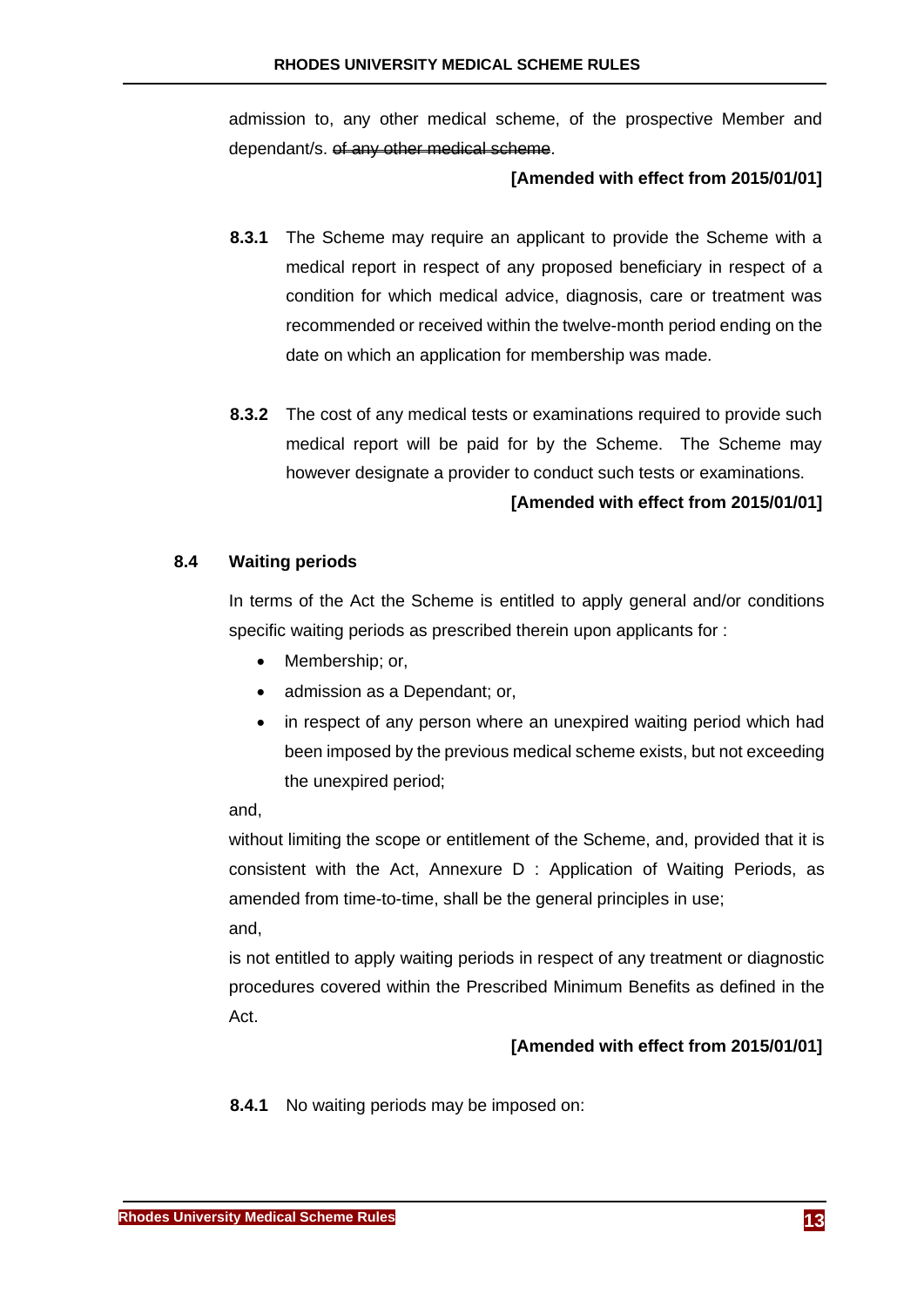- **8.4.1.1** A person in respect of whom application is made for Membership or admission as a Dependant, and who was previously a beneficiary of a medical scheme, terminating less than 90 days immediately prior to the date of application, where the transfer of membership is required as a result of -
	- **8.4.1.1.1** change of employment; or,
	- **8.4.1.1.2** an employer changing or terminating the medical scheme of its employees, in which case such transfer shall occur at the beginning of the financial year, or reasonable notice must have been furnished to the Scheme to which an application is made for such transfer to occur at the beginning of the financial year; or,

### **[Amended with effect from 2015/01/01]**

- **8.4.1.1.3** where the former medical scheme had imposed a general or condition specific waiting period in respect of persons referred to in this Rule, and such waiting period had not expired at the time of termination of membership, the Scheme may impose such waiting period for the unexpired duration of a waiting period imposed by the former medical scheme; or,
- **8.4.1.1.4** a beneficiary who changes from one benefit option to another within the scheme unless that beneficiary is subject to a waiting period on the current benefit option in which case the balance of the remaining period may be applied; or,

- **8.4.1.1.5** a child dependant born during the period of membership.
- **8.5** The registered Dependants of a Member must participate in the same benefits option as the Member.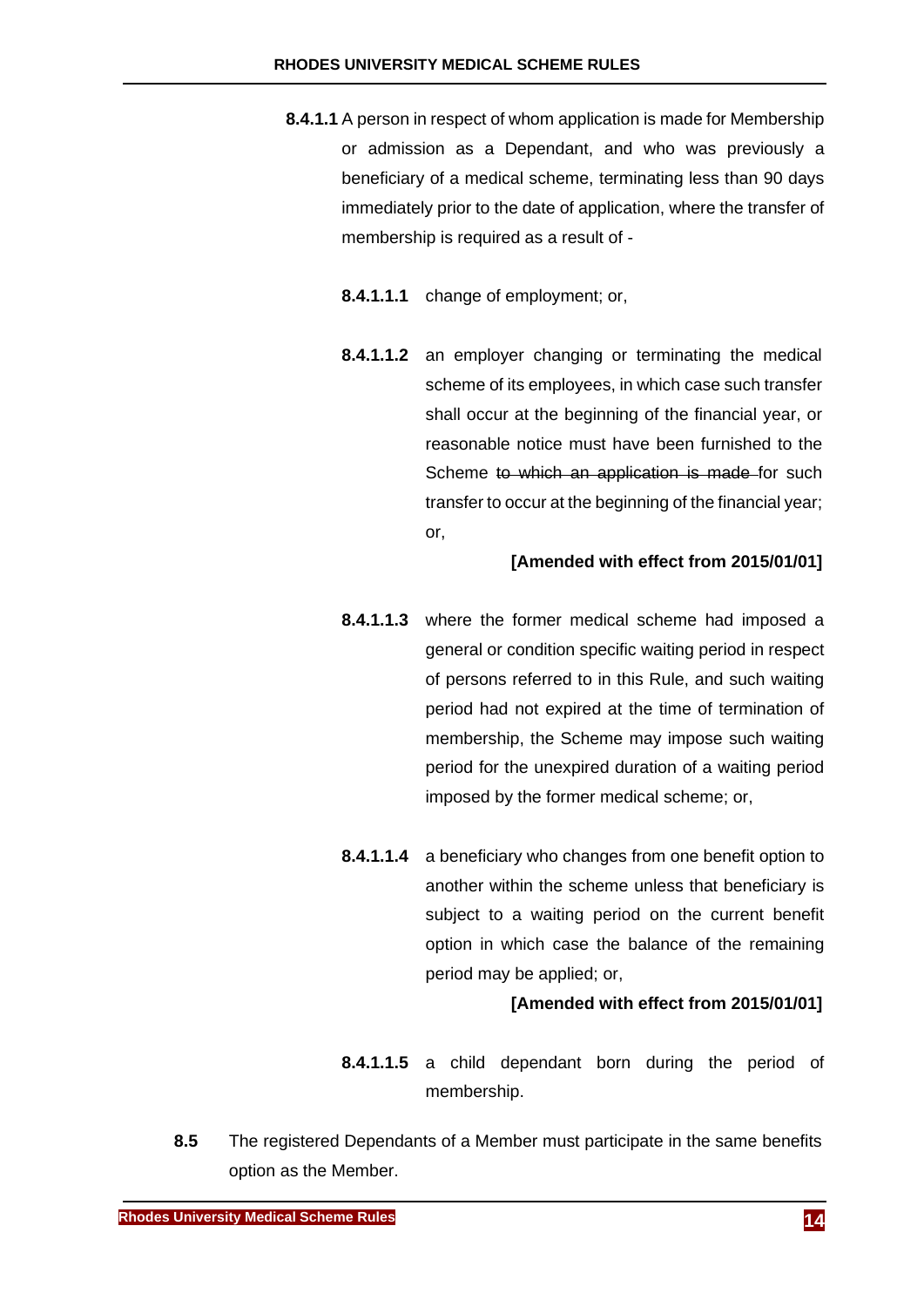- **8.6** Every Member will, on admission to Membership, receive a detailed summary of these Rules which shall include Contributions, benefits, limitations, the Member's rights and obligations.
- **8.7** Members and their Dependants and any person who claims any benefit under these Rules or whose claim is derived from a person so claiming, who claim any benefit under these Rules are bound by these Rules as amended from time-totime.

### **[Amended with effect from 2015/01/01]**

- **8.8** A Member may not cede, transfer, pledge or hypothecate or make over to any third party any claim, or part of a claim or any right to a benefit which that Member may have against the Scheme. The Scheme may withhold, suspend or discontinue the payment of a benefit to which a Member is entitled under these Rules, or any right in respect of such benefit or payment of such benefit to such Member, if a Member attempts to assign or transfer, or otherwise cede or to pledge or hypothecate such benefit.
- **8.9** The Scheme shall in no circumstances be obliged to re-establish membership of a Member whose membership has been terminated in terms of Rul[e 12.4](#page-18-2) and [12.5.](#page-18-3)

### **[Deleted with effect from 2015/01/01]**

### <span id="page-16-0"></span>**9 TRANSFER OF EMPLOYER GROUPS FROM ANOTHER MEDICAL SCHEME**

**9.1** If the members of a medical scheme who are members of that group scheme by virtue of their current employment by a particular employer, as defined above, terminate their membership of such scheme with the object of obtaining membership of this Scheme, the Board may at its own discretion, after considering the group's risk profile, admit those members and any continuation members of such first-mentioned scheme and also admit any currently registered dependant of such members as a dependant; without a waiting period.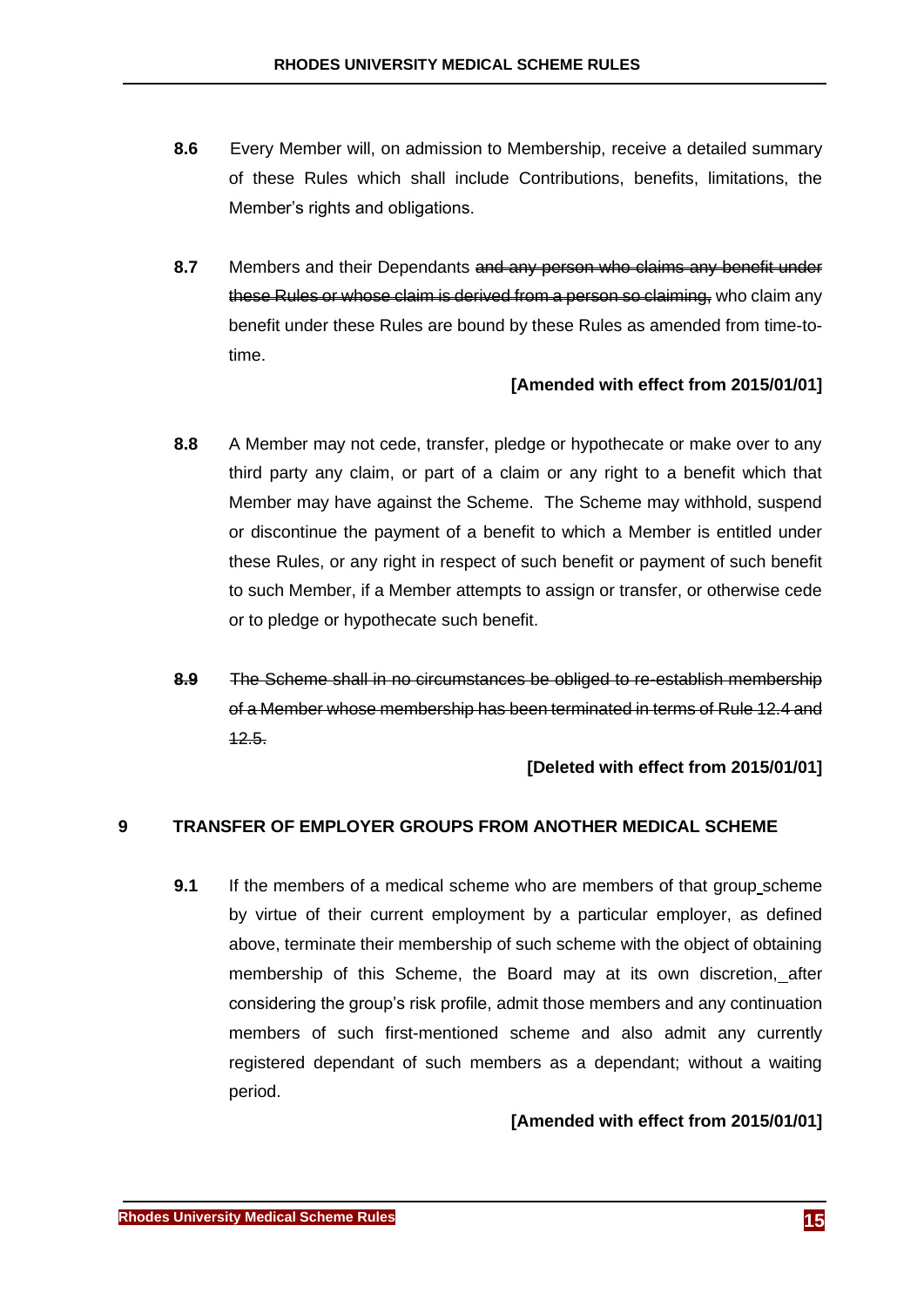#### <span id="page-17-0"></span>**10 MEMBERSHIP CARD AND CERTIFICATE OF MEMBERSHIP**

- **10.1** Every Member shall be furnished with a membership card, containing such particulars as may be prescribed. This card must be exhibited to a provider of a service on request. It remains the property of the Scheme and must be returned to the Scheme on termination of membership.
- **10.2** The utilisation of a membership card by any person other than the Member or a registered Dependant, with the knowledge or consent of the Member or a Dependant, is not permitted and is an abuse of the privileges of membership of the Scheme.

### **[Amended with effect from 2015/01/01]**

**10.3** On termination of membership or on de-registration of a Dependant, the Scheme must, within 30 days of such termination, furnish such person with a certificate of membership and cover, containing such particulars as may be prescribed.

# <span id="page-17-1"></span>**11 CHANGE OF ADDRESS OF MEMBER**

**11.1** A Member must notify the Scheme within 30 days of any change of address including domicilium citandi et executandi. The Scheme shall not be held liable if a Member's rights are prejudiced or forfeited as a result of the Member's neglecting to comply with the requirements of this Rule.

### **[Amended with effect from 2004/01/01]**

### <span id="page-17-2"></span>**12 TERMINATION OF MEMBERSHIP**

### <span id="page-17-3"></span>**12.1 Resignation**

**12.1.1** A Member who, in terms of the conditions of employment is required to be a Member of the Scheme, may not terminate membership while remaining an Employee without the prior written consent of the Employer and the Board.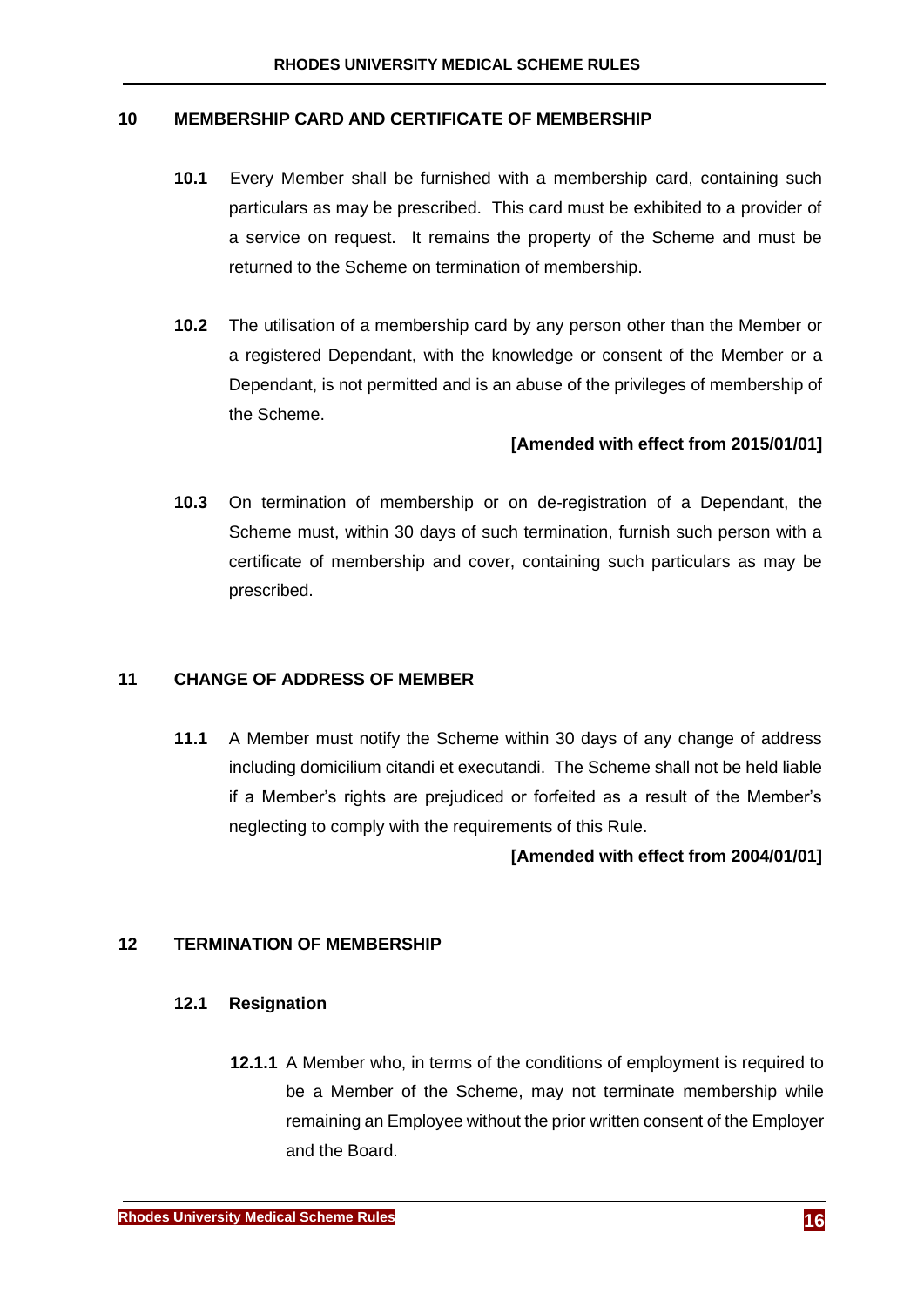**12.1.2** A Member who resigns from the service of an Employer shall, on the date of such termination, cease to be a Member and all rights to benefits shall thereupon cease, except for claims in respect of services rendered within the four months prior thereto.

### **[Amended with effect from 2015/01/01]**

#### <span id="page-18-0"></span>**12.2 Voluntary termination of employer participation**

**12.2.1** An Employer may terminate its participation with the Scheme on giving three (3) months written notice.

### **[Added with effect from 2015/01/01]**

#### <span id="page-18-1"></span>**12.3 Death**

**12.3.1** A Member's Membership terminates on death, subject to [6.3.](#page-11-0)

#### <span id="page-18-2"></span>**12.4 Failure to pay amounts due to the Scheme**

**12.4.1** If a Member fails to pay amounts due to the Scheme, membership and beneficiary benefits may be suspended pending payment, subject to ratification by the Board, and the provisions of [13.2 below](#page-20-1) shall be applied.

### **[Amended with effect from 2015/01/01]**

# <span id="page-18-3"></span>**12.5 Abuse of privileges, False claims, Misrepresentation and Non-disclosure of Factual information**

**12.5.1** The Board may exclude or suspend from benefits or terminate the membership of a Member or Dependant whom the Board finds guilty of abusing the benefits and privileges of the Scheme by presenting false claims or making a material misrepresentation or non-disclosure of factual information. In such event the Member may be required by the Board to refund to the Scheme any moneys which, but for abuse of the benefits or privileges of the Scheme, would not have been disbursed on the Member's behalf and the Scheme must refund all the contributions paid by the member. **[Amended with effect from 2019/01/01]**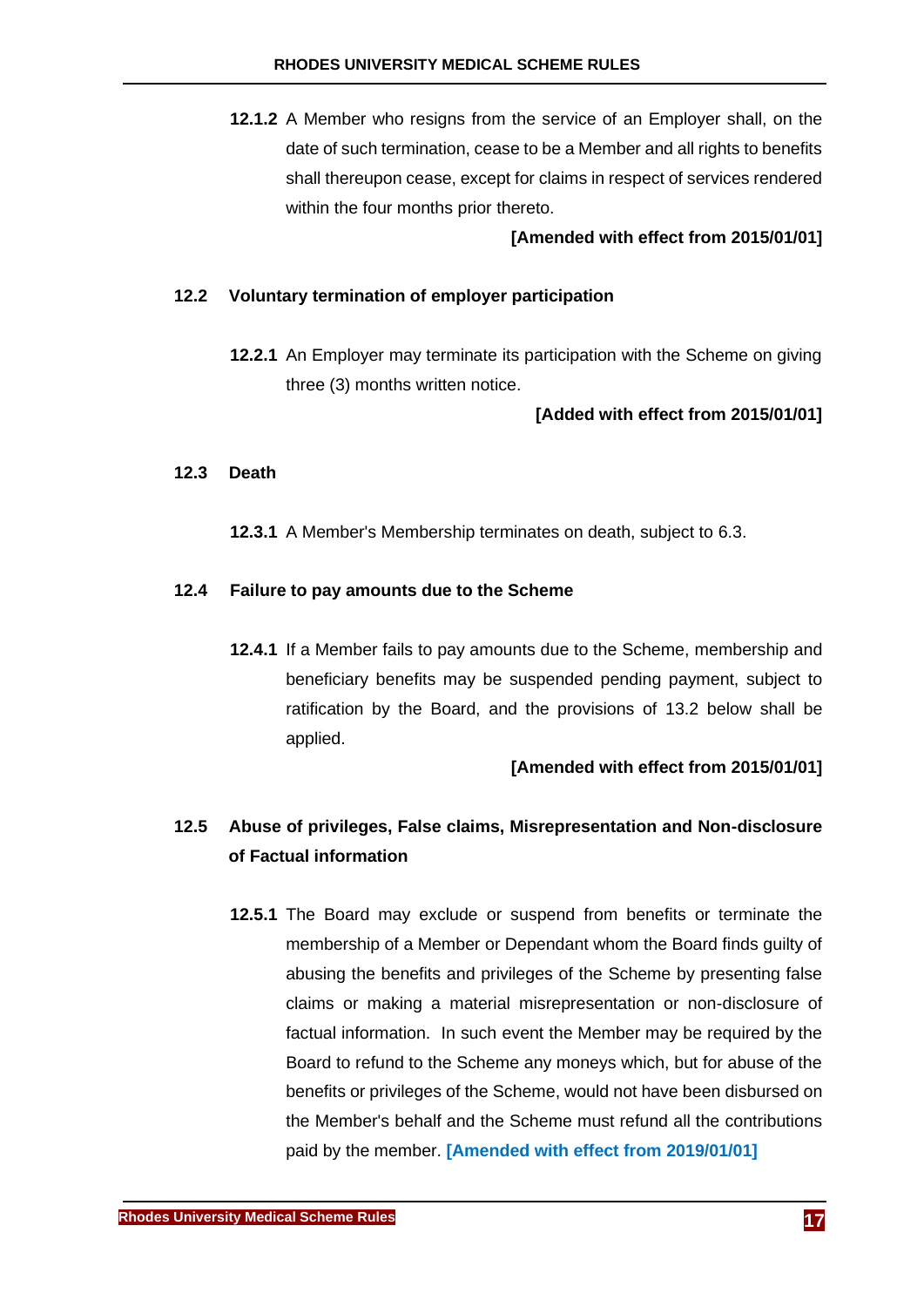**12.5.2** The Scheme must be advised of any change in dependant status, number of dependants, or, other changes relevant to the contribution rate, listed dependents or medical circumstances of a Member or Dependant within 30 days of the change.

### **[Amended with effect from 2015/01/01]**

### <span id="page-19-0"></span>**12.6 Undesirable Business Practices**

The Scheme shall be entitled to decline any application for membership or for the admission of a person as a Dependant, alternatively, the Scheme may give notice of the termination of an employer's participation in the Scheme should there be any change in membership if, in the opinion of the Board, such application or change in membership is a consequence of, or will result in:

- **12.6.1** Splitting an Employer group by allowing Employees to join more than one scheme or by allowing voluntary membership which has the effect of splitting low risk members from high risk members;
- **12.6.2** Moving an entire Employer group out of one scheme and splitting the group into two or more groups, which groups are then placed with different schemes with high risk members directed to one scheme and low risk members to another;
- **12.6.3** Encouraging this behaviour by financial incentives, including differential commission structures or subsidy policies which discriminate between low risk and high risk members or on any other basis provided for in terms of Section 29(1)(n) of the Act; or,
- **12.6.4** Any undesirable business practice.

### <span id="page-19-1"></span>**13 CONTRIBUTIONS**

**13.1** The total monthly Contributions payable to the Scheme by or in respect of a Member are as stipulated in Annexure A. It shall be the responsibility of the Member to notify the Scheme of changes in income that may necessitate a change in contribution in terms of Annexure A hereto.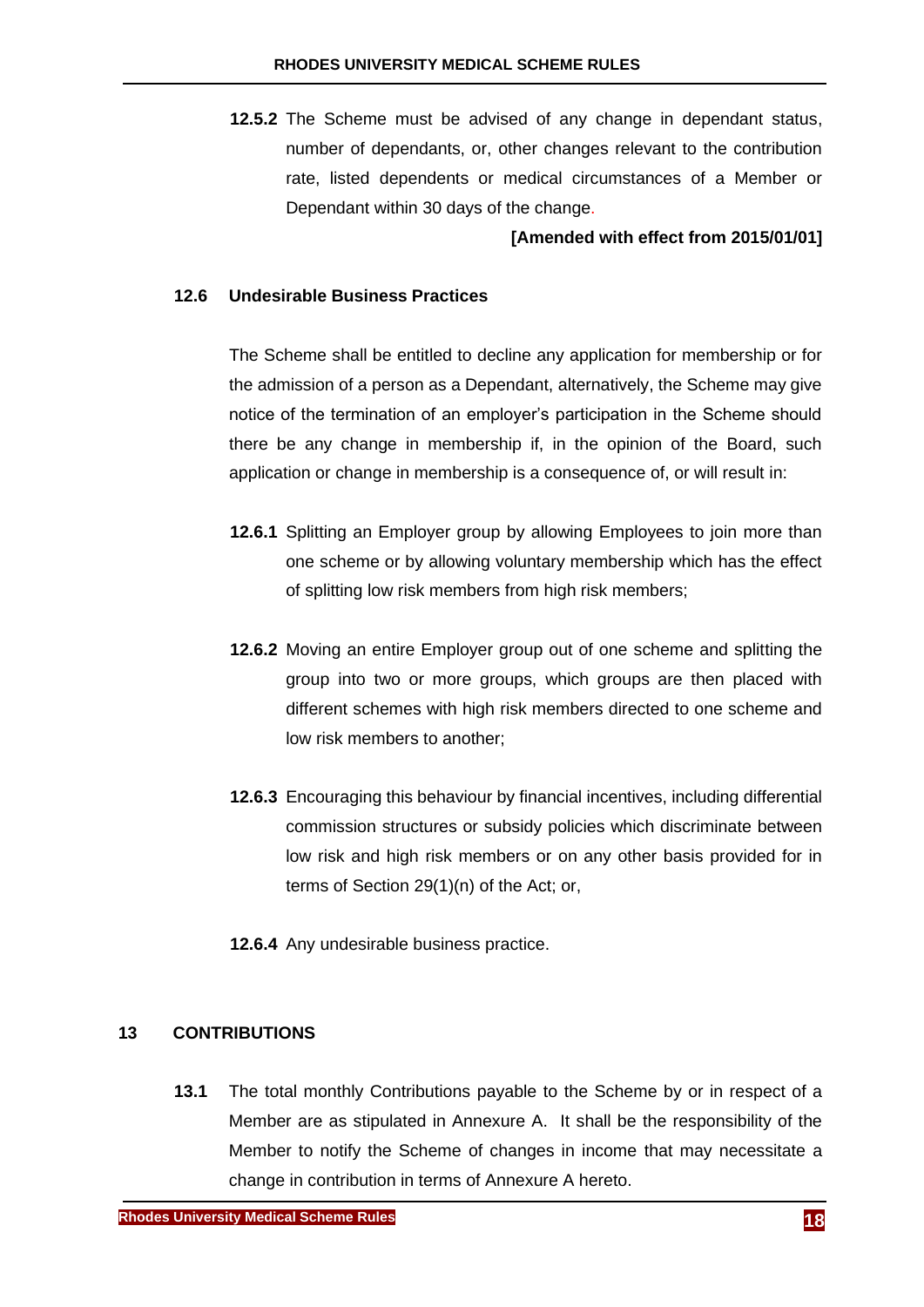# **[Amended with effect from 2004/01/01]**

<span id="page-20-1"></span>**13.2** Contributions shall be due monthly in arrears and be payable by not later than the 7th working day of each month. Where Contributions or any other debt owing to the scheme, have not been paid within 30 days of the due date, the Scheme shall have the right to:

# **[Amended with effect from 2004/01/01]**

**13.2.1** suspend all benefit payments which have accrued to such Member irrespective of when the claim for such benefit arose; and,

# **[Amended with effect from 2015/01/01]**

- <span id="page-20-2"></span>**13.2.2** give the Member and/or Employer written notice at the domicilium citandi et executandi that if Contributions or such other debts are not paid up to date within 14 days of such notice, membership may be cancelled.
- **13.3** In the event that payments are brought up to date, and provided membership has not been cancelled in terms of [13.2.2 above,](#page-20-2) benefits shall be reinstated without any break in continuity subject to the right of the Scheme to levy a reasonable fee to cover any expenses associated with the default and to recover interest on the arrear amount at the prime overdraft rate of the Scheme's bankers. If such payments are not brought up to date, no benefits shall be due to the Member, or Dependants, from the date of default and any such benefit paid may be recovered by the Scheme.

### **[Amended with effect from 2015/01/01]**

**13.4** The balance standing to the credit of a Member in terms of an option which provides for Medical Savings Accounts shall, at all times remain the property of the Member.

### <span id="page-20-0"></span>**14 LIABILITIES OF EMPLOYER AND MEMBER**

**14.1** The liability of the Employer towards the Scheme is limited to any amounts payable in terms of any agreement between the Employer and the Scheme.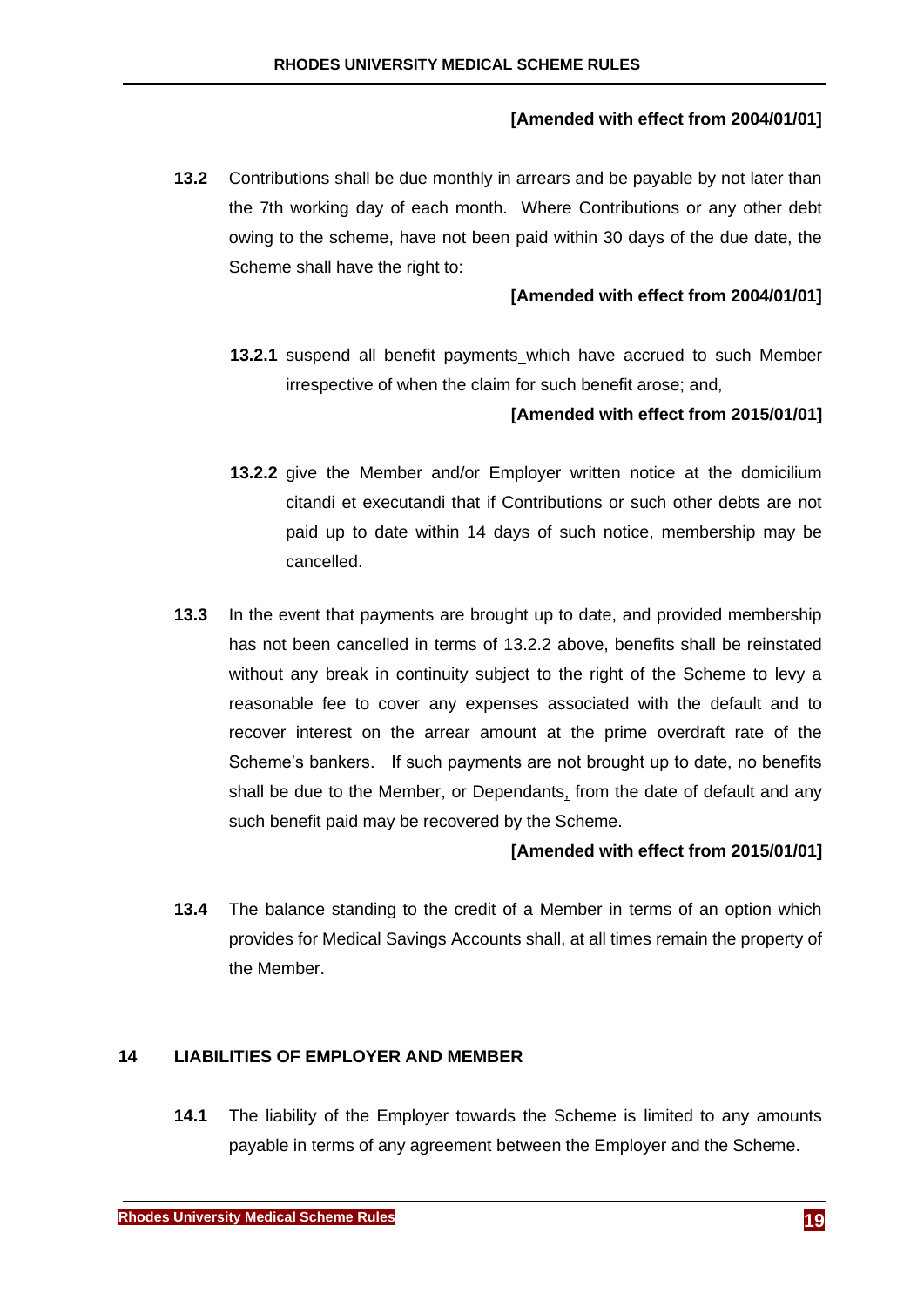**14.2** The liability of a Member of the Scheme is limited to the amount of any unpaid Contributions plus any disbursements made by the Scheme to, or in respect of claims by, the Member or a Dependant which the Scheme is not liable in terms of the Rules to pay, and which have not been repaid to the Scheme.

### **[Amended with effect from 2015/01/01]**

**14.3** In the event of a Member ceasing to be a Member, any amount still owing by such Member is a debt due to the Scheme and recoverable by it.

### <span id="page-21-0"></span>**15 CLAIMS PROCEDURE**

- **15.1** Every claim submitted to the Scheme in respect of the rendering of a health service as contemplated in these Rules, must be accompanied by an account or statement as prescribed by regulation. (Regulation 5)
- **15.2** If an account, statement or claim is correct or where a corrected account, statement or claim is received, as the case may be, the Scheme must, in addition to the payment contemplated in Section 59 (2) of the Act, dispatch to the Member a statement containing at least the following particulars-
	- (a) The name and the membership number of the Member;
	- (b) The name of the supplier of service;
	- (c) The final date of service rendered by the supplier of service on the account or statement which is covered by the payment;
	- (d) The total amount charged for the service concerned; and,
	- (e) The amount of the benefit awarded for such service.
- **15.3** In order to qualify for benefits, where a member submits a claim:
	- **15.3.1** any hardcopy claim must be signed verifying the services rendered;
	- **15.3.2** any claim submitted electronically must be accompanied by a statement verifying the services rendered;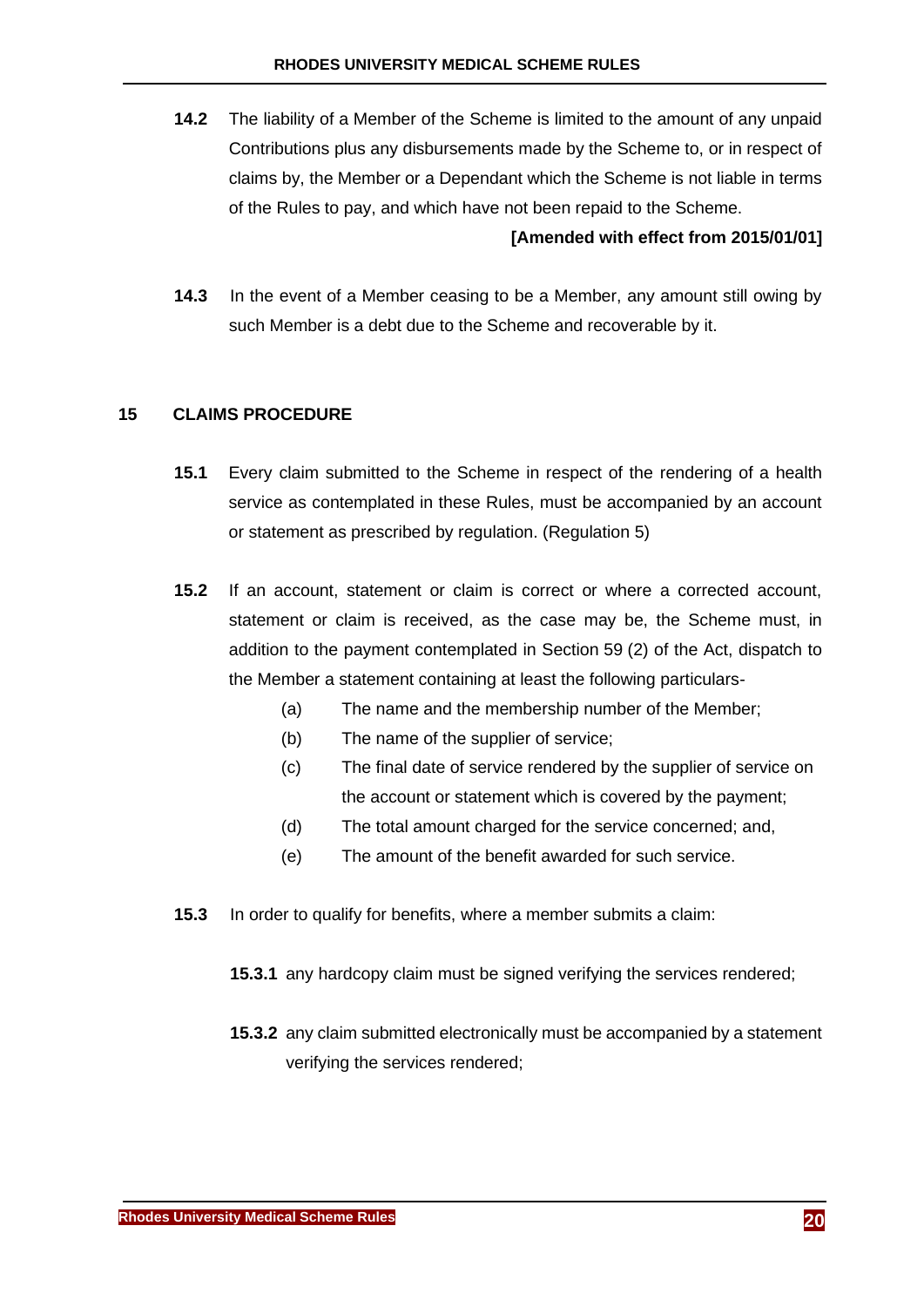**15.3.3** all claims must be submitted to the Scheme not later than the last day of the fourth month following the month in which the service was rendered.

### **[Amended with effect from 2015/01/01]**

- **15.4** Where a Member has paid an account, the member shall, in support of that claim, submit a receipt.
- **15.5** Accounts for treatment of injuries or expenses recoverable from third parties, must be supported by a statement, setting out particulars of the circumstances in which the injury or accident was sustained.
- **15.6** If the Scheme is of the opinion that an account, statement or claim is erroneous or unacceptable for payment, the Scheme shall notify the Member and the relevant health care provider*,* within 30 days after receipt thereof and state the reasons for such an opinion. The Scheme shall afford such member and provider the opportunity to resubmit a corrected account or statement to the Scheme within 60 days following the date from which it was returned for correction.

### **[Amended with effect from 2004/01/01]**

#### <span id="page-22-0"></span>**16 BENEFITS**

- **16.1** Members are entitled to benefits during a financial year, as per Annexure B, and such benefits extend through the Member to any registered Dependants.
- **16.2** The Scheme shall, where an account has been rendered, pay any benefit due to a Member, either to that Member or to the supplier of the relevant health service who rendered the account, within 30 days of receipt of the claim pertaining to such benefit.
- **16.3** Any benefit option in Annexure B covers the cost of services rendered in respect of the Prescribed Minimum Benefits.

### **Amended with effect from 2004/01/01]**

**16.4** No limitations or exclusions will be applied to the Prescribed Minimum Benefits.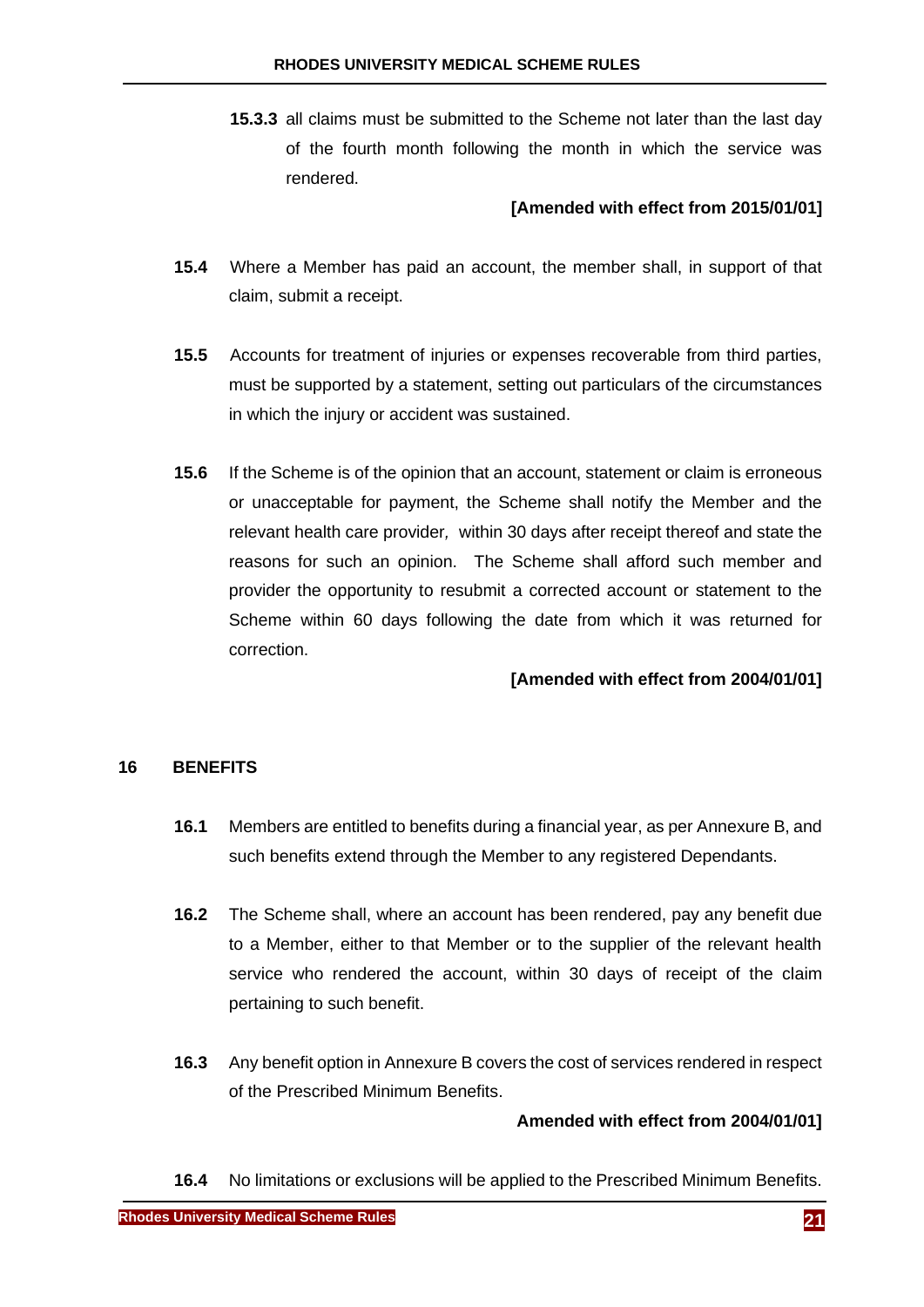# **[Added with effect from 2004/01/01]**

- **16.6** The Scheme may exclude services from benefits as set out in Annexure C.
- **16.7** Beneficiaries admitted during the course of a financial year are entitled to the benefits set out in the relevant benefit option chosen, with the maximum benefits being adjusted in proportion to the period of membership calculated from the date of admission to the end of the particular financial year.

# **[Added with effect from 2004/01/01]**

**16.8** Unless otherwise decided by the Board, benefits in respect of medicines obtained on a prescription are limited to one month's supply for every such prescription or repeat thereof.

# **[Added with effect from 2004/01/01]**

# <span id="page-23-0"></span>**17 PAYMENT OF ACCOUNTS**

**17.1** Payment of accounts or reimbursement of claims is restricted to the nett amount payable in respect of such benefit and maximum amount of the benefit to which the member is entitled in terms of the applicable benefit.

### **[Amended with effect from 2004/01/01]**

**17.2** Any discount whether on an individual basis or bulk discount received in respect of a relevant health service shall be for the benefit of the member determining the nett amount payable for the service and appropriate deduction from the applicable benefit limit, or medical savings account, as the case may be.

### **[Added with effect from 2004/01/01]**

- **17.3** The Scheme may, whether by agreement or not with any supplier or group of suppliers of a service, pay the benefit to which the Member is entitled, directly to the supplier who rendered the service.
- **17.4** Where the Scheme has paid an account or portion of an account or any benefit to which a Member is not entitled, whether payment is made to the Member or to the supplier of service, the amount of any such overpayment is recoverable by the Scheme.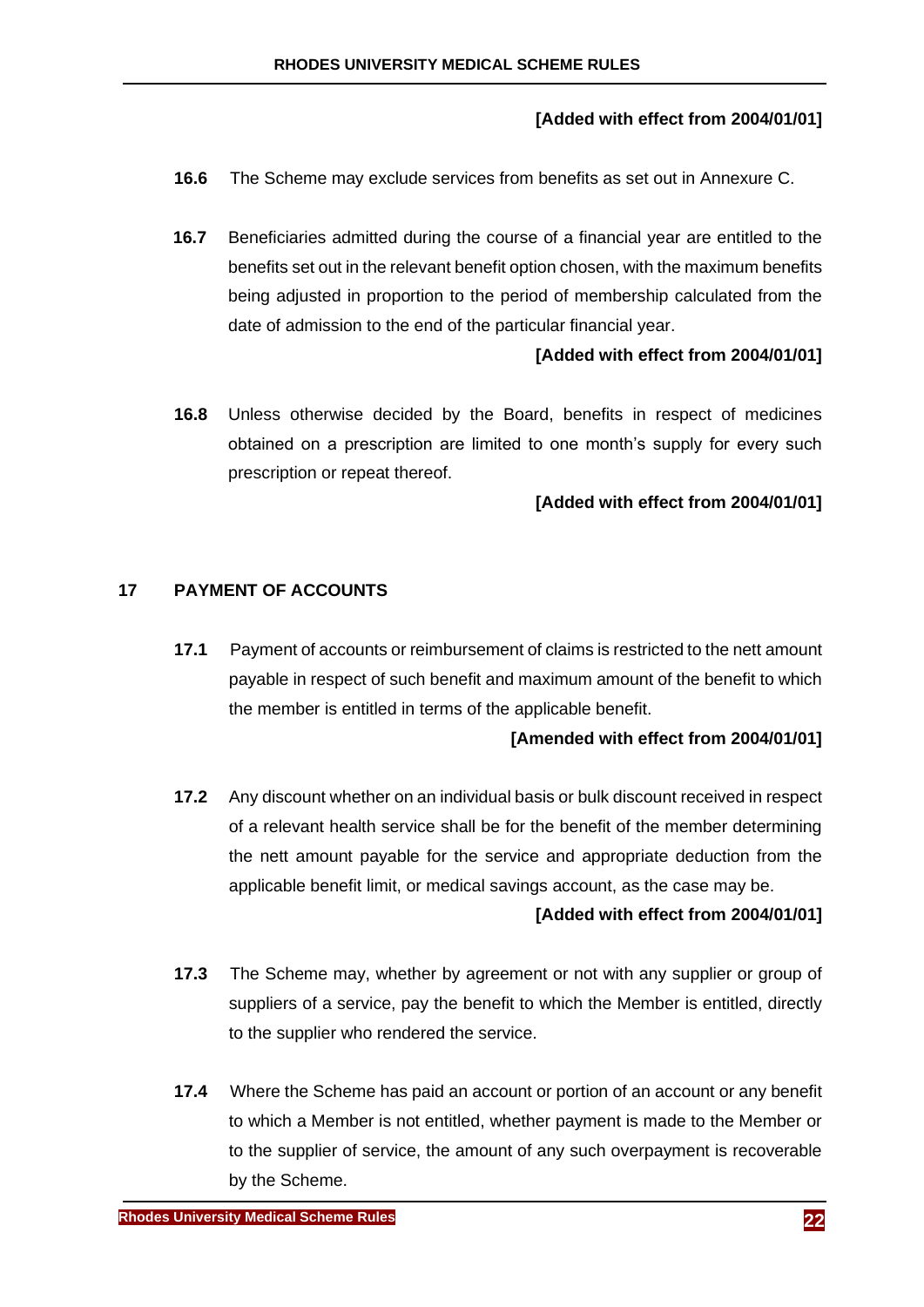**17.5** Notwithstanding the provisions of this Rule, the Scheme has the right to pay any benefit directly to the Member concerned.

### <span id="page-24-0"></span>**18 GOVERNANCE**

**18.1** The affairs of the Scheme must be managed according to these Rules by a Board consisting of at least six persons appointed, or elected, in terms of these Rules to be Trustees.

### **[Amended with effect from 2015/01/01]**

- **18.2** Half of such Trustees may be appointed by the Employer. In the event of there being more than one Employer, each Employer shall have at least one representative as a Trustee.
- **18.3** The other half of the Trustees must be elected by Members from amongst Members to serve terms of office of three years each. Should there be more than one Employer at least one Trustee must be elected from the Members of each Employer. **[Deleted with effect from 2016/01/01]**

### **18.3 Eligibility as member of the Board**

The following persons are not eligible to serve as members of the Board:

- **18.3.1** a person under the age of 21 years;
- **18.3.2** an employee, director, officer, consultant, or contractor of the administrator of the Scheme or of the holding company, subsidiary, joint venture or associate of that administrator;
- **18.3.3** a broker;
- **18.3.4** the Principal Officer of the Scheme; and,
- **18.3.5** the auditor of the Scheme.
- **18.4** Retiring members of the Board are eligible for re-election.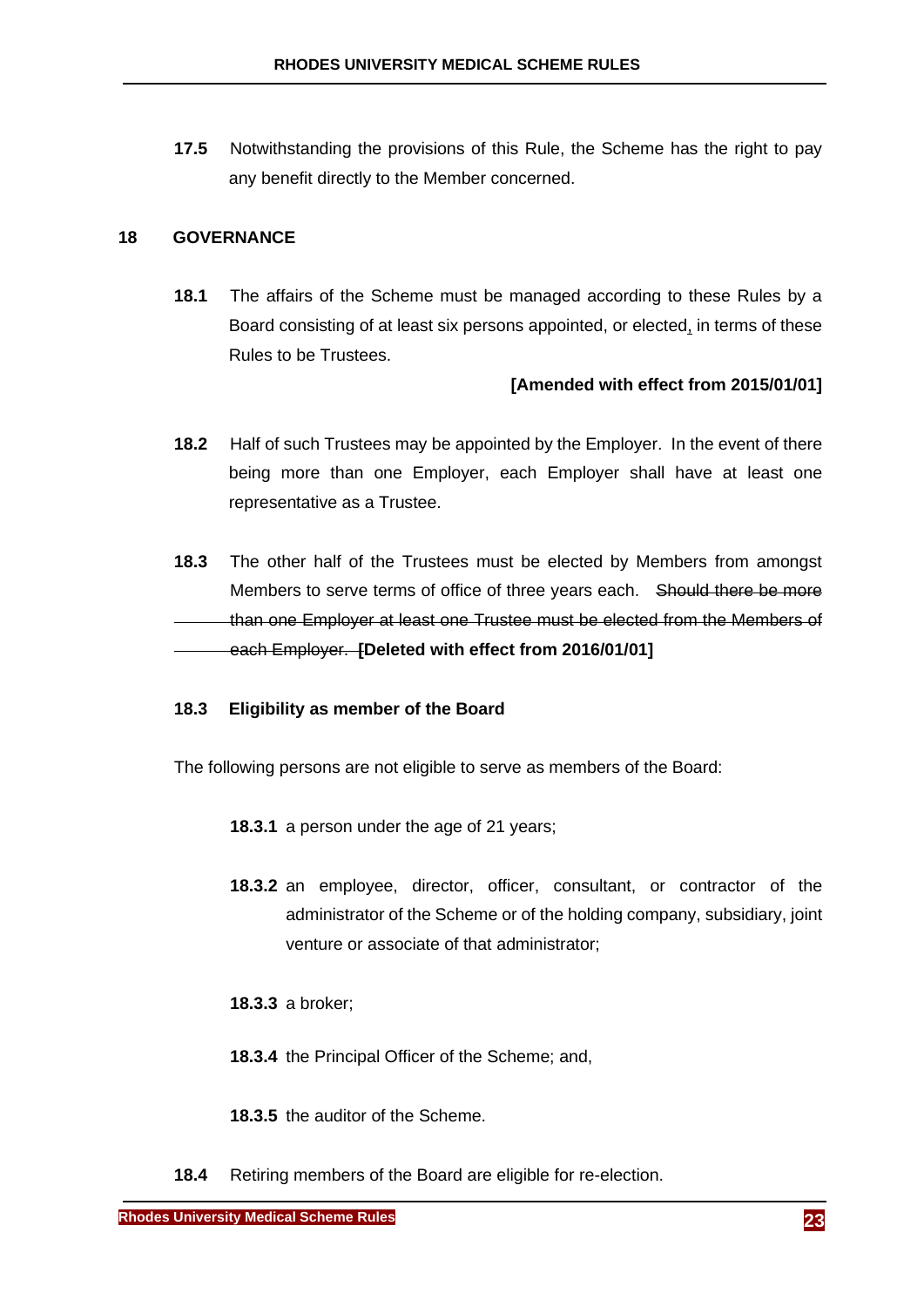**18.4.1** Retiring Trustees will be eligble for re-election provided no person shall serve more than two consecutive terms and no more than three terms all together. **[Amended with effect from 2019/01/01]**

### **18.6 Temporary replacement of member of the Board**

**18.6.1** The Board may fill by appointment any vacancy arising during the term of office of the Board due one of its members resigning in terms of Rule [18.13](#page-26-0) or ceasing to hold office in terms of Rule [18.14.](#page-26-1)

### **[Amended with effect from 2015/01/01]**

**18.6.2** A person so appointed must retire at the first ensuing Annual General Meeting and that meeting shall fill the vacancy for the unexpired period of office of the vacating member of the Board.

### **[Amended with effect from 2015/01/01]**

### **18.7 Election of the Board of Trustees**

- **18.7.1** The election of the Board of Trustees must be carried out by the Members present at an Annual General Meeting of the Scheme.
- **18.7.2** Written nominations to fill vacancies in an election year may be submitted to the Principal Officer, either:

# **18.7.2.1** at the start of an Annual General Meeting; or, **[Amended with effect from 2022/01/01]**

- **18.7.2.2** 7 days prior to an Annual General Meeting; and, **[Amended with effect from 2022/01/01]**
- **18.7.2.3** must be signed by the candidate signifying consent to stand for election.

#### **[Amended with effect from 2015/01/01]**

**18.8** The Board may co-opt a knowledgeable person to assist it in its deliberations provided that such person shall not have a vote.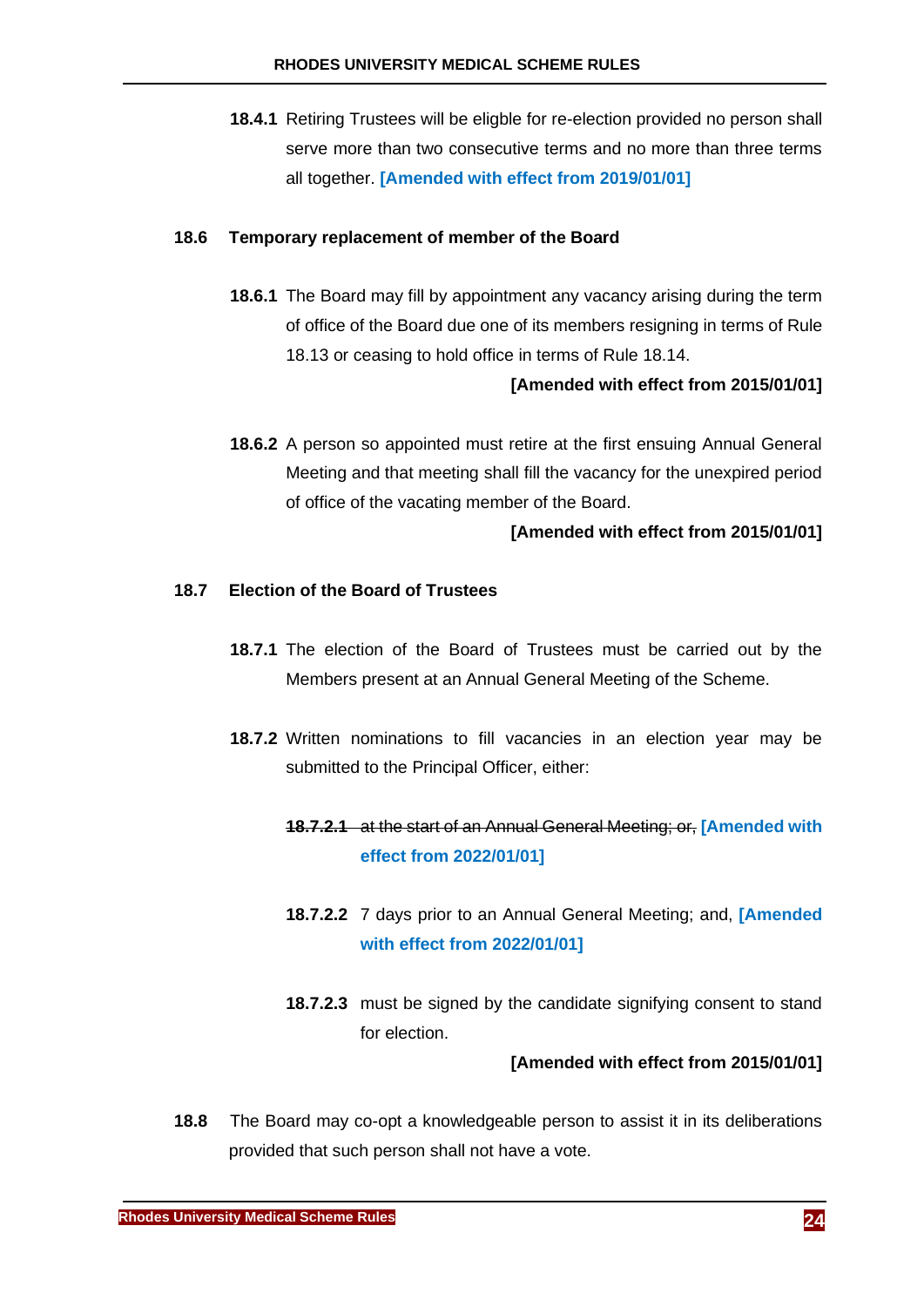- **18.9** Half of the members of the Board plus one is a quorum at meetings of the Board. Co-opted persons do not form part of the quorum.
- **18.10** The Board must elect from it's number a Chairperson and Vice- Chairperson, who shall be elected at the first Board meeting after an AGM. Each shall hold office for a period of three years. **[Amended with effect from 2022/01/01] [Amended with effect from 2015/01/01]**
- **18.11** In the absence of the Chairperson and Vice-Chairperson, the Board members present must elect one of their number to preside.
- **18.12** Matters serving before the Board must be decided by a majority vote and in the event of an equality of votes, the matter must be carried over for 6 months.
	- **18.12.1** Should the issue relate to the financial viability of the scheme or a member's health the Trustees shall reconvene not later than 7 days later to resolve the impasse.
		- **18.12.1.1** Should this meeting fail to resolve the matter it shall be put to a Special General Meeting of the members who shall vote on the matter and a majority vote of those present shall prevail provided the meeting is quorate, and, Board of Trustees members shall not be required to vote.
	- **18.12.2** Should the issue relate to an unresolvable difference of opinion between Members' Trustees and Employer Trustees the matter must be referred to the Registrar for a final decision.

**[Deleted with effect from 2016/01/01]**

- <span id="page-26-0"></span>**18.13** A member of the Board may resign at any time by giving written notice to the Board.
- <span id="page-26-2"></span><span id="page-26-1"></span>**18.14** A member of the Board ceases to hold office if —
	- **18.14.1** declared mentally ill or incapable of managing their affairs;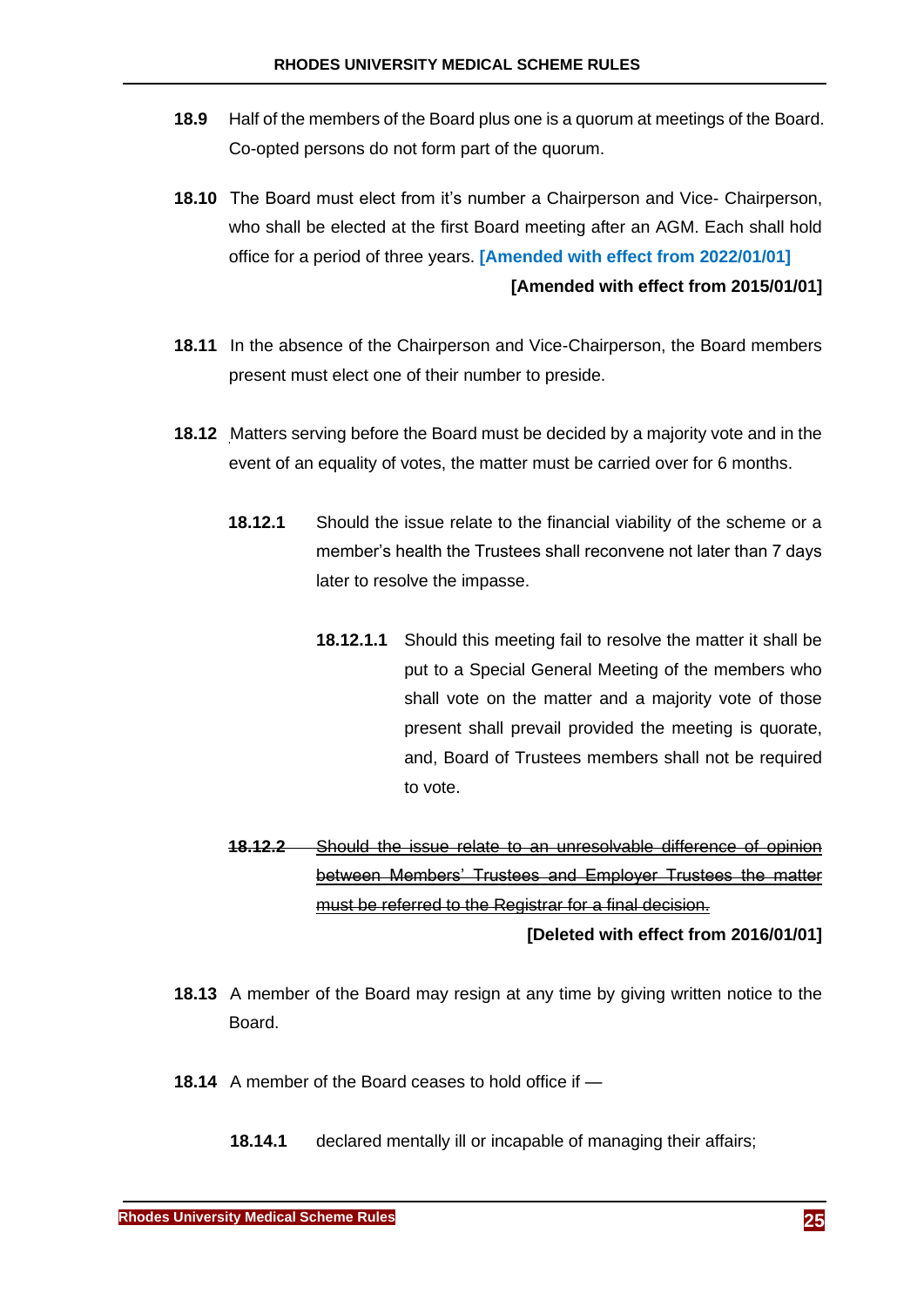- **18.14.2** declared insolvent or has surrendered their estate for the benefit of their creditors;
- **18.14.3** convicted, whether in the Republic or elsewhere, of theft, fraud, forgery or uttering of a forged document or perjury;
- **18.14.4** removed by the court from any office of trust on account of misconduct;
- **18.14.5** disqualified under any law from carrying on their profession;
- **18.14.6** removed from office in terms of Rule [18.20.1.](#page-28-1)

### **[Added with effect from 2004/01/01]**

- **18.14.7** absenting from three consecutive meetings of the Board without the permission of the Chairperson;
- <span id="page-27-0"></span>**18.14.8** removed from office by the Council in terms of Section 46 of the Act; or,
- **18.14.9** ceasing to be an appointee by the Employer, or being a Board member elected by Members of the Scheme, or by terminating membership of the Scheme.
- **18.15** The Board shall meet quarterly or at such intervals as it may deem necessary.
- **18.16** The chairperson may convene a special meeting should the necessity arise. Any three members of the Board may request the chairperson to convene a special meeting of the Board, stating the matters to be discussed at such meeting.
- **18.17** The Board may, subject to participation by sufficient members to form a quorum, discuss and resolve matters by telephone or electronic conferencing means and may adopt resolutions on that basis. Such decision to be documented and minuted at the next Board Meeting.

### **[Added with effect from 2004/01/01]**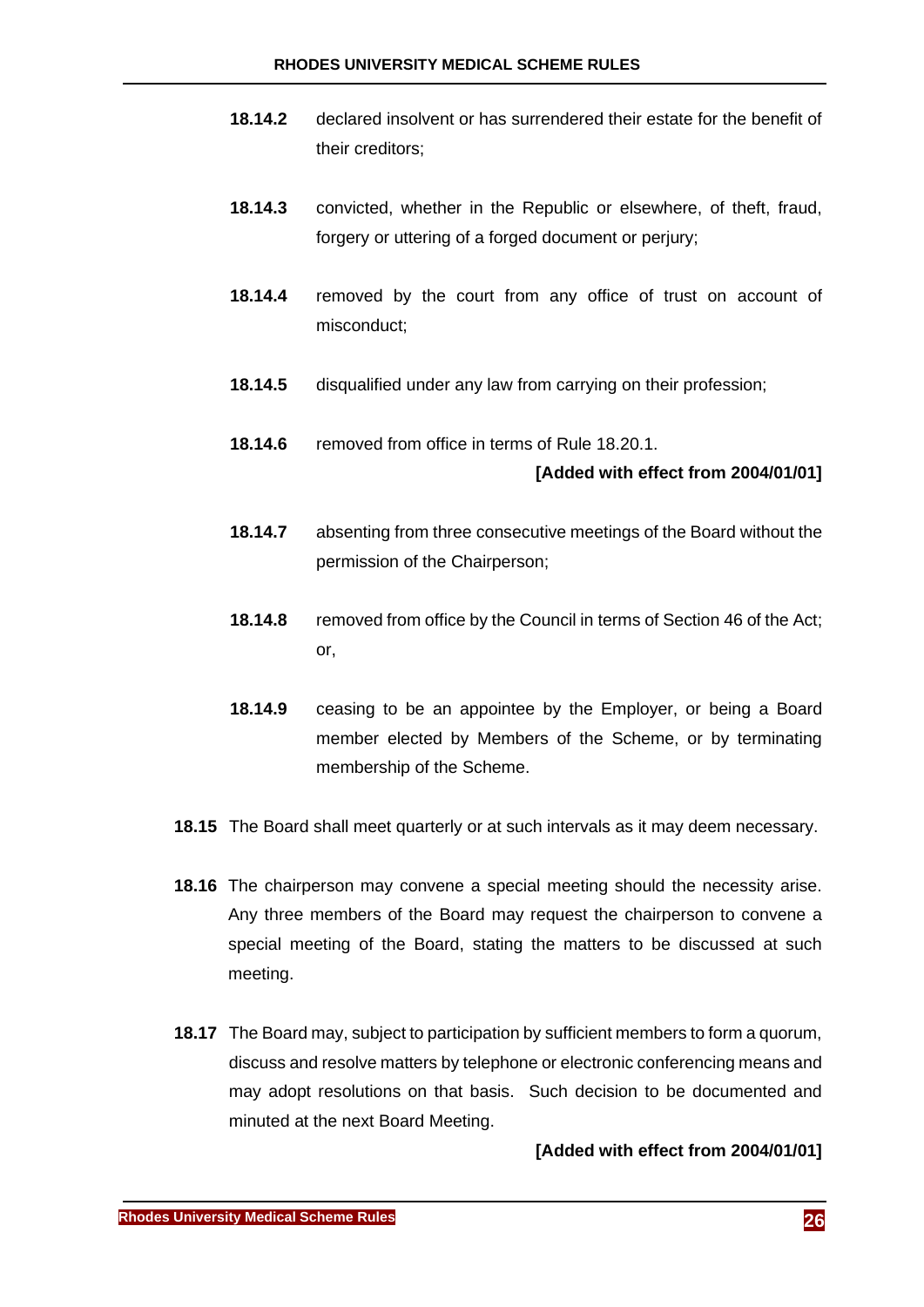- **18.18** Members of the Board may be reimbursed for all reasonable expenses incurred by them in the performance of their duties as Trustees approved by the Board.
- **18.19** Members of the Board are not entitled to any remuneration, honorarium or any other fee in respect of services rendered in their capacity as members of the **Board**
- <span id="page-28-1"></span>**18.20** A member of the Board who acts in a manner which is seriously prejudicial to the interests of beneficiaries of the medical scheme may be removed by the Board, provided that –
	- **18.20.1** before a decision is taken to remove the member of the Board, the Board shall furnish that member with full details of the evidence which the Board has at its disposal regarding the prejudicial conduct, and allow such member a period of not less than 30 days in which to respond to the allegations;
	- **18.20.2** the resolution to remove that member is taken by at least two thirds of the members of the Board;
	- **18.20.3** the member shall have recourse to disputes procedures of the Scheme or complaints and appeal procedures provided for in the Act.  **[Added with effect from 2004/01/01]**

### <span id="page-28-0"></span>**19 DUTIES OF BOARD OF TRUSTEES**

- **19.1** The Board is responsible for the proper and sound management of the Scheme, in terms of these Rules.
- **19.2** The Board must act with due care, diligence, skill and in good faith.
- **19.3** Members of the Board must avoid conflicts of interests, and must declare any interest they may have in any particular matter serving before the Board.
- **19.4** The Board must apply sound business principles and ensure the financial soundness of the Scheme.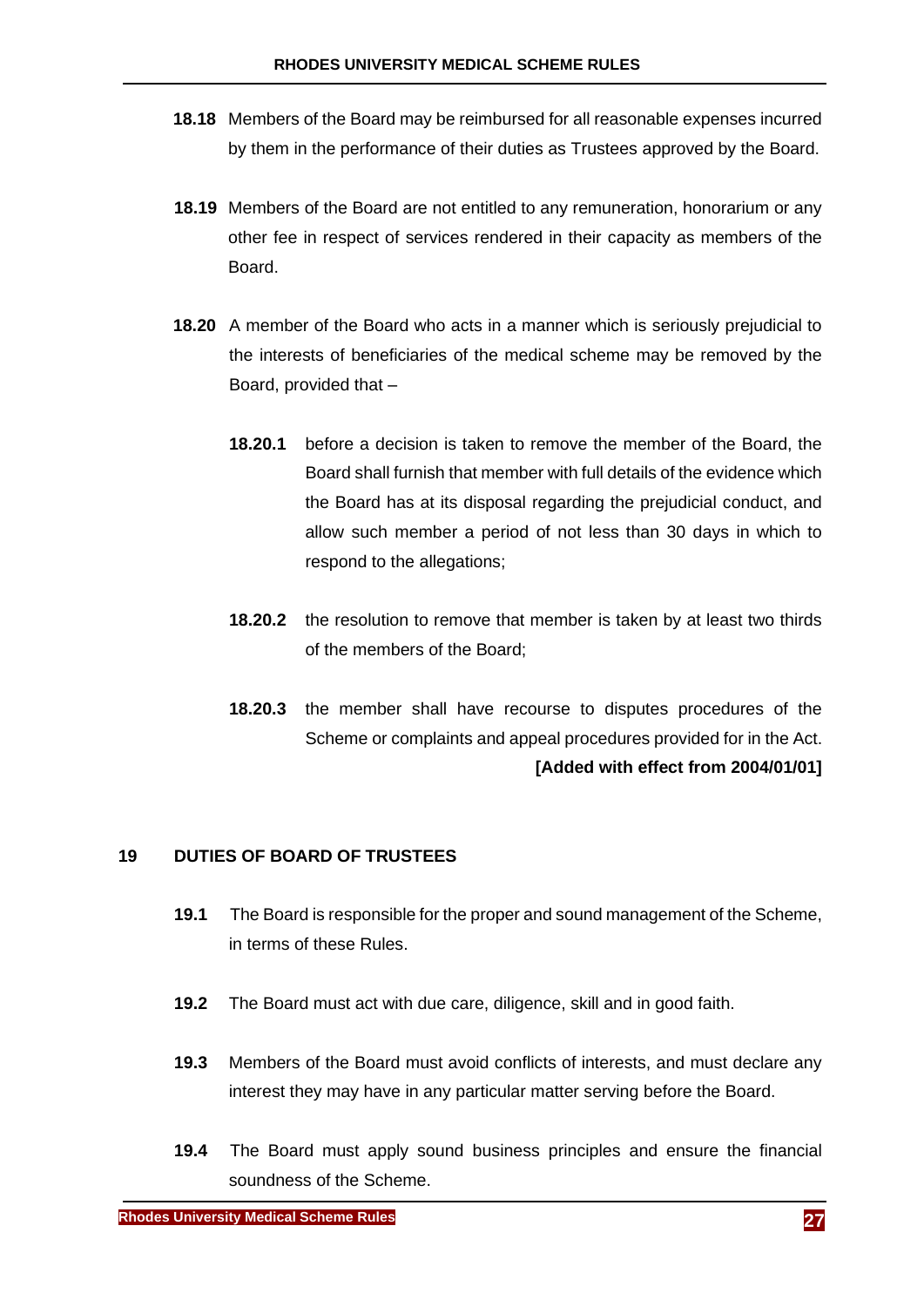- **19.5** The Board shall appoint a Principal Officer who is fit and proper to hold such office and may appoint any staff which in its opinion are required for the proper execution of the business of the Scheme, and shall determine the terms and conditions of service of the Principal Officer and of any person employed by the Scheme.
- **19.6** The Chairperson must preside over meetings of the Board and ensure due and proper conduct at meetings.
- **19.7** The Board must cause to be kept such minutes, accounts, entries, registers and records as are essential for the proper functioning of the Scheme.
- **19.8** The Board must ensure that proper control systems are employed by and on behalf of the Scheme.
- **19.9** The Board must ensure that adequate and appropriate information is communicated to the Members regarding their rights, Benefits, Contributions and duties in terms of the Rules.
- **19.10** The Board must take all reasonable steps to ensure that Contributions are paid timeously to the Scheme in accordance with the Act and the Rules.
- **19.11** The Board must take out and maintain an appropriate level of professional indemnity insurance and fidelity guarantee insurance.
- **19.12** The Board must obtain expert advice on legal, accounting and business matters as required, or on any other matter of which the members of the Board may lack sufficient expertise.
- **19.13** The Board must ensure that the Rules and the operation and administration of the Scheme comply with the provisions of the Act and all other applicable laws.
- **19.14** The Board must take all reasonable steps to protect the confidentiality of medical records concerning any Member or Dependant's state of health.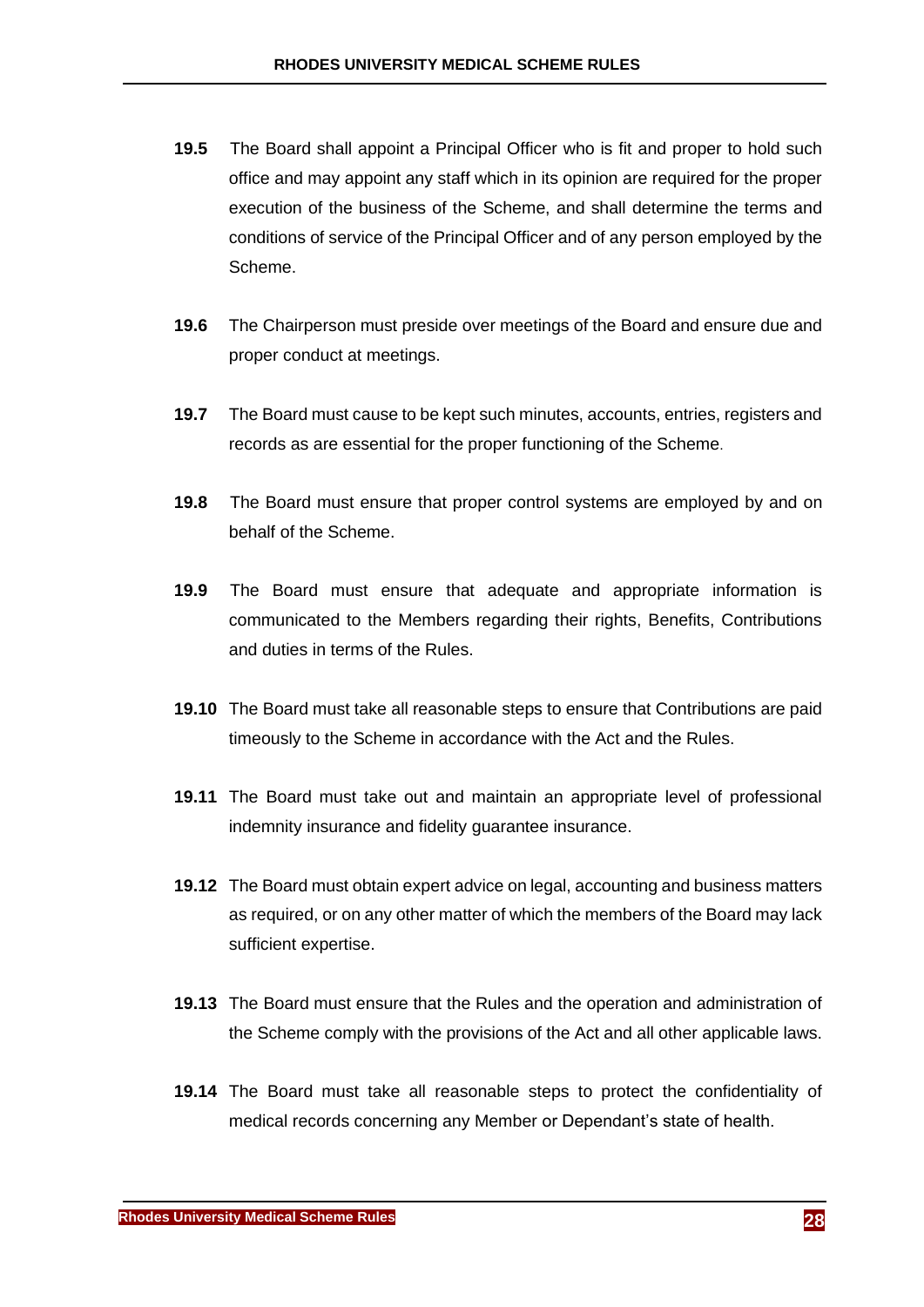**19.15** Subject to [20.5 below](#page-31-0) the Board must approve all disbursements.

### **[Amended with effect from 2015/01/01]**

- **19.16** The Board must cause to be kept in safe custody, in a safe or strong room at the registered office of the Scheme or with any financial institution approved by the Board, any mortgage bond, title deed or other security belonging to or held by the Scheme, except when in the temporary custody of another person for the purposes of the Scheme.
- **19.17** The Board must make such provision as it deems desirable, and with due regard to normal practice and recommended guidelines pertaining to retention of documents, for the safe custody of the books, records, documents and other effects of the Scheme.
- **19.18** The Board shall disclose annually in writing to the Registrar, any payment or considerations made to them in that particular year by the Scheme.

### <span id="page-30-0"></span>**20 POWERS OF BOARD**

The Board has the power —

**20.1** to appoint employees of the scheme and cause the termination of the services of any employee of the Scheme;

- **20.2** to take all necessary steps and to sign and execute all necessary documents to ensure and secure the due fulfilment of the Scheme's obligations;
- **20.3** to appoint a committee consisting of such Board members and other experts as it may deem appropriate;
- **20.4** to appoint a duly accredited administrator on such terms and conditions as it may determine, for the proper execution of the business of the Scheme. The terms and conditions of such appointment must be contained in a written contract, which complies with the requirements of the Act and the regulations;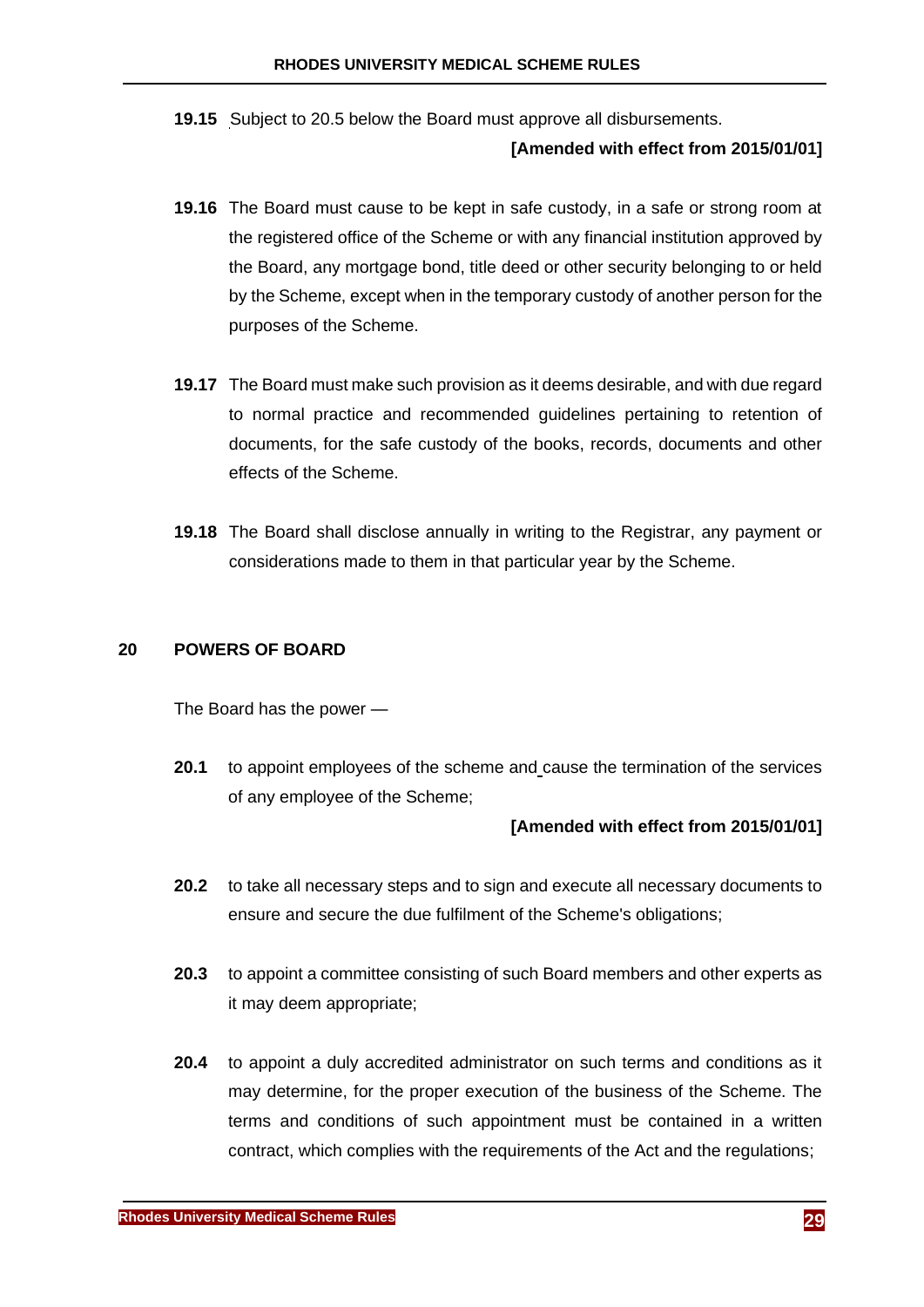<span id="page-31-0"></span>**20.5** to delegate any functions to a third party which it deems necessary for the proper, efficient and effective running of the Scheme, without abrogating any power vesting in the Board.

### **[Amended with effect from 2015/01/01]**

- **20.6** to appoint, compensate and contract with any accredited broker for the introduction or admission of a member to the Scheme;
- **20.7** to contract with managed health care organisations subject to the provisions of the Act and its regulations;
- **20.8** to purchase movable and immovable property for the use of the Scheme or otherwise, and to sell it or any of it;
- **20.9** to let or hire movable or immovable property;
- **20.10** to dispose of movable and immovable property of the Scheme subject to sound business practice and fair value principles;

#### **[Added with effect from 2004/01/01]**

- **20.11** in respect of any monies not immediately required to meet current charges upon the Scheme and subject to the provisions of the Act, and in the manner determined by the Board, to invest or otherwise deal with such moneys upon security and to realise, re-invest or otherwise deal with such monies and investments;
- **20.12** with the prior approval of the Council, to borrow money for the Scheme from the Scheme's bankers against the security of the Scheme's assets for the purpose of bridging a temporary shortage;
- **20.13** subject to the provisions of any law, to cause the Scheme, whether on its own or in association with any person, to establish or operate any pharmacy, hospital, clinic, maternity home, nursing home, infirmary, home for aged persons or any similar institution, in the interests of the Members of the Scheme;
- **20.14** to donate to any hospital, clinic, nursing home, maternity home, infirmary or home for aged persons in the interests of all of the Beneficiaries;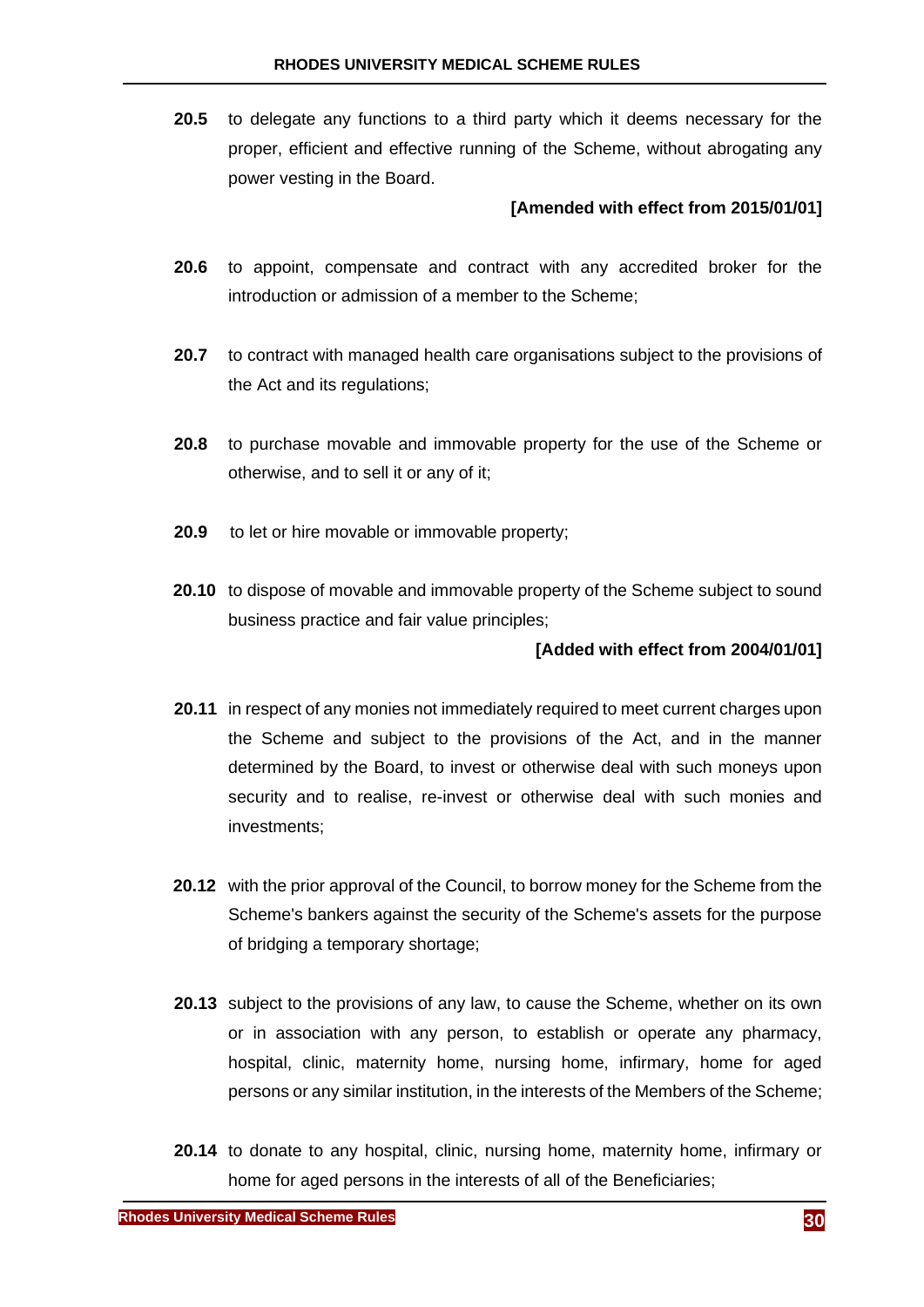# **[Amended with effect from 2015/01/01]**

- **20.15** to grant repayable loans to members or to make *ex gratia* payments on behalf of Members in order to assist such members to meet commitments in regard to any matter specified in Rule [5;](#page-9-0)
- **20.16** to contribute to any fund conducted for the benefit of employees of the Scheme;
- **20.17** to reinsure obligations in terms of the benefits provided for in these Rules;
- **20.18** to authorise the Principal Officer and /or such members of the Board as it may determine from time to time, and upon such terms and conditions as the Board may determine, to sign any contract or other document binding or relating to the Scheme or any document authorising the performance of any act on behalf of the Scheme;
- **20.19** to contribute to any association instituted for the furtherance, encouragement and co-ordination of medical schemes;
- **20.20** in general, do anything, which it deems necessary or expedient to perform its functions in accordance with the provisions of the Act and these Rules.

### <span id="page-32-0"></span>**21 DUTIES OF PRINCIPAL OFFICER AND STAFF**

- **21.1** The staff of the Scheme must ensure the confidentiality of all information regarding its Members.
- **21.2** The Principal Officer is the executive officer of the Scheme and as such shall ensure :

### **[Amended from2004/01/01]**

**21.2.1** proper performance in the best interests of the members of the Scheme at all times;

**[Added with effect from 2004/01/01]**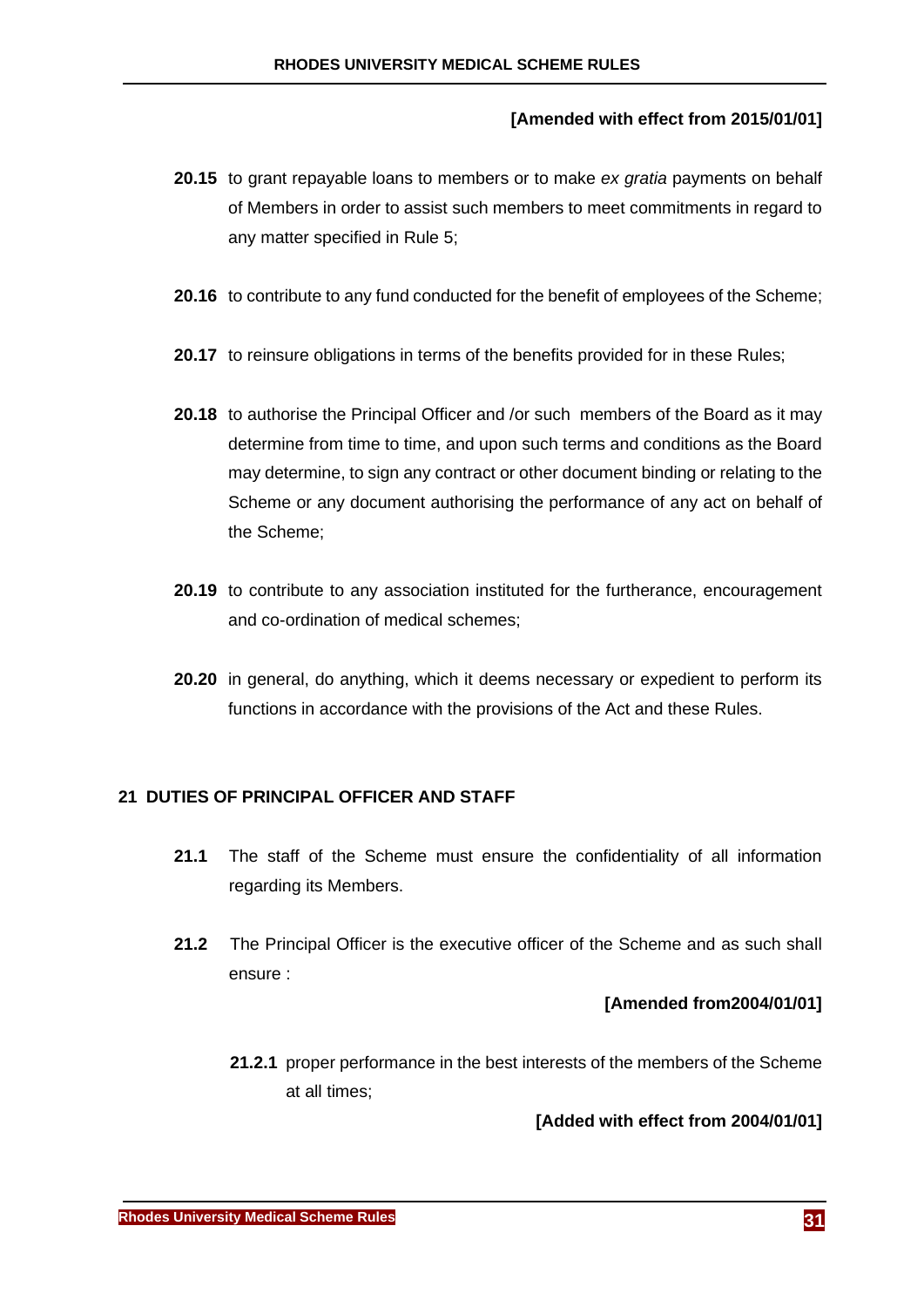- **21.2.2** the decisions and instructions of the Board are executed without unnecessary delay;
- **21.2.3** where necessary, there is proper and appropriate communication between the Scheme and those parties, affected by the decisions and instructions of the Board;
- **21.2.4** the Board is kept sufficiently and timeously informed of the affairs of the Scheme which relate to the duties of the Board as stated in Section 57(4) of the Act;
- **21.2.5** the Board is kept sufficiently and timeously informed concerning the affairs of the Scheme so as to enable the Board to comply with the provisions of Section 57(6) of the Act;
- **21.2.6** no decisions are taken concerning the affairs of the Scheme without prior authorisation by the Board and that at all times the authority of the Board is observed in its governance of the Scheme.
- **21.3** The Principal Officer shall be the accounting officer of the Scheme charged with the collection of and accounting for all moneys received and payments authorised by and made on behalf of the Scheme unless the Board appoints another entity to handle this responsibility.

- **21.4** The Principal Officer shall ensure the carrying out of all duties as are necessary for the proper execution of the business of the Scheme. The Principal Officer, or nominee, shall attend all meetings of the Board, and any other duly appointed committee where attendance of the Principal Officer may be required, and ensure proper recording of the proceedings of all meetings.
- **21.5** The Principal Officer shall be responsible for the supervision of any staff employed by the Scheme unless the Board decides otherwise.
- **21.6** The Principal Officer shall keep full and proper records of all moneys received and expenses incurred by, and of all assets, liabilities and financial transactions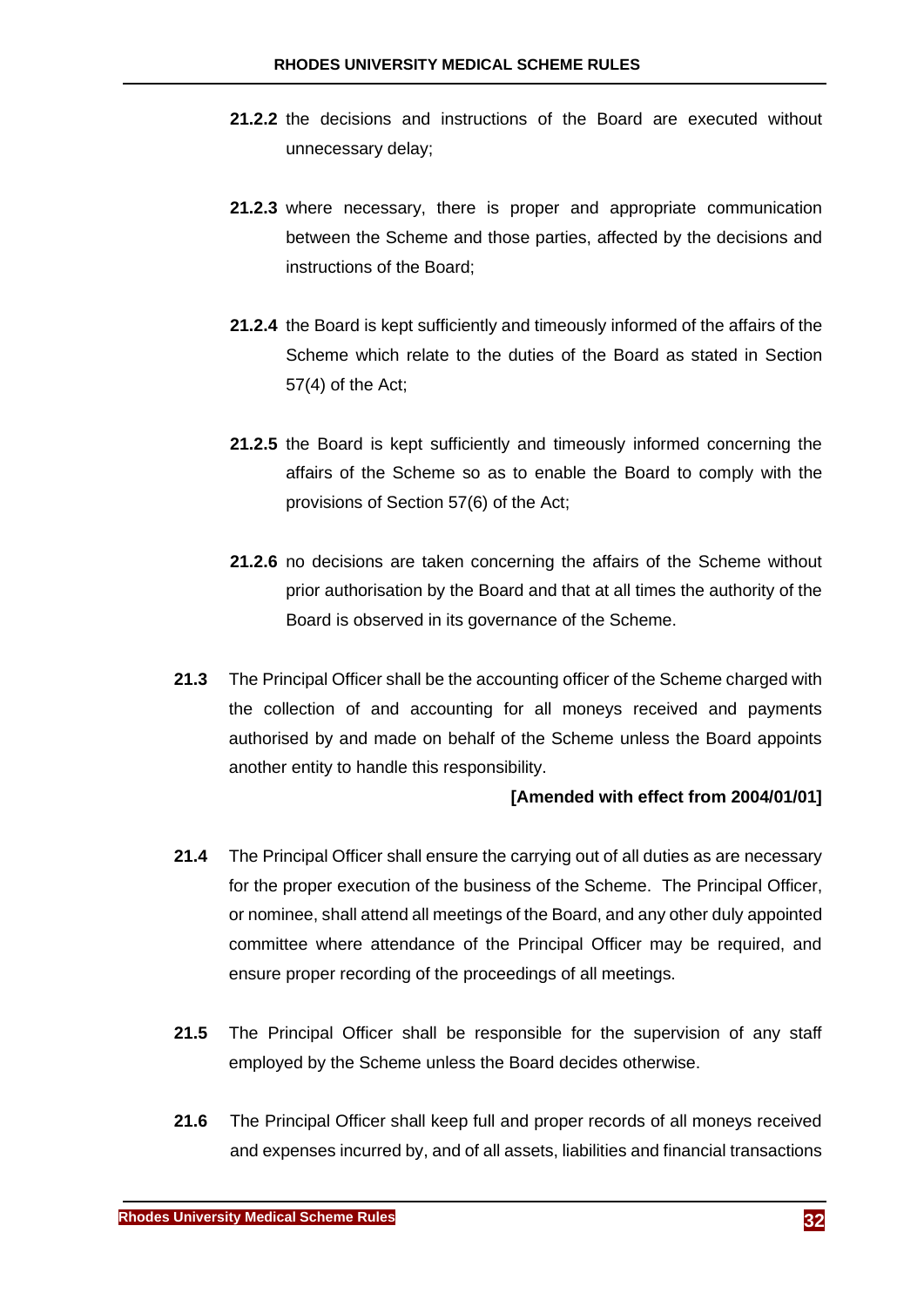of the Scheme unless the Board appoints another entity to handle this responsibility.

### **[Amended with effect from 2004/01/01]**

**21.7** The Principal Officer shall prepare annual financial statements and shall ensure compliance with all statutory requirements pertaining thereto unless the Board appoints another entity to handle this responsibility.

### **[Amended with effect from 2004/01/01]**

- **21.8** The following persons are not eligible to be a Principal Officer:
	- **21.8.1** An employee, director, officer, consultant or contractor of the administrator of the Scheme or of the holding company, subsidiary, joint venture or associate of that administrator.
	- **21.8.2** A broker.
- **21.9** The provision of Rules [18.14.1](#page-26-2) to [18.14.8](#page-27-0) apply mutatis mutandis to the Principal Officer.

### **[Added with effect from 2004/01/01]**

### <span id="page-34-0"></span>**22 INDEMNIFICATION AND FIDELITY GUARANTEE**

- **22.1** The Board and any officer of the Scheme is indemnified by the Scheme against all proceedings, costs and expenses incurred by reason of any claim in connection with the Scheme, not arising from their negligence, dishonesty or fraud.
- **22.2** The Board must ensure that the Scheme is insured against loss resulting from the dishonesty or fraud of any of its officers (including members of the Board) having the receipt or charge of moneys or securities belonging to the Scheme.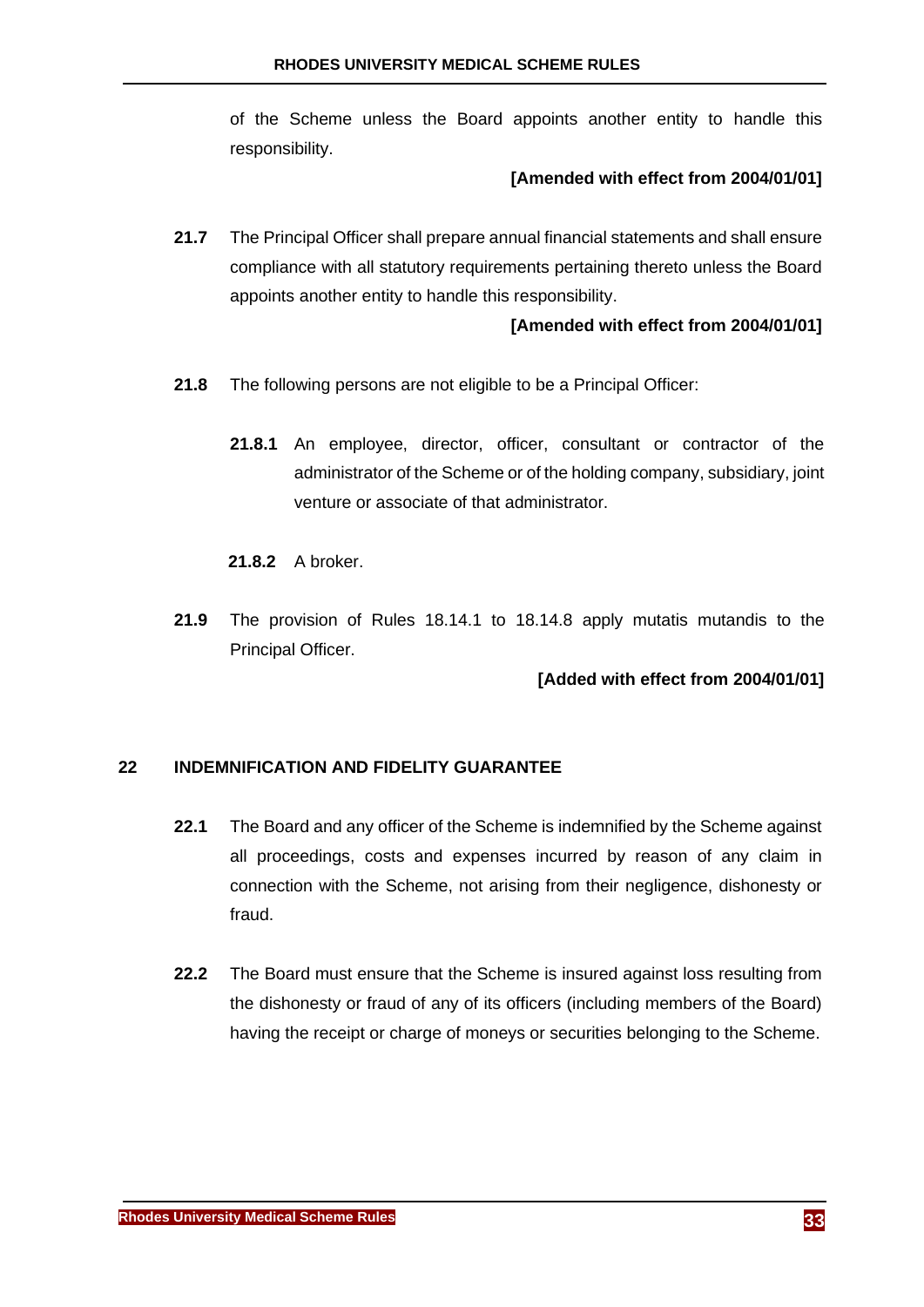### <span id="page-35-0"></span>**23 FINANCIAL YEAR OF THE SCHEME**

**23.1** The financial year of the Scheme extends from the 1st day of January to the 31st day of December of that year.

### <span id="page-35-1"></span>**24 BANKING ACCOUNT**

**24.6** The Scheme must establish and maintain a banking account with a registered financial institution. All moneys received must be deposited to the credit of such account and all payments must be made either by electronic transfer, tape exchange or by cheque under the joint signature of not less than two persons duly authorised by the Board.

### **[Amended with effect from 2015/01/01]**

### <span id="page-35-2"></span>**25 AUDITOR AND AUDIT COMMITTEE**

- **25.6** An Auditor (who must be approved in terms of Section 36 of the Act) must be appointed by resolution at each Annual General Meeting, to hold office from the conclusion of that meeting to the conclusion of the next Annual General Meeting.
- **26.1** The following persons are not eligible to serve as auditor of the Scheme
	- **25.2.1** a member of the Board;
	- **25.2.2** an employee, officer or contractor of the Scheme;
	- **25.2.3** an employee, director, officer or contractor of the Scheme's administrator, or of the holding company, subsidiary joint venture or associate of the administrator;
	- **25.2.4** a person not engaged in public practice as an auditor;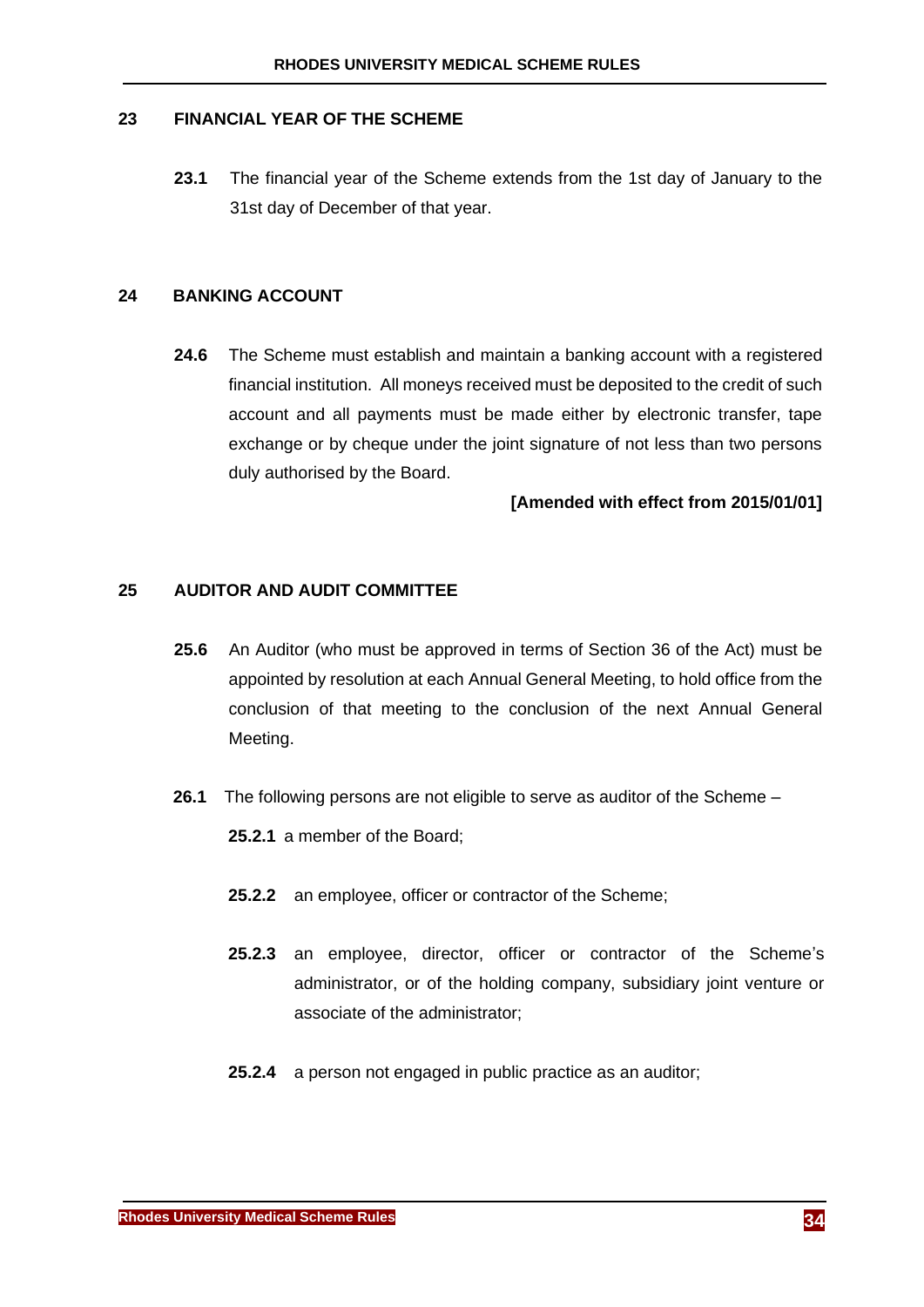**25.2.5** a person who is disqualified from acting as an auditor in terms of the relevant legislation or professional code.

#### **[Amended with effect from 2015/01/01]**

- **25.3** Whenever for any reason an Auditor vacates office prior to the expiration of the period for which they have been appointed, the Board must within 30 days appoint another Auditor to fill the vacancy for the unexpired period.
- **25.4** If the Members of the Scheme at a general meeting fail to appoint an Auditor required to be appointed in terms of this Rule, the Board must within 30 days make such appointment, and if it fails to do so, the Registrar may at any time do so.
- **25.5** The Auditor of the Scheme at all times has a right of access to the books, records, accounts, documents and other effects of the Scheme, and is entitled to require from the Board and the other officers of the Scheme such information and explanations as deemed necessary for the performance of their duties.
- **25.6** The Auditor must report to the Members of the Scheme on the accounts examined and on the financial statements laid before the Scheme in general meeting.
- **25.7** The Board must appoint an audit committee of at least five members of whom at least two must be members of the Board, one member representative and one employer representative.

#### **26 GENERAL MEETINGS**

#### **26.1 Annual General Meeting**

**26.1.1** The Annual General Meeting of Members must be held not later than 30<sup>th</sup> June of each year on a date which may be shown to permit reasonable attendance by members and shall be chaired by the Board Chairperson.

#### **[Amended with effect from 2004/01/01]**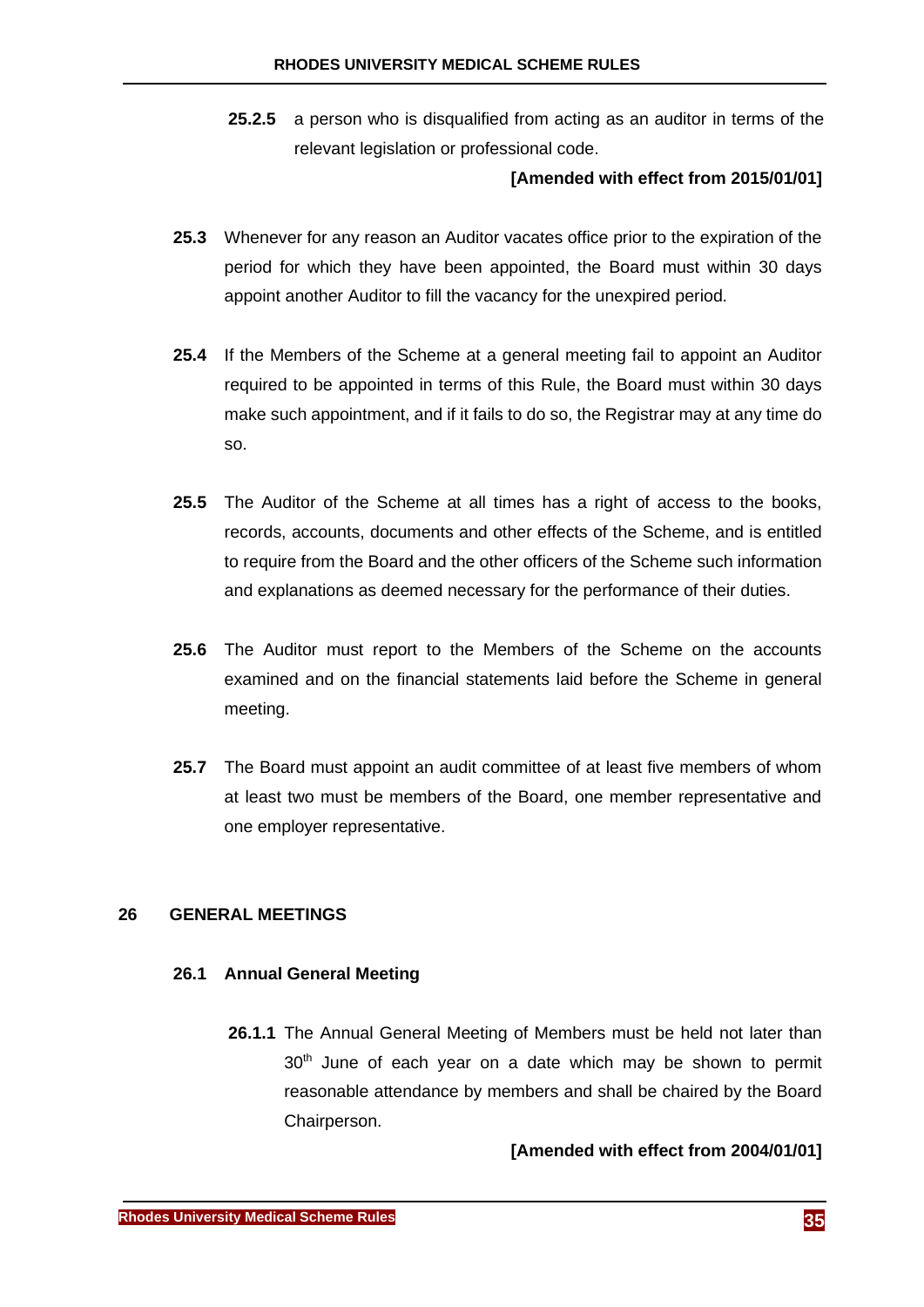<span id="page-37-0"></span>**26.1.2** The notice convening the Annual General Meeting and agenda must be furnished to Members at least 21 days before the date of the meeting. Members will be furnished on request, copies of the annual financial statements, auditors report and annual report and these documents will be distributed at the Annual General Meeting. The non-receipt of such notice by a Member does not invalidate the proceedings at such meeting provided that the notice procedure followed by the Board was reasonable.

#### **[Amended with effect from 2004/01/01]**

**26.1.3** At least 30 Members of the Scheme present or virtually constitute a quorum. If a quorum is not present after the lapse of 60 minutes from the time fixed for the commencement of the meeting, the meeting must be postponed to a date determined by the Board, with notice of such postponed meeting being in terms of Rule [26.1.2](#page-37-0) and the Members then present will constitute a quorum.

#### **[Amended with effect from 2022/01/01]**

- **26.1.4** The financial statements and reports specified in Rule [26.1.2](#page-37-0) must be laid before the meeting.
- **26.1.5** Notices of motions to be placed before the Annual General Meeting must reach the Principal Officer not later than 7 days prior to the date of the meeting.

#### **26.2 Special General Meeting**

**26.2.1** The Board may call a Special General Meeting of Members if it is deemed necessary.

#### **[Amended with effect from 2015/01/01]**

**26.2.2** On the requisition of at least 15 Members of the Scheme, the Board must cause a Special General Meeting to be called within 30 days of the receipt of the requisition by the Principal Officer. The requisition must state the objects of the meeting and must be signed by all the requisitionists and deposited at the registered office of the Scheme.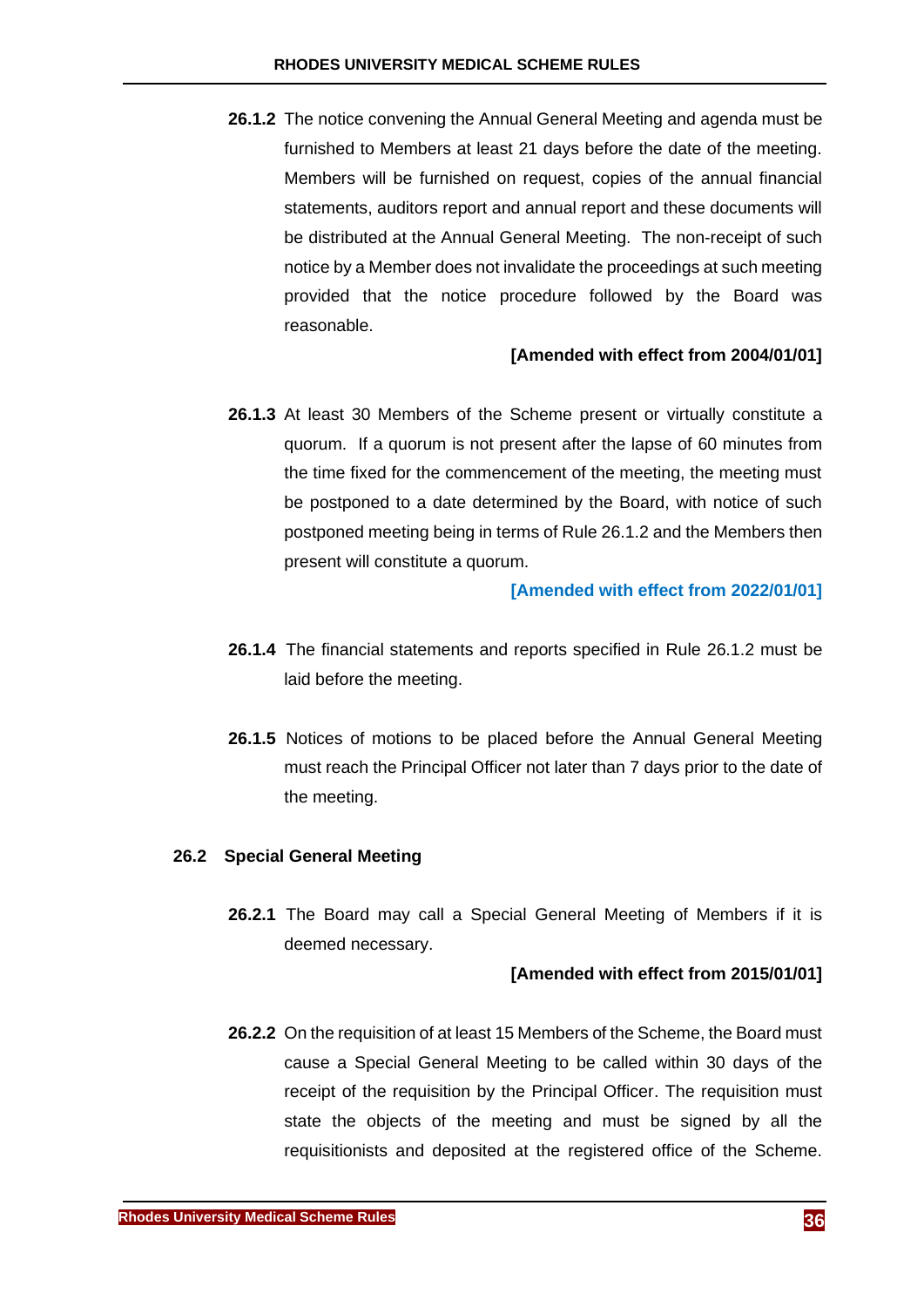Only those matters forming the objects of the meeting may be discussed.

#### **[Amended with effect from 2015/01/01]**

**26.2.3** The notice convening the Special General Meeting, containing the agenda, must be furnished to Members at least 14 days before the date of the meeting. The non-receipt of such notice by a Member does not invalidate the proceedings at such a meeting provided that the notice procedure followed by the Board was reasonable.

# **[Amended with effect from 2004/01/01]**

**26.2.4** At least 50 Members not counting Board members present in person or virtually constitute a quorum. If a quorum is not present at a Special General Meeting after the lapse of 60 minutes from the time fixed for the commencement of the meeting, the meeting is regarded as cancelled and the matter shall fall away provided that the viability of the scheme or the health provisions for any members are not negatively affected. If viability or negative effect on health provision is in question the meeting shall be postponed for 7 days and this meeting shall be quorate.

#### **[Amended with effect from 2022/01/01]**

#### **27 VOTING AT MEETINGS**

- **27.1** Every Member who is present at a general meeting of the Scheme and whose contribution is not in arrears has the right to vote, or may, subject to this Rule, appoint another Member of the Scheme as proxy to attend, speak and vote in their stead.
- **27.2** The instrument appointing the proxy must be in writing, in a form determined by the Board and must be signed by the Member and the person appointed as the proxy.
- **27.3** The chairperson must determine whether the voting must be by ballot or by a show of hands. In the event of the votes being equal, the chairperson if a member, shall have a casting vote in addition to a deliberative vote.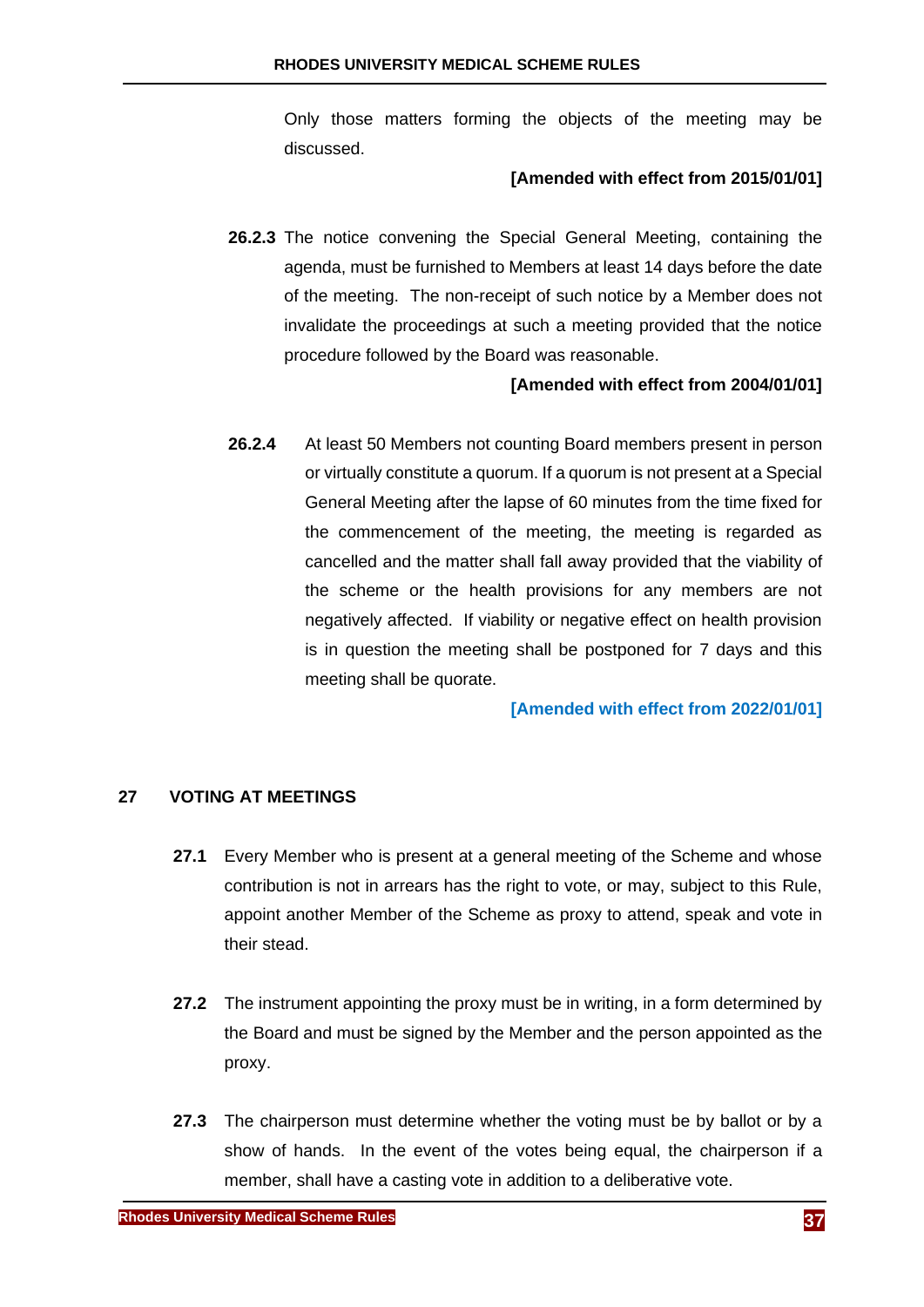#### **28 COMPLAINTS AND DISPUTES**

- **28.1** Members may lodge their complaints, in writing, to the Scheme. The Scheme or its administrators shall also provide a telephone number which may be used for dealing with telephonic complaints.
- **28.2** All complaints received in writing will be responded to by the Scheme in writing within 30 days of receipt thereof.
- **28.3** A disputes committee of three members, chaired by the Dean of Law of Rhodes University, who will co-opt two additional members with relevant knowledge, on a case by case basis, who may not be members of the Board, employees of the administrator of the Scheme or officers of the Scheme, must be established. must be appointed by the Board to serve a term of office of 3 years. At least one of such members shall be a person with legal expertise. **[Amended with effect from 2016/01/01]**
- **28.4** Any dispute, which may arise between a Member, prospective Member, former Member, or a person claiming by virtue of such Member and the Scheme or an officer of the Scheme, must be referred by the Principal Officer to the disputes committee for adjudication.
- **28.5** On receipt of a request in terms of this Rule, the Principal Officer must convene a meeting of the disputes committee by giving not less than 21 days notice in writing to the complainant and all the members of the disputes committee, stating the date, time, and venue of the meeting and particulars of the dispute.
- **28.6** The disputes committee may determine the procedure to be followed.
- **28.7** The parties to any dispute have the right to be heard at the proceedings, either in person or through a representative.
- <span id="page-39-0"></span>**28.8** An aggrieved person has the right to appeal to the Council against the decision of the disputes committee. Such appeal must be in the form of an affidavit directed to Council and shall be furnished to the Registrar not later than three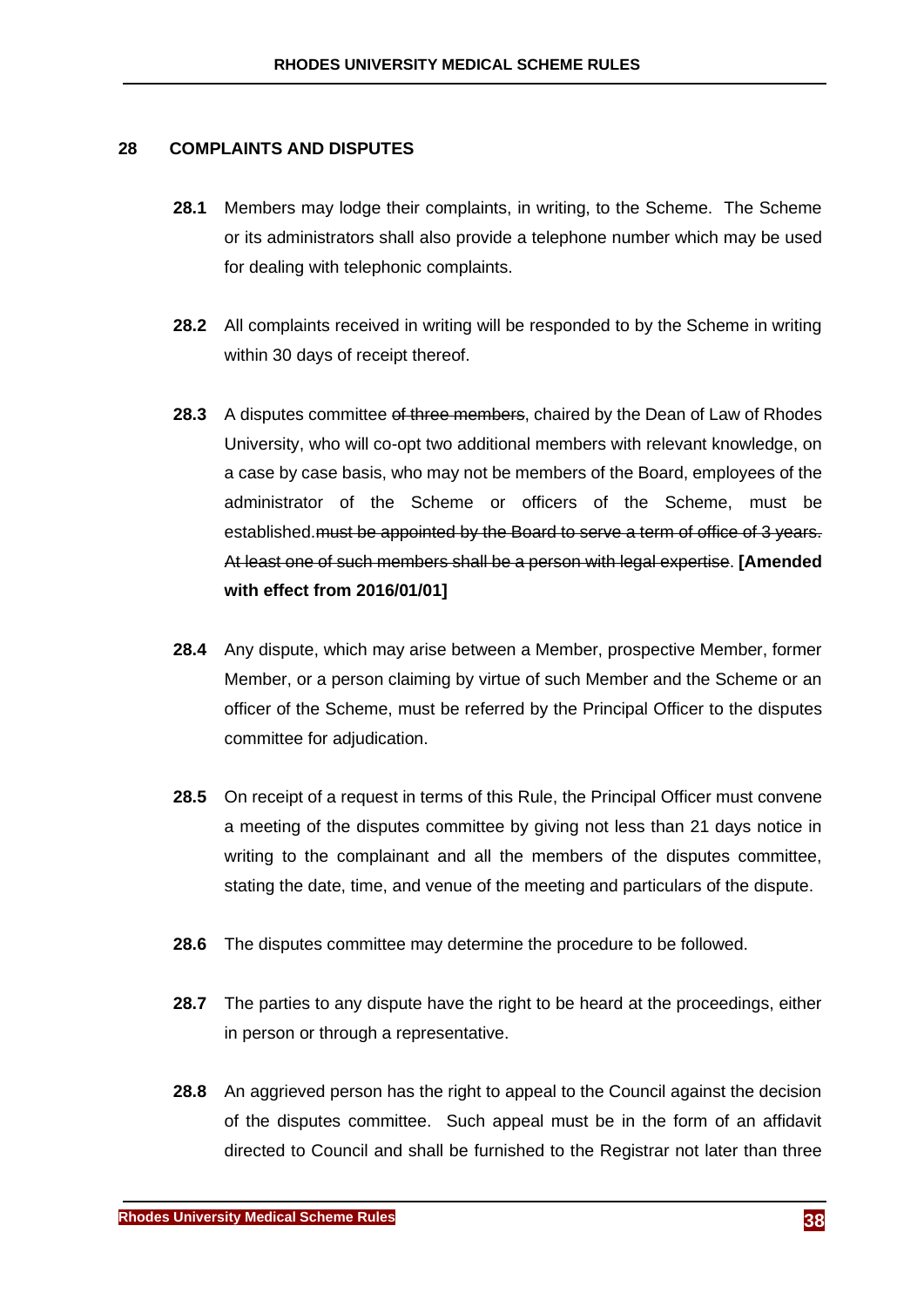months after the date on which the decision concerned was made or such further period as the Council may for good cause shown allow.

#### **[Amended with effect from 2004/01/01]**

**28.9** The operation of any decision which is the subject of an appeal under Rule [28.8](#page-39-0) shall be suspended pending the decision of the Council on such appeal.

# **[Added with effect from 2004/01/01]**

# **29 TERMINATION OR DISSOLUTION**

- **29.1** The Scheme may be dissolved by order of a competent court or by voluntary dissolution.
- <span id="page-40-0"></span>**29.2** Members in a General Meeting may decide that the Scheme must be dissolved, in which event the Board must arrange for Members to decide by ballot whether the Scheme must be liquidated. Unless the majority of members decide that the Scheme must continue, the Scheme must be liquidated in terms of section 64 of the Act.
- **29.3** Pursuant to a decision by Members taken in terms of Rule [29.2](#page-40-0) the Principal Officer must, in consultation with the Registrar, furnish to every Member a memorandum containing the reasons for the proposed dissolution and setting forth the proposed basis of distribution of the assets in the event of winding up, together with a ballot paper.
- **29.4** Every Member must be requested to return their ballot paper duly completed before a set date. If at least 75 per cent of the Members return their ballot papers duly completed and if the majority thereof is in favour of the dissolution of the Scheme, the Board must ensure compliance therewith and appoint, in consultation with the Registrar, a competent person as liquidator.

#### **30 AMALGAMATION AND TRANSFER OF BUSINESS**

**30.1** The Scheme may, subject to the provisions of Section 63 of the Act, amalgamate with, transfer its assets and liabilities to, or take transfer of assets and liabilities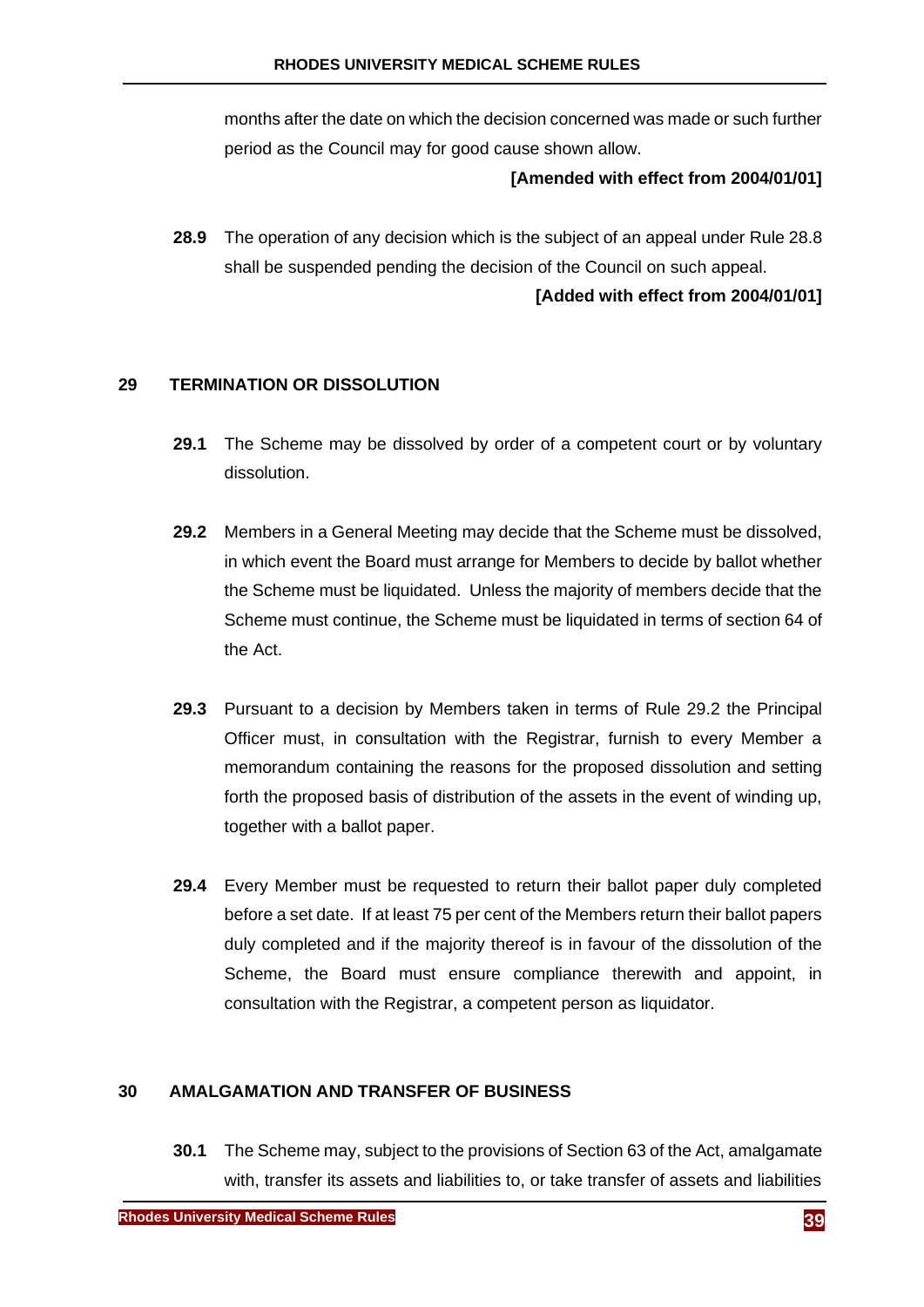of any other medical scheme or person. The Board must arrange for Members to be furnished with an exposition of the proposed transaction for consideration and to decide by ballot whether the proposed transaction should be proceeded with or not.

# **[Amended with effect from 2004/01/01]**

- **30.2** If at least 50 per cent of the Members return their ballot papers duly completed and if the majority thereof is in favour of the amalgamation or transfer then, subject to section 63 of the Act, the amalgamation or transfer may be concluded.
- **30.3** The Registrar may, on good cause shown, ratify a lower percentage.

# **[Added with effect from 2004/01/01]**

# <span id="page-41-0"></span>**31 RIGHT TO OBTAIN DOCUMENTS AND INSPECTION OF DOCUMENTS**

- **31.1** Any Beneficiary must on request and on payment of a fee of R50 per printed copy be supplied by the Scheme with a copy of the following documents:
	- **31.1.1** the Rules of the Scheme;
	- **31.1.2** the latest audited annual financial statements, returns, Trustees reports and auditors report of the Scheme; and,
	- **31.1.3** the management accounts in respect of the Scheme.
- **31.2** A Beneficiary is entitled to inspect free of charge at the registered office of the Scheme any document referred to in Rule [31.1](#page-41-0) and to make extracts there from. A hardcopy and electronic copy of the Rules to be lodged with each Employer. **[Amended with effect from 2015/01/01]**
- **31.3** This Rule shall not be construed to restrict a person's rights in terms of the Promotion of Access to Information Act, Act No 2 of 2000.

**[Added with effect from 2004/01/01]**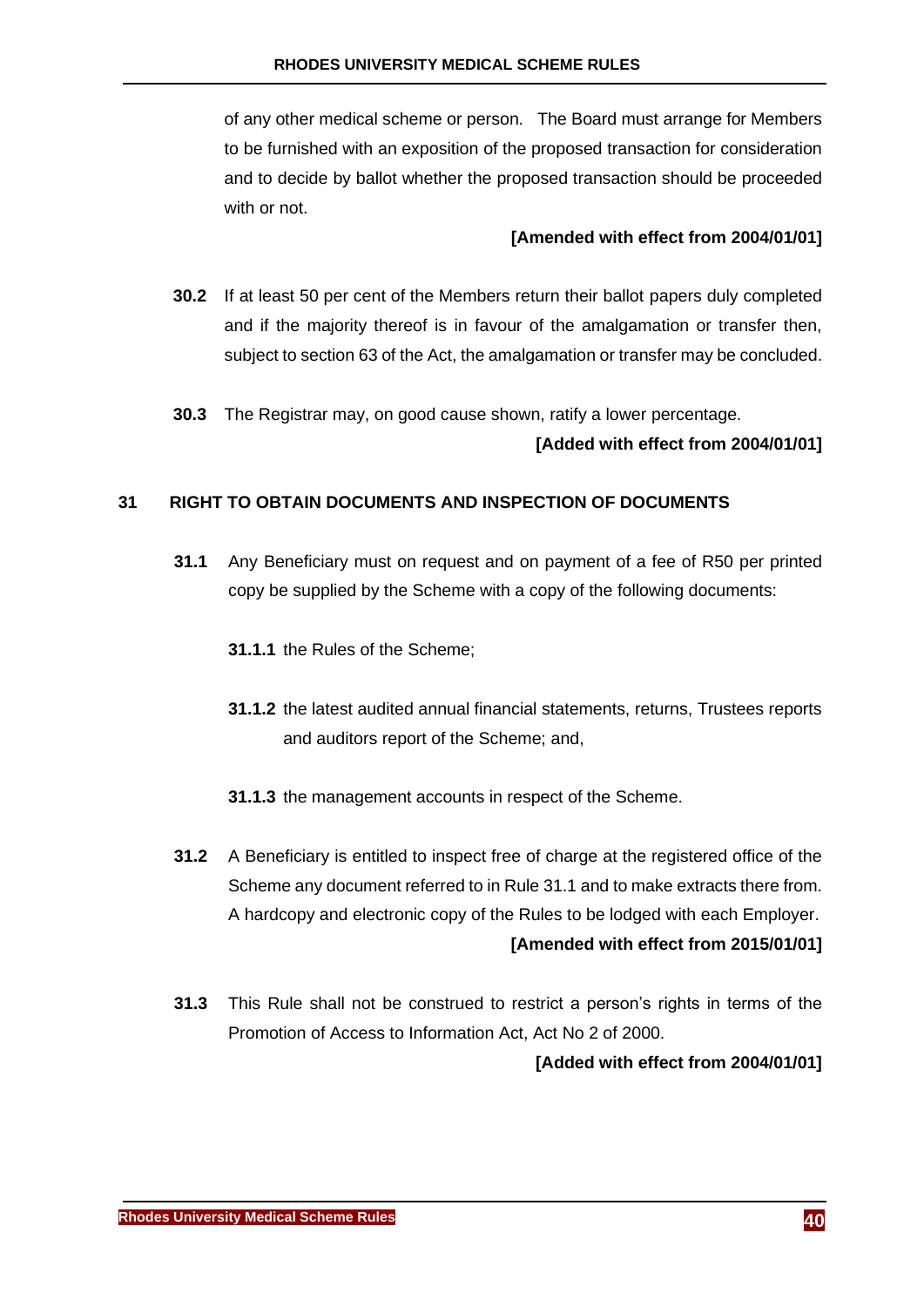#### <span id="page-42-0"></span>**32 AMENDMENT OF RULES**

- **32.1** The Board is entitled to alter or rescind any Rule or annexure or to make any additional Rule or annexure.
- **32.2** No alteration, rescission or addition which affects the objects of the Scheme, or, which increases the rates of Contribution or decreases the extent of benefits of any particular benefit option of the Scheme by more than the National Treasury project of CPI plus 3% during any financial year, is valid unless it has been approved by the Registrar who shall be provided with a detailed motivation for such an increase. Such motivation should include, for example, matters such as changes in demographics, benefit changes and the need to reach prescribed reserving levels.

## **[Amended with effect from 2015/01/01]**

- **32.3** Members must be furnished with a summary of such amendments within 14 days after registration thereof. Should the Members' rights, obligations, contributions or benefits be amended, they shall be given 30 days advance notice of such change.
- **32.4** Notwithstanding the provisions of Rule [32.1 above,](#page-42-0) the Board must, on the request and to the satisfaction of the Registrar, amend any Rule that is inconsistent with the provisions of the Act.
- **32.5** No amendment, rescission or addition of any Rule shall be valid unless it has been approved and registered by the Registrar.

#### **[Added with effect from 2004/01/01]**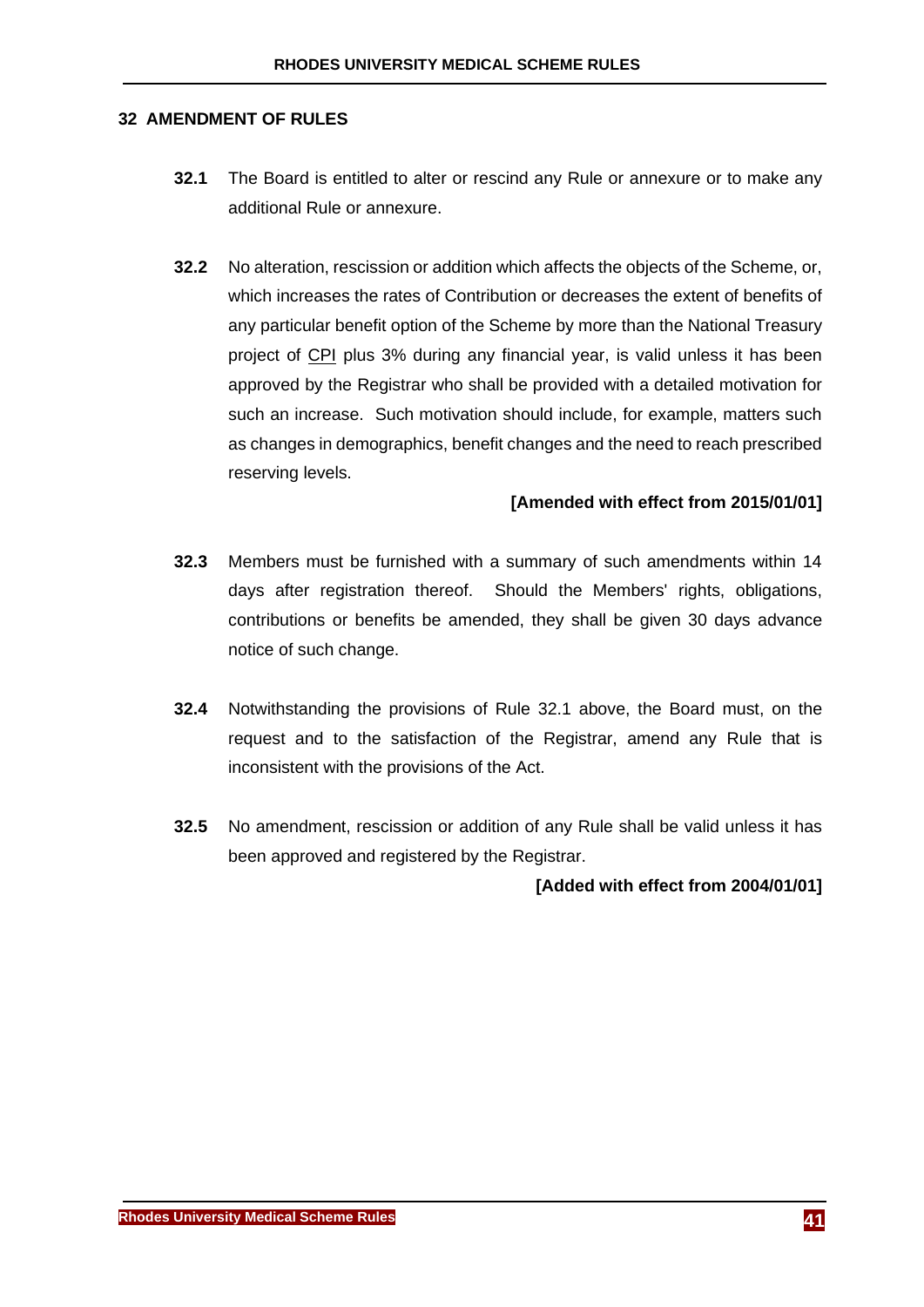### **ANNEXURE A**

#### **1. Determination of Contributions**

Contributions shall be determined according to a rate for an Adult Beneficiary and a Child Beneficiary according to the income of the Member.

### **2. Contribution Table**

# **2.1 [Amended with effect from 2022/01/01]**

| <b>Member's Monthly</b>                   | <b>Adult Beneficiary</b> | <b>Child Beneficiary</b> |
|-------------------------------------------|--------------------------|--------------------------|
| <b>Income</b>                             |                          |                          |
| Less than R6000                           | 2260                     | 410                      |
| R6001 - R8000                             | 2410                     | 440                      |
| R8001-R10000                              | 2600                     | 460                      |
| R <sub>10</sub> 001 - R <sub>15</sub> 000 | 2810                     | 480                      |
| R <sub>15</sub> 001 - R <sub>20</sub> 000 | 2880                     | 500                      |
| R20 001 - R25 000                         | 2990                     | 510                      |
| R25 001 Plus                              | 3020                     | 520                      |

## **3. Premium penalties for person joining late in life with effect from 1 April 2001**

Premium penalties may be applied to a Late Joiner. Such penalties shall be applied only to that portion of the Contribution relative to the Late Joiner and shall not exceed the following bands:

- 1 4 years @ 0.05 multiplied by the relevant contribution in 2 above
- 5 14 years @ 0.25 multiplied by the relevant contribution in 2 above
- 15 24 years @ 0.5 multiplied by the relevant contribution in 2 above

25 + @ 0.75 multiplied by the relevant contribution in 2 above

Any years of Creditable Coverage which can be demonstrated by the applicant or their dependant shall be subtracted from their current age in determining the applicable penalty. **[Amended with effect from 1 January 2021]**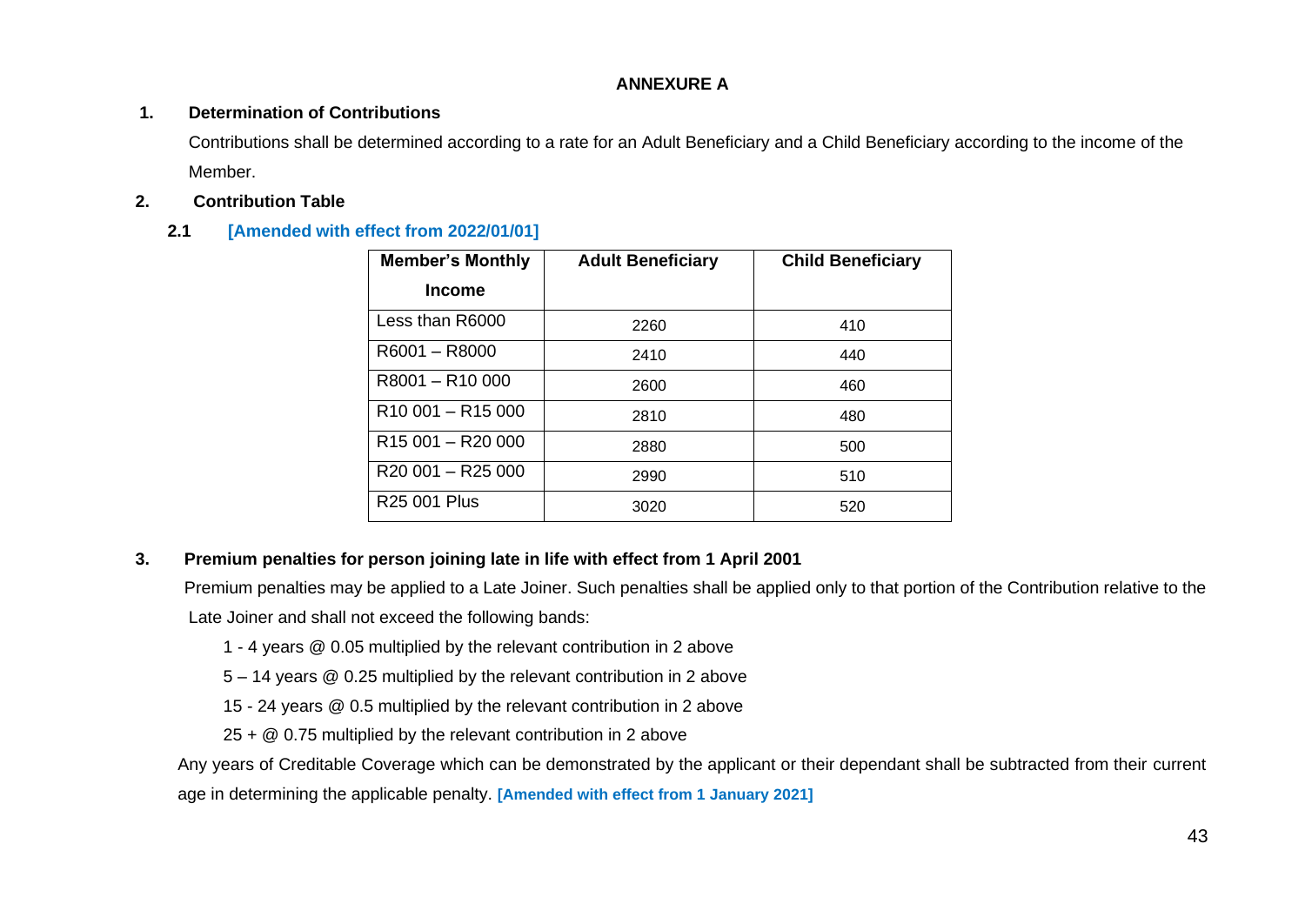#### **ANNEXURE B**

#### **BENEFITS WITH EFFECT FROM 1 JANUARY 2022 [Amended with effect from 1 January 2022]**

# SUBJECT TO THE PROVISIONS OF THESE RULES MEMBERS AND THEIR REGISTERED DEPENDANTS ARE ENTITLED TO THE FOLLOWING BENEFITS (UNLESS EXCLUDED AS PROVIDED FOR IN ANNEXURE C)

|           |                                                                                                                                                                                                                                                                                                                                                                                        | $\frac{0}{0}$                                                              |                         |                                                                                                                                                                                                                                                                                                                                                                                                                                                                                                                                                                                                                                |
|-----------|----------------------------------------------------------------------------------------------------------------------------------------------------------------------------------------------------------------------------------------------------------------------------------------------------------------------------------------------------------------------------------------|----------------------------------------------------------------------------|-------------------------|--------------------------------------------------------------------------------------------------------------------------------------------------------------------------------------------------------------------------------------------------------------------------------------------------------------------------------------------------------------------------------------------------------------------------------------------------------------------------------------------------------------------------------------------------------------------------------------------------------------------------------|
|           | <b>SERVICE</b>                                                                                                                                                                                                                                                                                                                                                                         | <b>BENEFIT</b>                                                             | <b>ANNUAL LIMITS</b>    | <b>CONDITIONS/ REMARKS</b>                                                                                                                                                                                                                                                                                                                                                                                                                                                                                                                                                                                                     |
| Α.        | STATUTORY PRESCRIBED MINIMUM<br><b>BENEFITS</b>                                                                                                                                                                                                                                                                                                                                        | 100%                                                                       | No limit                | DSP is Public Sector Facilities                                                                                                                                                                                                                                                                                                                                                                                                                                                                                                                                                                                                |
| <b>B.</b> | BENEFITS OTHER THAN PRESCRIBED<br><b>MINIMUM BENEFITS</b>                                                                                                                                                                                                                                                                                                                              |                                                                            | No overall annual limit | Limits are prorated calculated according to the<br>proportion at length of membership of the financial<br>year.                                                                                                                                                                                                                                                                                                                                                                                                                                                                                                                |
| C.        | <b>PRIVATE</b><br><b>PUBLIC</b><br><b>HOSPITALS.</b><br>AND<br>REGISTERED UNATTACHED OPERATING<br>THEATRES and DAY CLINICS:<br>Accommodation in a general ward, high<br>1.<br>care ward and intensive care unit.<br>Theatre fees.<br>2.<br>3.<br>Medicines,<br>materials<br>hospital<br>and<br>equipment.<br>Visits by medical practitioners.<br>4.<br>5.<br>Confinement and midwives. | Preferred<br>Provider -<br>100%<br>Non-<br>Preferred<br>Provider -<br>100% | No limit<br>No limit    | Authorisation shall be obtained from the<br>a)<br>Scheme/Scheme's designated agent before a<br>beneficiary is admitted to a hospital or day clinic<br>(except in the case of emergency and all PMB's)<br>failing which a co-payment of R500 per admission<br>shall apply. In the event of an emergency the<br>Scheme shall be notified of such emergency<br>within one working day after admission failing<br>which the co-payment shall apply.<br>b) The price paid by the Scheme for medicines shall<br>be subject to a medicines formulary and / or<br>reference price list as defined by the Scheme's<br>designated agent. |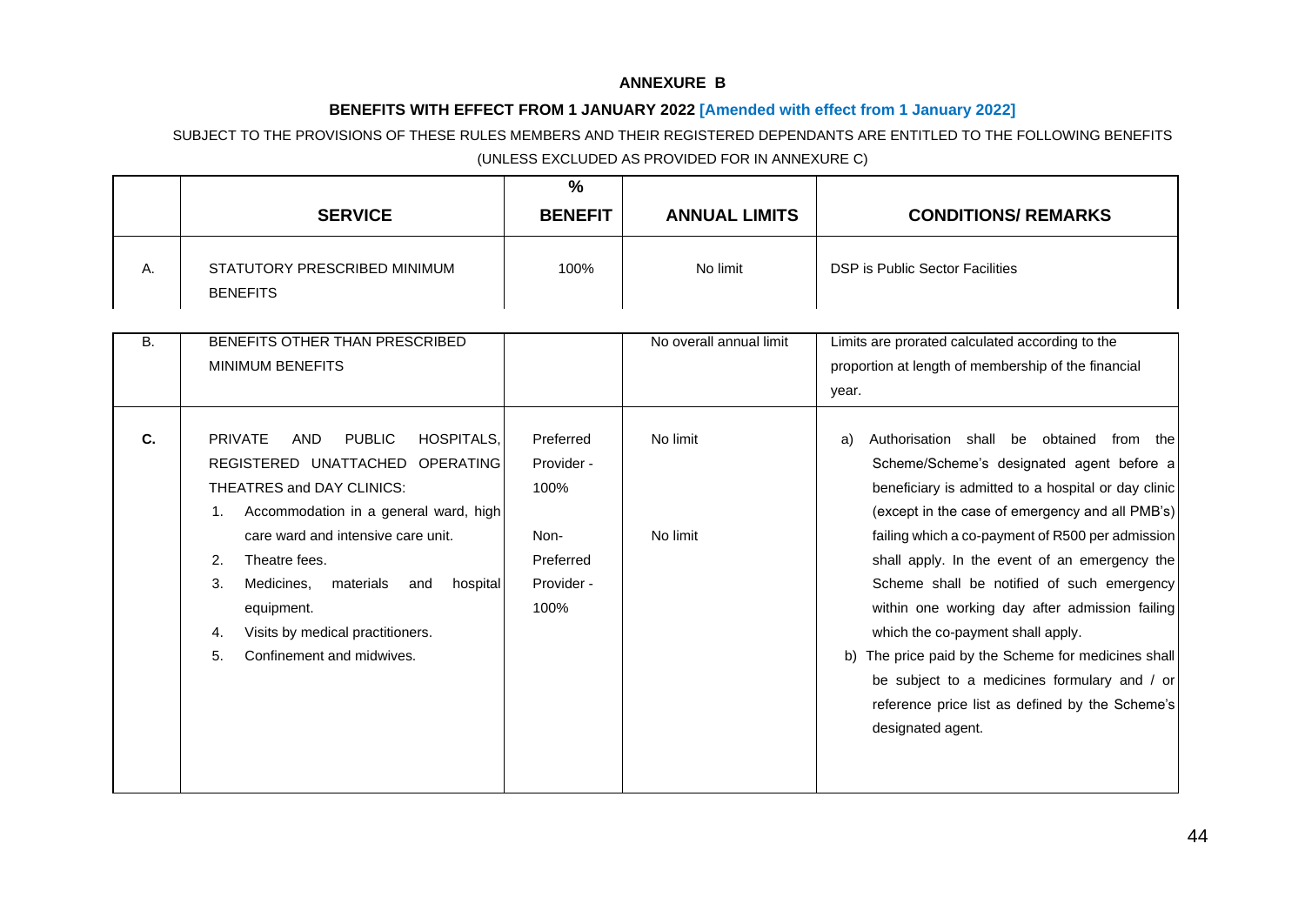| <b>SERVICE</b> | % BENEFIT | <b>ANNUAL LIMITS</b> | <b>CONDITIONS/ REMARKS</b>                             |
|----------------|-----------|----------------------|--------------------------------------------------------|
|                |           |                      | In the absence of obtaining authorisation and if<br>C) |
|                |           |                      | the Scheme is of the opinion that either the           |
|                |           |                      | treatment was not appropriate to the case or that      |
|                |           |                      | the treatment could have been provided other           |
|                |           |                      | than in-hospital, then, notwithstanding the            |
|                |           |                      | provisions regarding this benefit, no benefit shall    |
|                |           |                      | be paid in respect of such treatment.                  |
|                |           |                      | d) Accommodation in an intensive care or high care     |
|                |           |                      | unit is subject to a maximum period of six (6)         |
|                |           |                      | days, whereafter authorisation must be                 |
|                |           |                      | obtained for further accommodation.                    |
|                |           |                      | The benefit for hospitalisation for psychiatric<br>e)  |
|                |           |                      | treatment is subject to pre-authorisation and          |
|                |           |                      | limited to R12 000per Member family including          |
|                |           |                      | psychiatric visits in hospital. [Amended as from       |
|                |           |                      | <b>1 January 2019]</b>                                 |
|                |           |                      | A cash levy equal to 20% of the Hospital benefit<br>t) |
|                |           |                      | described in this C, with a minimum of R250 and        |
|                |           |                      | a maximum of R5000, shall be payable by the            |
|                |           |                      | Beneficiary for each admission to a non-               |
|                |           |                      | preferred provider hospital. The minimum levy of       |
|                |           |                      | R250 shall be payable at the time of admission.        |
|                |           |                      | Minor procedures and dressings which can be<br>g)      |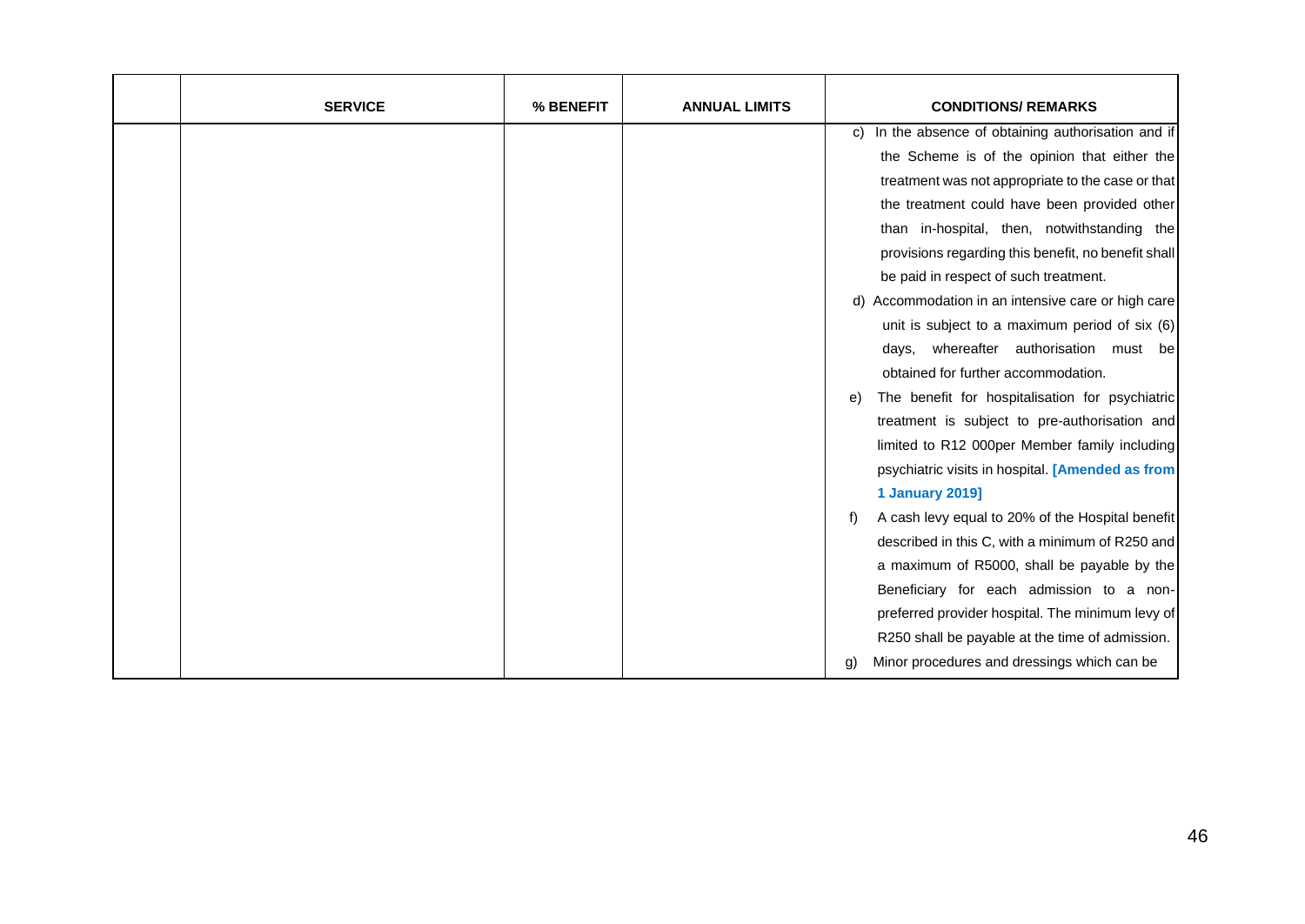|    | <b>SERVICE</b>                                                                                                                                                                                                                                                                                                                                                                                                                        | % BENEFIT                                                                                                         | <b>ANNUAL LIMITS</b>                                                                                                                                                                   | <b>CONDITIONS/ REMARKS</b>                                                                                                                                                                                                                                                                                                                                                                                                                                                                                                                                                                                                                                                              |
|----|---------------------------------------------------------------------------------------------------------------------------------------------------------------------------------------------------------------------------------------------------------------------------------------------------------------------------------------------------------------------------------------------------------------------------------------|-------------------------------------------------------------------------------------------------------------------|----------------------------------------------------------------------------------------------------------------------------------------------------------------------------------------|-----------------------------------------------------------------------------------------------------------------------------------------------------------------------------------------------------------------------------------------------------------------------------------------------------------------------------------------------------------------------------------------------------------------------------------------------------------------------------------------------------------------------------------------------------------------------------------------------------------------------------------------------------------------------------------------|
| D. | <b>SPECIALIST SERVICES:</b>                                                                                                                                                                                                                                                                                                                                                                                                           | 1. Preferred Provider                                                                                             | No limit<br>1 <sub>1</sub>                                                                                                                                                             | performed appropriately in a General Practitioner or<br>specialist's surgery will not receive<br>any<br>hospitalisation benefit.<br>In-hospital dental benefits will be paid to an annual<br>h)<br>limit of R13 000per beneficiary, including doctors<br>costs, subject to authorisation. [Amended as from<br><b>1 January 2019]</b><br>Under circumstances where a Beneficiary obtains<br>i)<br>admission to a non-preferred provider hospital,<br>when a preferred provider hospital could have<br>provided the appropriate services, no benefit will be<br>paid.<br>(a) Authorisation by the Scheme and referral from the<br>GP is required before specialist services are provided, |
|    | 1. In-hospital services including confinements,<br>surgical procedures and operations, the<br>cost of in-hospital anaesthetics<br>and<br>assistance at surgical procedures and<br>operations performed in-hospital.<br>2. Out-of Hospital services<br>2.1 Consultations and<br>visits<br>(out-of-<br>hospital)<br>2.2 All other services, including material<br>supplied for injections, unless stated<br>otherwise in this annexure. | $-100%$<br>Non-Preferred<br>Provider -70%<br>2. Preferred<br>Providers -100%<br>Non-preferred<br>Providers - 100% | 2. The first R2 100 PB<br>paid at 100%<br>thereafter at 80% to a<br>max of R4 200 PB with<br>a maximum limit of<br>R10 000 PMF.<br>[Amended as from 1<br>January 2021]<br>2.2 No limit | failing which no benefit will be paid.<br>(b) In the event of an emergency the Scheme may provide<br>authorisation retrospectively provided it is notified<br>within one working day after admission, failing which<br>no benefit will be paid.<br>(c) A cash levy of 20%, except for PMB's in respect of<br>preferred providers, and 30%, in respect of non-<br>preferred providers, if services are voluntarily<br>obtained, shall be payable at point of service by the<br>beneficiary for consultations and visits. For the first<br>R2 000 of the Specialist (D 2.1) and the General<br>Practioner Services (E 2.1) no levy is payable,                                            |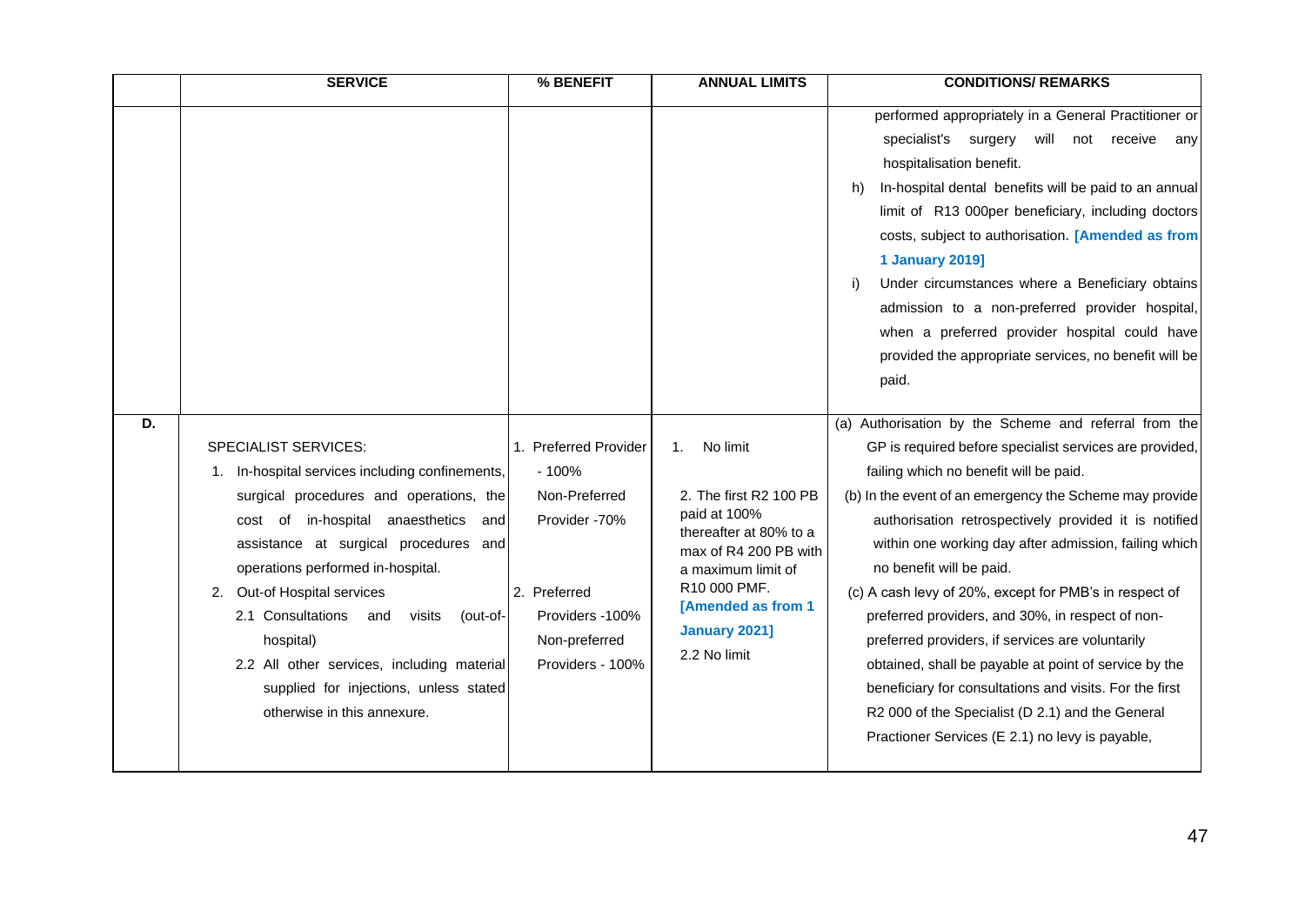|    | <b>SERVICE</b>                                                                                                                                                                                                                                                                                                                                                                                                                                                                        | % BENEFIT                                                                                                                                      | <b>ANNUAL LIMITS</b>                                                   | <b>CONDITIONS/ REMARKS</b>                                                                                                                                                                                                                                                                                                                                                                                                                                                                                              |
|----|---------------------------------------------------------------------------------------------------------------------------------------------------------------------------------------------------------------------------------------------------------------------------------------------------------------------------------------------------------------------------------------------------------------------------------------------------------------------------------------|------------------------------------------------------------------------------------------------------------------------------------------------|------------------------------------------------------------------------|-------------------------------------------------------------------------------------------------------------------------------------------------------------------------------------------------------------------------------------------------------------------------------------------------------------------------------------------------------------------------------------------------------------------------------------------------------------------------------------------------------------------------|
| Е. | <b>GENERAL PRACTITIONER SERVICES:</b><br>In-hospital services including confine-1.<br>1.<br>ments, surgical procedures and operations,<br>the cost of in-hospital anaesthetics and<br>assistance at surgical procedures and<br>operations performed in-hospital.<br>Out-of Hospital services.<br>2.<br>2.1 Consultations and visits (out-of-hospital)<br>2.2 All<br>other services, including<br>material<br>for injections, unless stated<br>supplied<br>otherwise in this annexure. | <b>Preferred Provider</b><br>$-100%$<br>Non-Preferred<br>Provider -70%<br>2. Preferred<br>Providers -100%<br>Non-preferred<br>Providers - 100% | 1. No limit<br>2.1 To be included in<br>limits of D2.1<br>2.2 No limit | A cash levy of 20%, in respect of preferred providers,<br>and 30%, in respect of non-preferred providers for out-<br>of-hospital services shall be payable at point of service<br>by the Beneficiary for normal-hours consultations and<br>visits. Alternatively, should a Beneficiary consult a<br>Medical Centre provider, the levy payable by the<br>Beneficiary will be R 10 for each consultation. An<br>amount equal to R 40 will be deducted off the annual<br>limit in respect of Medical Centre consultations. |
|    |                                                                                                                                                                                                                                                                                                                                                                                                                                                                                       |                                                                                                                                                |                                                                        |                                                                                                                                                                                                                                                                                                                                                                                                                                                                                                                         |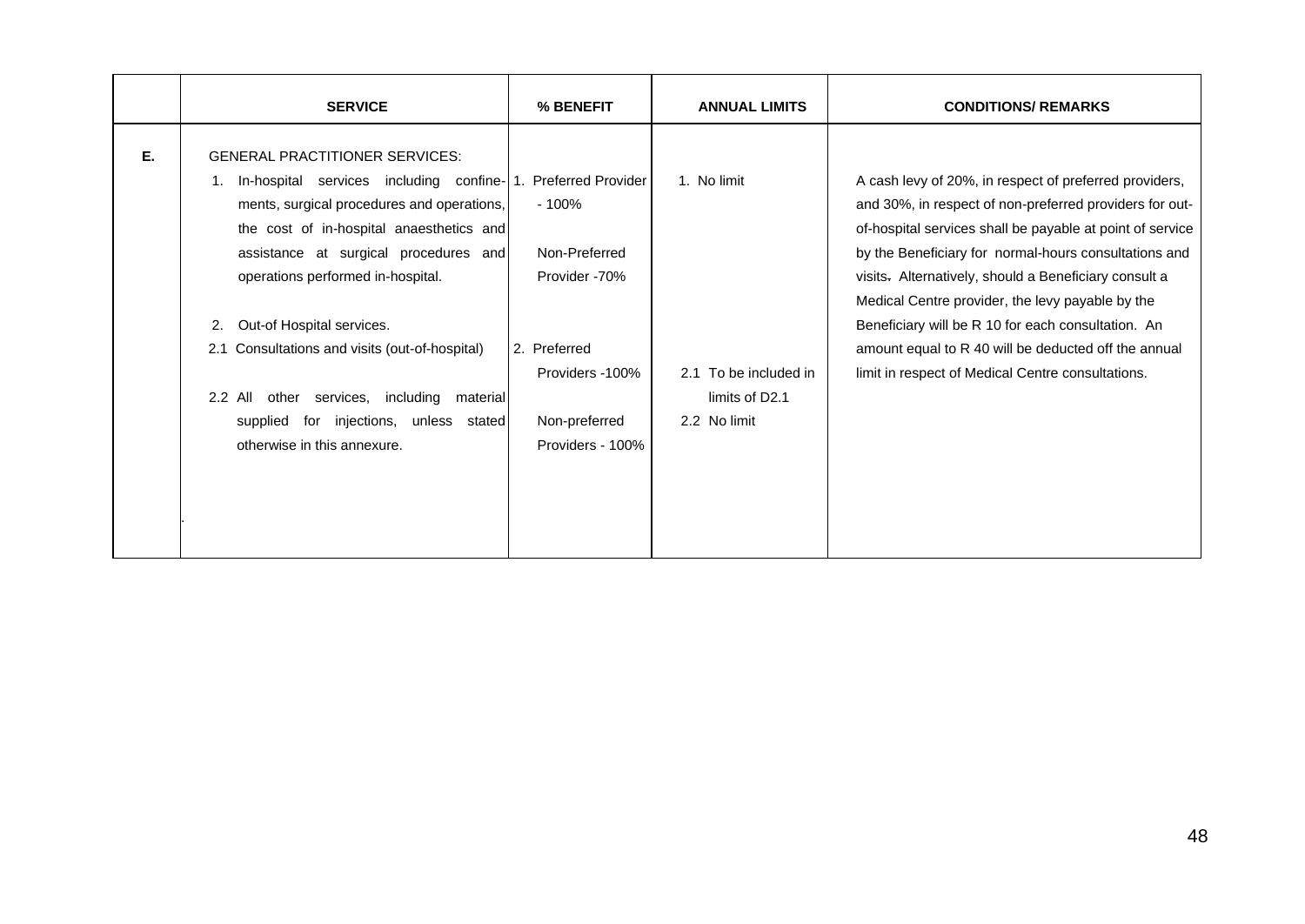|    | <b>SERVICE</b>                                                  | % BENEFIT                                                                          | <b>ANNUAL LIMITS</b> | <b>CONDITIONS/ REMARKS</b>                                                                                                                                                                            |
|----|-----------------------------------------------------------------|------------------------------------------------------------------------------------|----------------------|-------------------------------------------------------------------------------------------------------------------------------------------------------------------------------------------------------|
| F. | CLINICAL TECHNOLOGISTS<br>1. For services provided in-hospital. | Preferred<br>1.<br>Provider -<br>100%<br>Non-<br>Preferred<br>Provider -<br>80%    | 1. No limit          | A cash levy of 20%, in respect of preferred providers,<br>and 30%, in respect of non-preferred providers, shall<br>be payable at point of service by the Beneficiary for<br>out-of-hospital services. |
|    | In all other cases other than in-hospital<br>2.<br>treatment.   | Preferred<br>2.<br>Providers -<br>100%<br>Non-<br>preferred<br>Providers -<br>100% | 2. No limit          |                                                                                                                                                                                                       |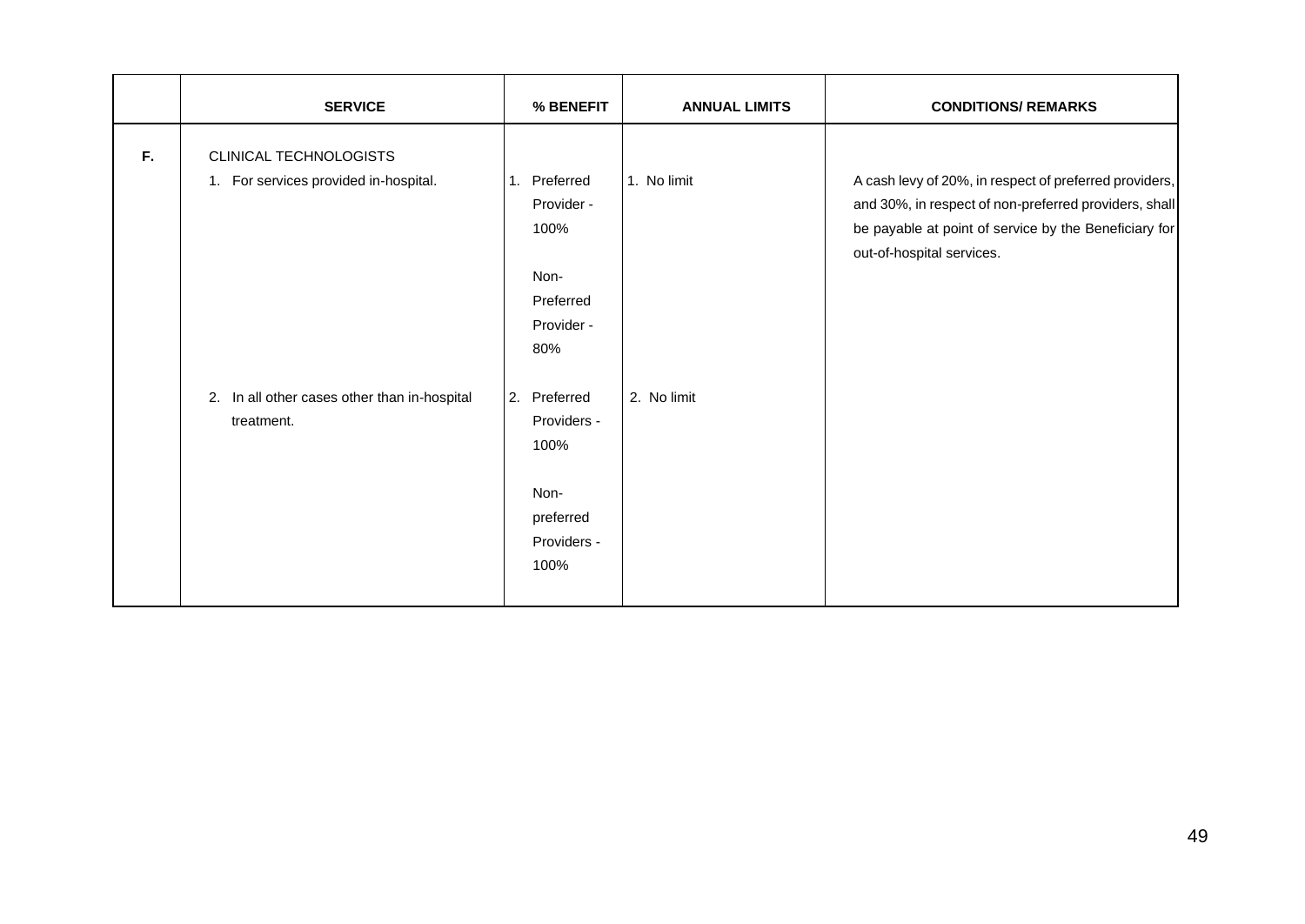|    | <b>SERVICE</b>                                                                                                                                                                                                                                                                                                                                                                         | % BENEFIT                                                      | <b>ANNUAL LIMITS</b>                                                                                                          | <b>CONDITIONS/ REMARKS</b>                                                                                                                                                                                                                                                                                                                                                                                                                                                                                                                                                                                                                                                       |
|----|----------------------------------------------------------------------------------------------------------------------------------------------------------------------------------------------------------------------------------------------------------------------------------------------------------------------------------------------------------------------------------------|----------------------------------------------------------------|-------------------------------------------------------------------------------------------------------------------------------|----------------------------------------------------------------------------------------------------------------------------------------------------------------------------------------------------------------------------------------------------------------------------------------------------------------------------------------------------------------------------------------------------------------------------------------------------------------------------------------------------------------------------------------------------------------------------------------------------------------------------------------------------------------------------------|
| G. | <b>DENTAL SERVICES</b><br>1. Conservative dentistry including ordinary<br>fillings,<br>extractions,<br>x-rays<br>and<br>prophylaxis.<br>2. Specialised dentistry including dentures,<br>crowns, bridges, orthodontic treatment,<br>metal based dentures, periodontal<br>treatment, non-precious metal, osseo-<br>integrated implants and ceramic inlays<br>and dental technician fees. | Preferred<br>Provider - 80%<br>Non-Preferred<br>Provider - 80% | 1. No Limit.<br>2. R6 200 subject to a<br>maximum of R12 000 PMF<br>Amended as from<br>$\blacksquare$<br><b>January 2019]</b> | The first R1 200 of the Conservative Dentisty<br>a)<br>benefit is paid at 100% Amended as from 1<br>January 2019]<br>Dentures shall be limited to one set PB per<br>b)<br>three consecutive financial year period. All<br>orthodontic<br>services<br>subject<br>are<br>tol<br>authorisation from the Scheme's designated<br>agent prior to treatment, failing which a co-<br>payment of R500 shall be payable by the<br>Member. Repairs to dentures will be paid up to<br>the limit within the time period entitlement in lieu<br>of new dentures<br>After the per beneficiary limit is exceeded a<br>further benefit up to the family limit will be paid after<br>a levy of 30% |
|    |                                                                                                                                                                                                                                                                                                                                                                                        |                                                                |                                                                                                                               |                                                                                                                                                                                                                                                                                                                                                                                                                                                                                                                                                                                                                                                                                  |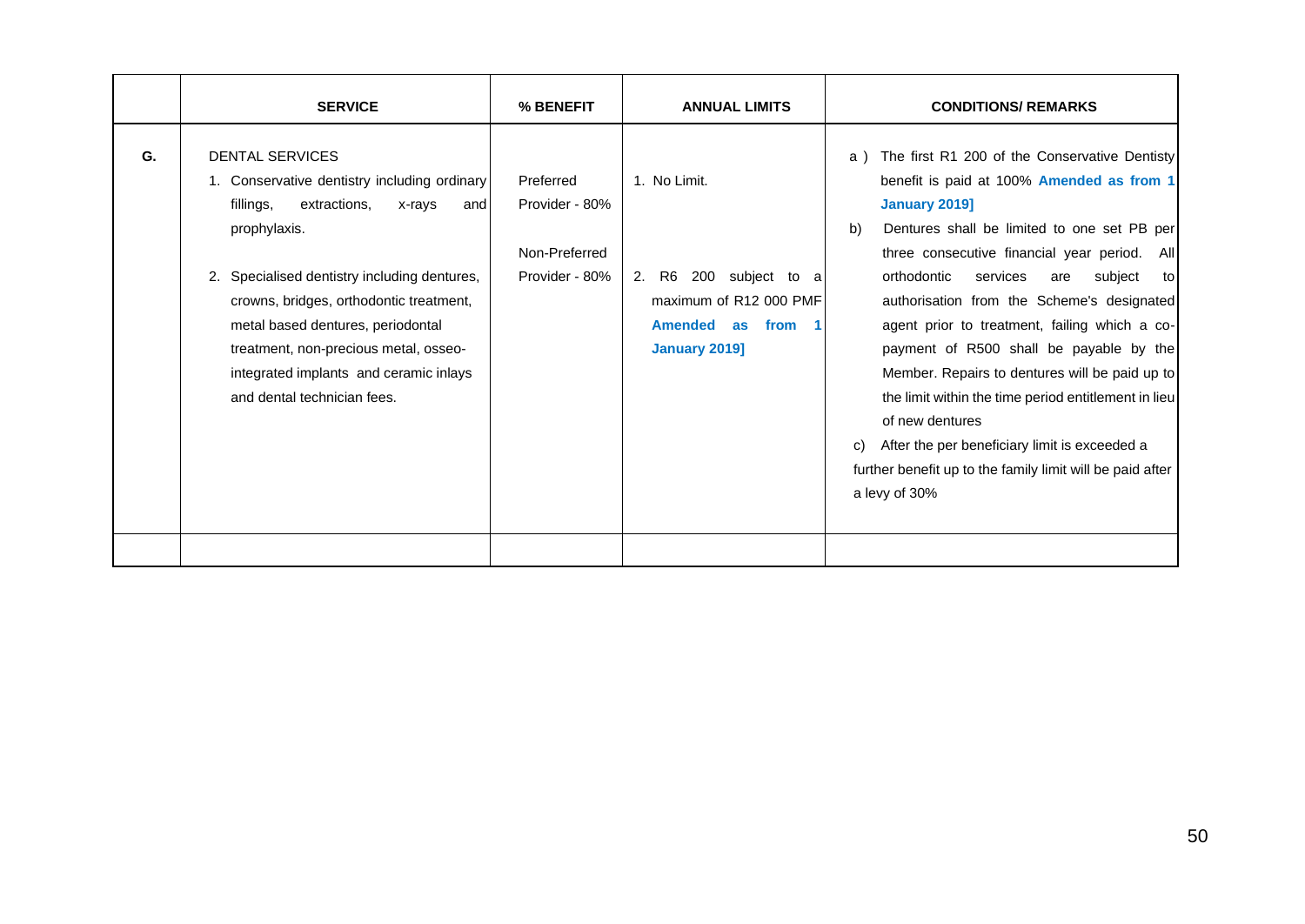|    | <b>SERVICE</b>                                                                            | % BENEFIT                                                          | <b>ANNUAL LIMITS</b>                                                                                      | <b>CONDITIONS/ REMARKS</b>                                                                                                                                                                                                                                                                        |
|----|-------------------------------------------------------------------------------------------|--------------------------------------------------------------------|-----------------------------------------------------------------------------------------------------------|---------------------------------------------------------------------------------------------------------------------------------------------------------------------------------------------------------------------------------------------------------------------------------------------------|
|    | PRESCRIBED MEDICINE AND INJECTION                                                         |                                                                    |                                                                                                           |                                                                                                                                                                                                                                                                                                   |
| Η. | <b>MATERIAL:</b>                                                                          |                                                                    |                                                                                                           |                                                                                                                                                                                                                                                                                                   |
|    | Acute sickness conditions.<br>$\mathbf{1}$ .                                              | 1. Preferred<br>Provider - 100%<br>Non-Preferred<br>Provider -100% | 1. R4 340 PB subject to a<br>maximum of R10 000 PMF.<br><b>[Amended as from 1</b><br><b>January 2022]</b> | Medicines to be prescribed by a person legally<br>a)<br>entitled to prescribe.<br>To qualify for medicines for chronic sickness<br>b)<br>conditions authorisation must be obtained from the<br>Scheme/Scheme's designated agent, failing which<br>the medicines will be deemed to be for an Acute |
|    |                                                                                           |                                                                    |                                                                                                           | sickness condition.                                                                                                                                                                                                                                                                               |
|    | Chronic sickness conditions.<br>2.<br>2.1 Chronic Disease List (CDL)<br>included in PMB's | 2.1 100%                                                           | 2.1 No limit                                                                                              | A Chronic sickness condition is one that, due to its<br>C)<br>pathological<br>process/es<br>inherent<br>remains<br>unresolved and invariably requires prolonged<br>medication and/or other therapy to sustain life or<br>optimal physical status through arresting or retarding                   |
|    | 2.2 Non CDL approved chronic<br>medication                                                | 2.2 100%                                                           | 2.2 No limit                                                                                              | and occasionally causing remission (temporary or<br>permanent) of the disease.<br>The price paid by the Scheme shall be subject to a<br>d)<br>medicine formulary and / or reference price list as<br>defined by the Scheme's designated agent                                                     |
|    |                                                                                           |                                                                    |                                                                                                           |                                                                                                                                                                                                                                                                                                   |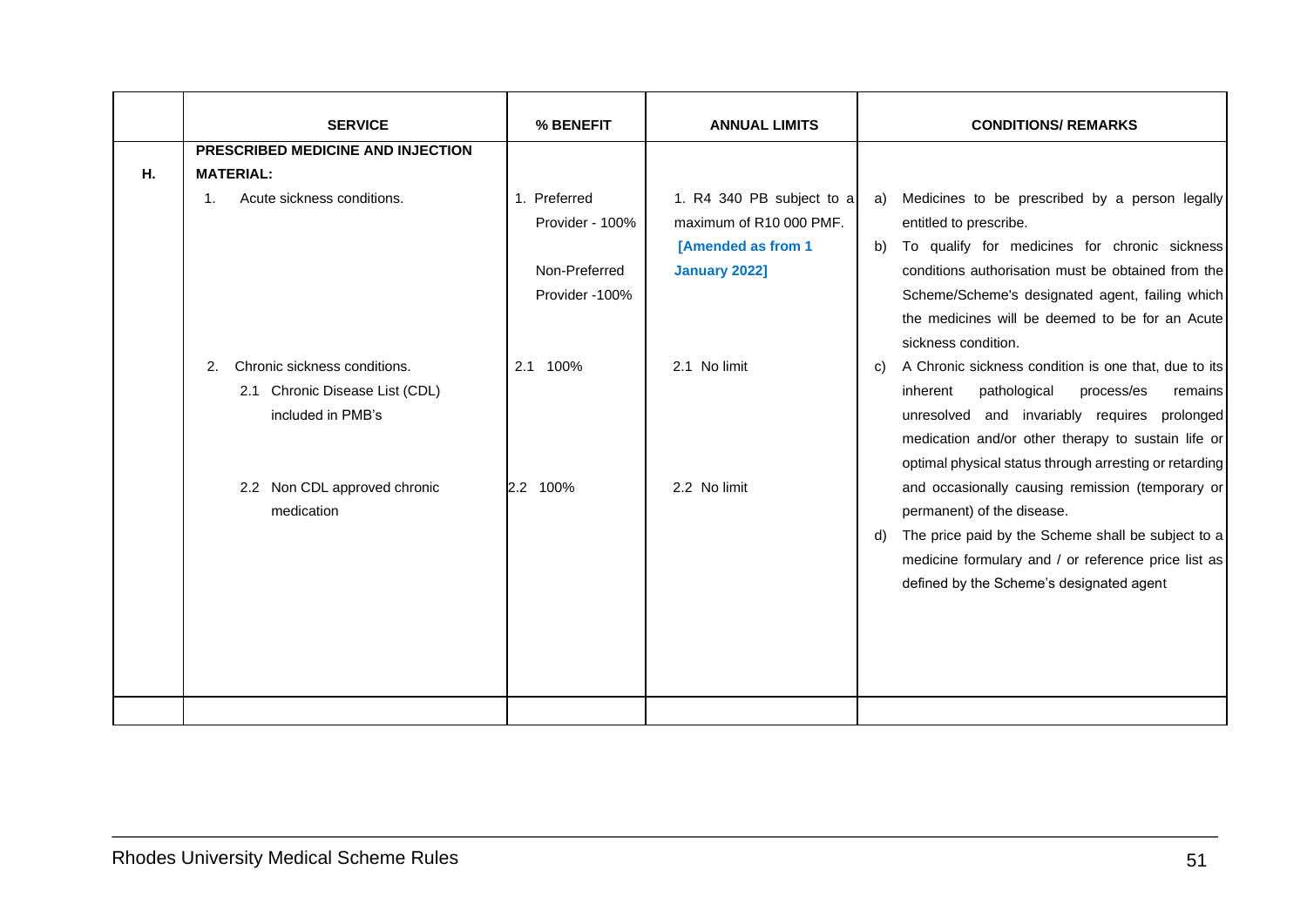| <b>SERVICE</b>                                                              | % BENEFITS                                                                                                      | <b>ANNUAL LIMITS</b>                                                                                                                                                                                                                                                                                                                                                                                                    | <b>CONDITIONS/ REMARKS</b>                                                                                                                                                                                                                                                                                                                                                                                                                                                                                                                                                                                                                                                                                                                                                                                                                                                                                                                                                                                                                                                                                                                                                                                       |
|-----------------------------------------------------------------------------|-----------------------------------------------------------------------------------------------------------------|-------------------------------------------------------------------------------------------------------------------------------------------------------------------------------------------------------------------------------------------------------------------------------------------------------------------------------------------------------------------------------------------------------------------------|------------------------------------------------------------------------------------------------------------------------------------------------------------------------------------------------------------------------------------------------------------------------------------------------------------------------------------------------------------------------------------------------------------------------------------------------------------------------------------------------------------------------------------------------------------------------------------------------------------------------------------------------------------------------------------------------------------------------------------------------------------------------------------------------------------------------------------------------------------------------------------------------------------------------------------------------------------------------------------------------------------------------------------------------------------------------------------------------------------------------------------------------------------------------------------------------------------------|
| To-Take-out medicines (TTO)<br>3.<br>Pharmacist Advised Therapy (PAT)<br>4. | 100%<br>Non-Preferred<br>Provider - 100%<br>4. Preferred Provider -<br>100%<br>Non-Preferred<br>Provider - 100% | 3. Preferred Provider - 3. Limited R500 per admission<br>from the hospital benefit and<br>thereafter included in limit for<br>medicines<br>for<br>Acute<br>sickness conditions.<br>4. Maximum of R160 per<br>script paid at 100% subject to<br>a maximum of R1 700 PMF<br>per annum [Amended as<br>from 1 January 2021]<br>PAT claims will be deducted off<br>the limit for medicines for<br>Acute sickness conditions. | e) The price paid by the Scheme for medicines shall<br>be subject to a medicines formulary and / or<br>reference price list as defined by the Scheme's<br>designated agent.<br>f) The levy payable per item, at point of service to a<br>preferred provider, shall be 20% of the agreed net<br>script value for acute medicines, and 10%, up to a<br>maximum of R100 per item, of the agreed net script<br>value for non-PMB chronic medicines. The levy<br>payable, at point of service to a non-preferred<br>provider, shall be 30% of the script value for acute<br>sickness conditions. No levy is payable for the first<br>R2200 of the acute medication benefit. Medicines<br>that are authorised in respect of Chronic sickness<br>conditions that are obtained from a non-preferred<br>provider shall be deemed to be in respect of Acute<br>sickness conditions, the benefits and annual limits<br>of which shall apply. [Amended as from 1 January<br>20221<br>g) Contraceptive sublimit of R3500 within acute<br>sickness limit, with IUDs only being claimable every<br>5 years. Oral contraceptives paid at R150 per script<br>for 13 scripts per annum. [Amended as from 1<br><b>January 2022]</b> |
|                                                                             |                                                                                                                 |                                                                                                                                                                                                                                                                                                                                                                                                                         | h) Colostomy bags, diabetic test strips and<br>injections are included in the chronic medicine<br>benefit.                                                                                                                                                                                                                                                                                                                                                                                                                                                                                                                                                                                                                                                                                                                                                                                                                                                                                                                                                                                                                                                                                                       |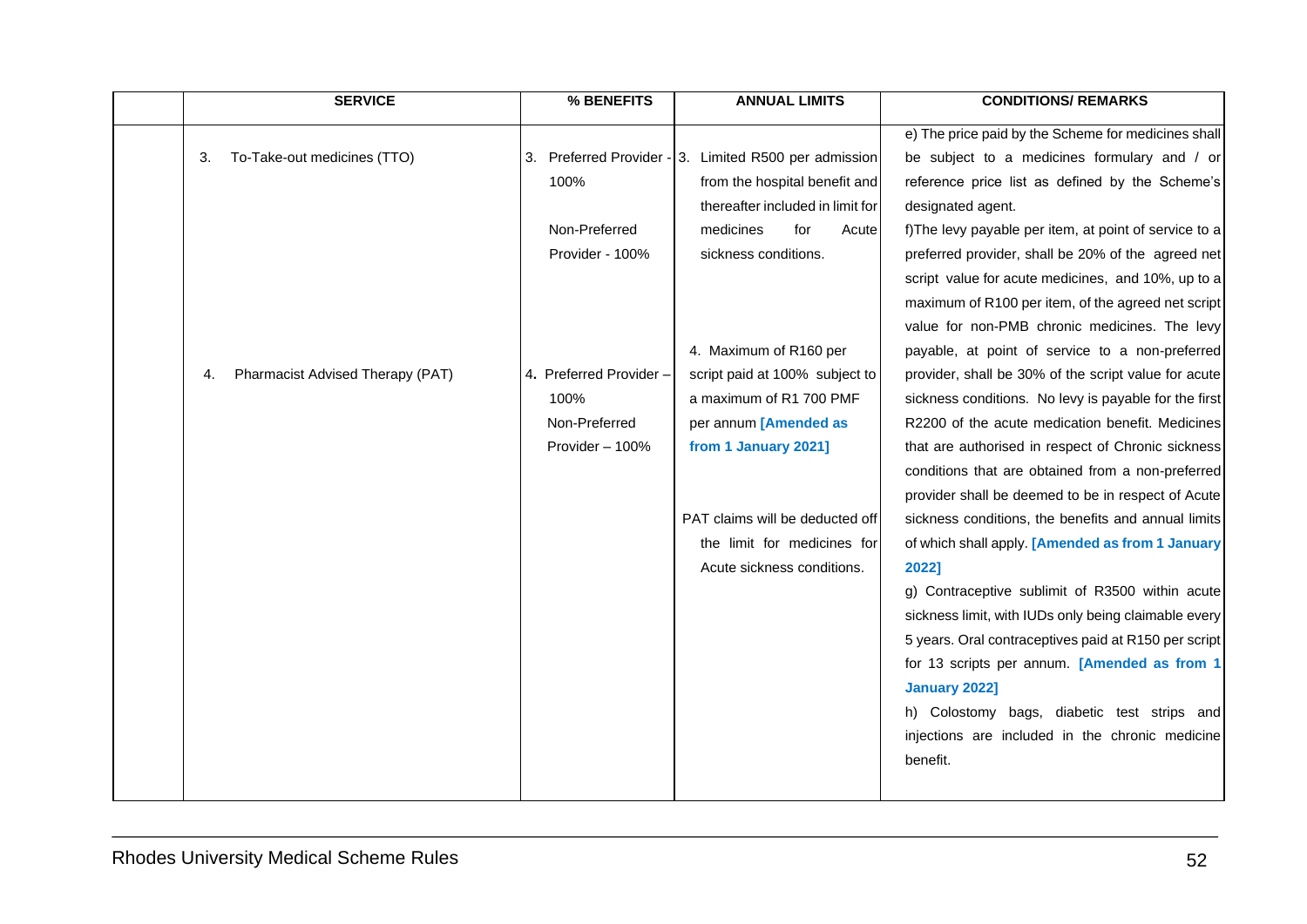|    | <b>SERVICE</b>                                                                                                                                                                                           | % BENEFITS                                                                                                                                                                 | <b>ANNUAL LIMITS</b>                                                                                                                                         | <b>CONDITIONS/ REMARKS</b>                                                                                                                                                                                                                                                                                                                                                                                                                                                                                                                                                                                                       |
|----|----------------------------------------------------------------------------------------------------------------------------------------------------------------------------------------------------------|----------------------------------------------------------------------------------------------------------------------------------------------------------------------------|--------------------------------------------------------------------------------------------------------------------------------------------------------------|----------------------------------------------------------------------------------------------------------------------------------------------------------------------------------------------------------------------------------------------------------------------------------------------------------------------------------------------------------------------------------------------------------------------------------------------------------------------------------------------------------------------------------------------------------------------------------------------------------------------------------|
| ı. | <b>RADIOLOGY</b><br>1. For services provided in-hospital<br>2. For services provided out-of-hospital<br>3. MRI, CAT, GALLIUM SCANS and/or BONE 3. Preferred Provider 3. No limit<br><b>DENSITY TESTS</b> | 1. Preferred Provider 1. No limit<br>$-100%$<br>Non-Preferred<br>Provider - 80%<br>$-80%$<br>Non-Preferred<br>Provider - 70%<br>$-100%$<br>Non-Preferred<br>Provider - 80% | 2. Preferred Provider 2. No limit, except in the case of<br>ultra sound scans in which<br>case a maximum of two<br>scans per pregnancy<br>is l<br>available. | MRI, CAT, GALLIUM Scans and/or bone<br>a)<br>density tests must be authorised by the<br>Scheme/Scheme's designated agent, except in<br>emergencies, failing which a co-payment of<br>R500 per scan or test shall apply.<br>In the event of an emergency the Scheme shall<br>b)<br>be notified of such emergency within one<br>working date after admission failing which the<br>R500 co-payment shall apply.<br>c) Should pre-authorisation for MRI/CAT, GALLIUM<br>scans and/or bone density tests not be<br>obtained and the scans would, under normal<br>circumstances, not have been authorised, no<br>benefit will be paid. |
|    |                                                                                                                                                                                                          |                                                                                                                                                                            |                                                                                                                                                              |                                                                                                                                                                                                                                                                                                                                                                                                                                                                                                                                                                                                                                  |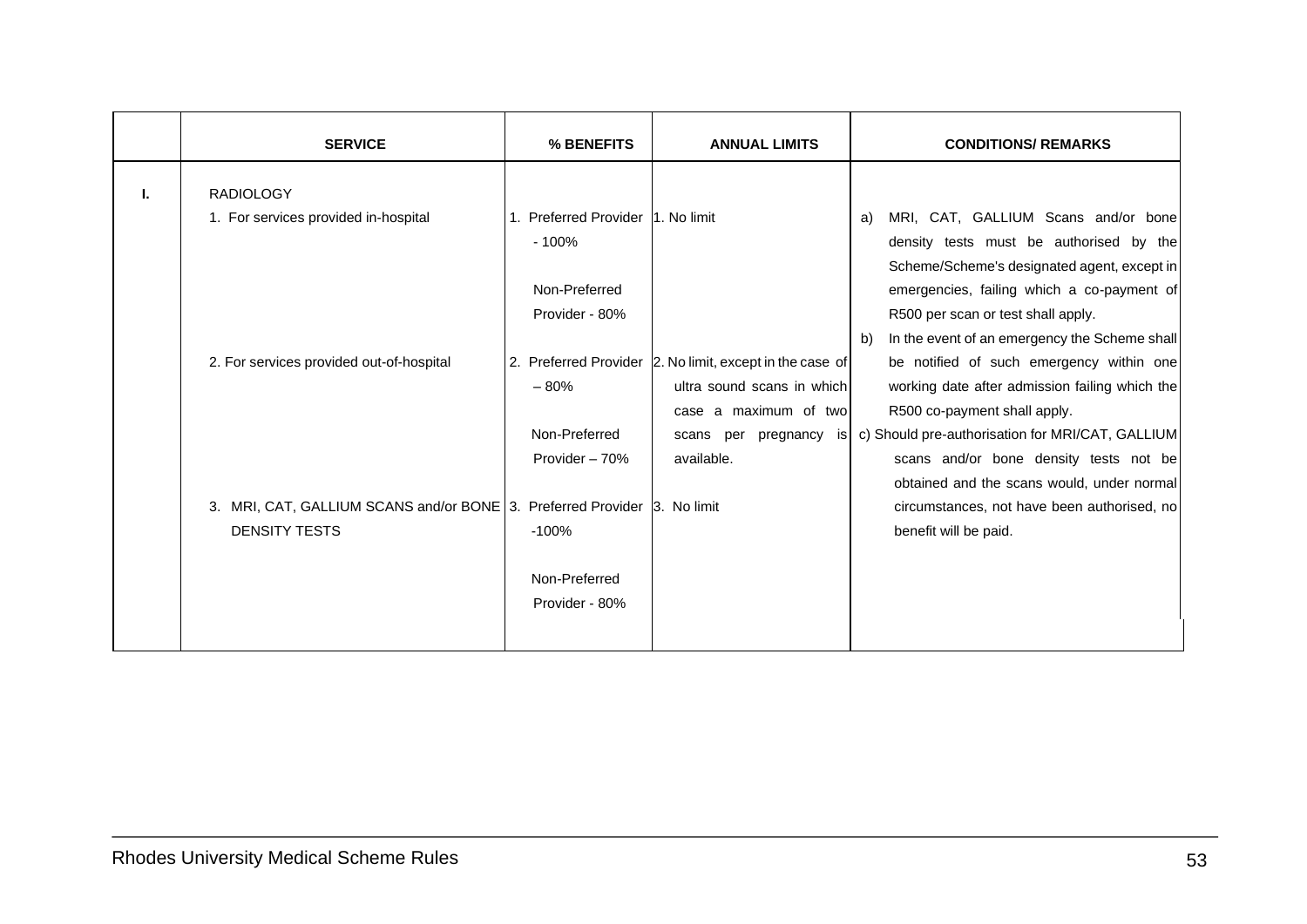|    | <b>SERVICE</b>                                                           | % BENEFITS                                                          | <b>ANNUAL LIMITS</b>                                   | <b>CONDITIONS/ REMARKS</b>                                                                                                                                  |
|----|--------------------------------------------------------------------------|---------------------------------------------------------------------|--------------------------------------------------------|-------------------------------------------------------------------------------------------------------------------------------------------------------------|
| J. | PATHOLOGY and MEDICAL TECHNOLOGY<br>1. For services provided in-hospital | 1. Preferred Provider<br>$-100%$                                    | 1. No limit                                            |                                                                                                                                                             |
|    |                                                                          | Non-Preferred<br>Provider - 80%                                     |                                                        |                                                                                                                                                             |
|    | 2. For services provided out-of-hospital                                 | 2. Preferred Provider<br>$-80%$                                     | 2. No limit                                            |                                                                                                                                                             |
|    |                                                                          | Non-Preferred<br>Provider - 70%                                     |                                                        |                                                                                                                                                             |
| Κ. | CHEMOTHERAPY and RADIOTHERAPY                                            | 1. Preferred Provider<br>$-100%$<br>Non-Preferred<br>Provider - 80% | 1. R270 000 PMF<br>[Amended as from 1<br>January 2021] | Authorisation shall be obtained from the<br>Scheme/Scheme's designated agent prior to<br>commencement of treatment, failing which no<br>benefit will apply. |
|    |                                                                          |                                                                     |                                                        |                                                                                                                                                             |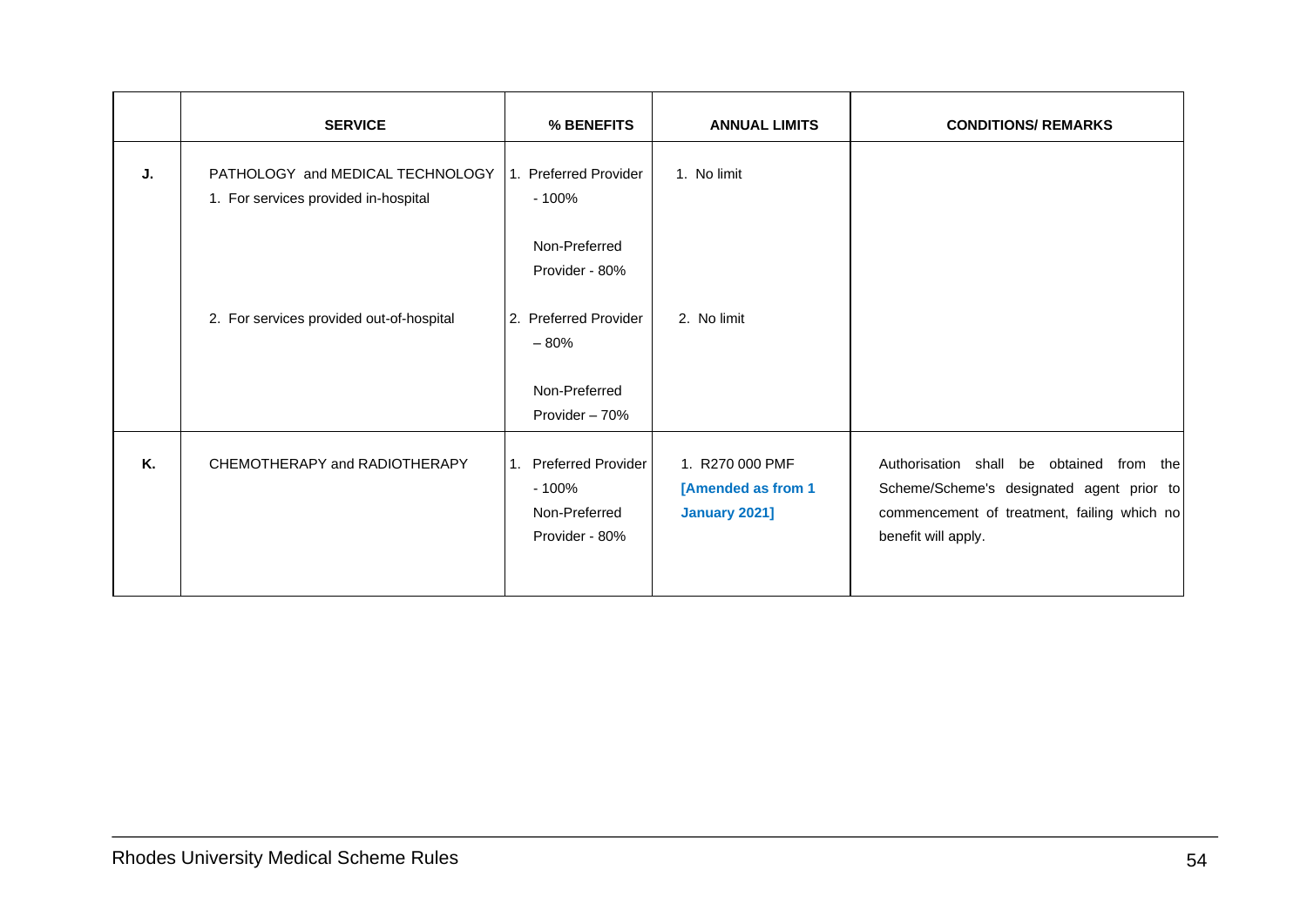|    | <b>SERVICE</b>  | % BENEFIT                                                         | <b>ANNUAL LIMITS</b>                                                                                                                    | <b>CONDITIONS/ REMARKS</b>                                                                                                                                                                                                                                                                                                                                                                                                                                                                                                                                                                                                                                                                                                                                                                                                                                                      |
|----|-----------------|-------------------------------------------------------------------|-----------------------------------------------------------------------------------------------------------------------------------------|---------------------------------------------------------------------------------------------------------------------------------------------------------------------------------------------------------------------------------------------------------------------------------------------------------------------------------------------------------------------------------------------------------------------------------------------------------------------------------------------------------------------------------------------------------------------------------------------------------------------------------------------------------------------------------------------------------------------------------------------------------------------------------------------------------------------------------------------------------------------------------|
| L. | KIDNEY DIALYSIS | Preferred<br>Provider-<br>100%<br>Non-Preferred<br>Provider - 80% | Unlimited PMF subject to a<br>cost per treatment<br>as<br>with<br>negotiated<br>the<br>provider. [Amended<br>as<br>from 1 January 2020] | a) Authorisation shall be obtained from the<br>Scheme/Scheme's designated agent before<br>treatment, failing which a co-payment of R100<br>per treatment shall apply.<br>Should preauthorisation not be obtained and<br>b)<br>treatment would,<br>under normal<br>the<br>circumstances, not have been authorised, no<br>benefit will be paid.<br>At the time of authorisation consideration will<br>C)<br>be given to the following:<br>$-$ Beneficiaries under the age of 8 or over<br>the age of 55 years will only be eligible if<br>biologically fit as certified by a specialist<br>nephrologist, the Beneficiary must be free<br>of significant ischaemic heart disease,<br>cerebral vascular disease, chronic liver<br>disease and chronic lung or malignant<br>disease,<br>There must be no history of non-<br>compliance with medical treatment for this<br>condition. |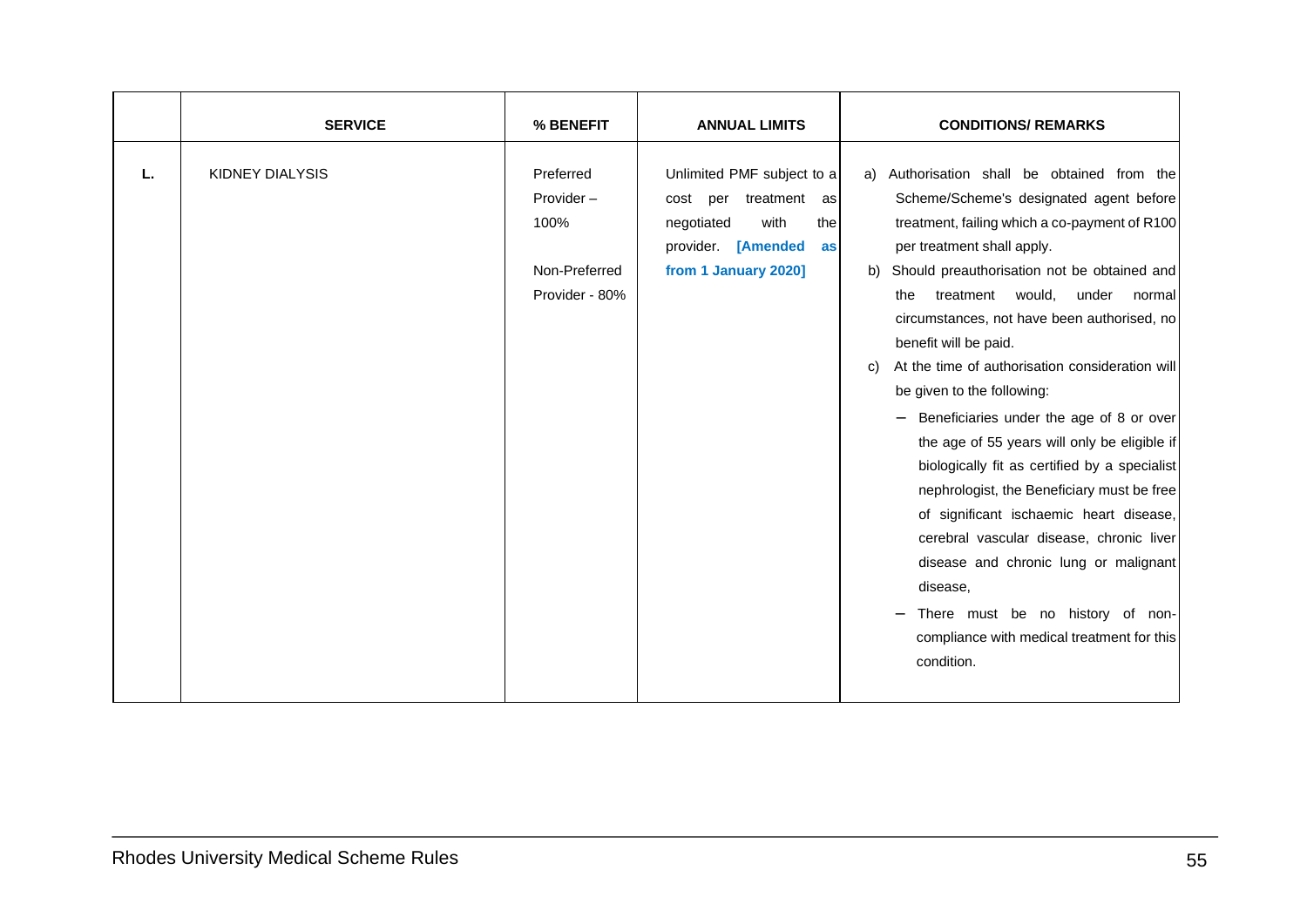|    | <b>SERVICE</b>                                             | % BENEFIT                                                            | <b>ANNUAL LIMITS</b>                                                                                                                          | <b>CONDITIONS/ REMARKS</b>                                                                                                                                                                                                                                                                                                                                                                                                                                                                                                                                                                |
|----|------------------------------------------------------------|----------------------------------------------------------------------|-----------------------------------------------------------------------------------------------------------------------------------------------|-------------------------------------------------------------------------------------------------------------------------------------------------------------------------------------------------------------------------------------------------------------------------------------------------------------------------------------------------------------------------------------------------------------------------------------------------------------------------------------------------------------------------------------------------------------------------------------------|
| М. | <b>PHYSIOTHERAPY</b><br>1.Out-of-hospital<br>2.In-hospital | Preferred<br>Provider-<br>100%<br>Non-Preferred<br>Provider-<br>100% | Included in limit of Q.<br>2. Limited to R4 000 per<br>family(included in limit of<br>Q)<br><b>[Amended as from 1</b><br><b>January 2015]</b> | Referral by a general practitioner or specialist is<br>la)<br>required.<br>A cash levy of 20%, in respect of preferred<br>$\mathbf{b}$<br>providers, and 30%, in respect of non-preferred<br>providers, shall be payable at point of service by<br>the Beneficiary for each out-of-hospital services.<br>Alternatively, should a Beneficiary consult a<br>Medical Centre provider the levy payable by the<br>Beneficiary will be R10 for each consultation.<br>c) In-hospital services must be authorised by<br>thel<br>Scheme's designated agent failing which no<br>benefit will apply. |
| N. | <b>BLOOD TRANSFUSIONS</b>                                  | Preferred<br>Provider - 100%<br>Non-Preferred<br>Provider - 80%      | No limit                                                                                                                                      | Includes the cost of blood, blood equivalents,<br>blood products and the transport of blood.                                                                                                                                                                                                                                                                                                                                                                                                                                                                                              |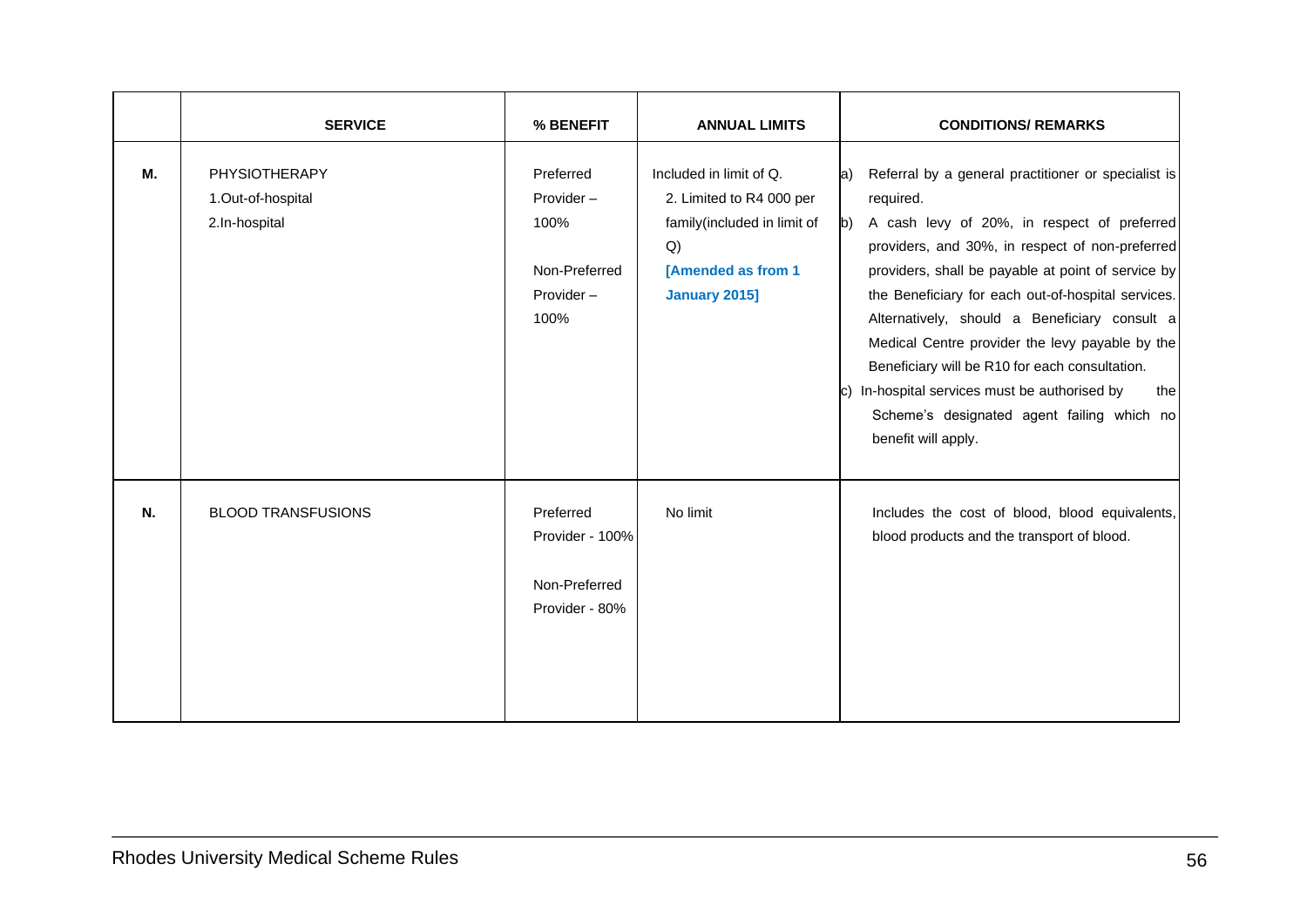|           | <b>SERVICE</b>                            | % BENEFIT     | <b>ANNUAL LIMITS</b>                  | <b>CONDITIONS/ REMARKS</b>                                                                            |
|-----------|-------------------------------------------|---------------|---------------------------------------|-------------------------------------------------------------------------------------------------------|
| O.        | AMBULANCE SERVICES and                    | Preferred     | No limit provided pre-                | Authorisation must be obtained from the<br>$ a\rangle$<br>contracted preferred provider before use is |
|           | <b>EMERGENCY TRANSPORT SERVICES</b>       | Provider -    | authorisation is obtained.            | made of an ambulance service (except in the                                                           |
|           | (Road and Air)                            | 100%          |                                       | case of emergency) failing which the Scheme's                                                         |
|           |                                           |               |                                       | liability will be to the cost of the service at a                                                     |
|           |                                           | Non-Preferred |                                       | DSP, unless PMB's apply.                                                                              |
|           |                                           | Provider - 0% |                                       | In the event of an emergency the contracted<br>b)                                                     |
|           |                                           |               |                                       | preferred provider shall be notified of such                                                          |
|           |                                           |               |                                       | emergency within one working day after the                                                            |
|           |                                           |               |                                       | transport is provided, failing which the                                                              |
|           |                                           |               |                                       | Scheme's liability will be limited to the cost of                                                     |
|           |                                           |               |                                       | the service at a DSP, unless PMB'.<br>[Amended as from 1 January 2019]                                |
|           |                                           |               |                                       |                                                                                                       |
| <b>P.</b> | ALTERNATIVES TO HOSPITALISATION:          | Preferred     | 1. R10 000 PB [Amended as             |                                                                                                       |
|           | <b>Private Nursing</b><br>1.              | Provider -    | from 1 January 2019]                  |                                                                                                       |
|           |                                           | 100%          | 2. Included in Private Nursing        |                                                                                                       |
|           | <b>Step-down Nursing Facilities</b><br>2. |               | limit                                 |                                                                                                       |
|           |                                           | Non-Preferred | 3. Included in Private Nursing limit, |                                                                                                       |
|           |                                           | Provider - 0% | subject to a daily maximum            |                                                                                                       |
|           | 3. Hospice                                |               | accommodation limit of R200           |                                                                                                       |
|           |                                           |               | Unless in accordance with the         |                                                                                                       |
|           |                                           |               | <b>Prescribed Minimum Benefits</b>    |                                                                                                       |
|           | 4. Compassionate Care Benefit             |               | [Amended as from 1 January            |                                                                                                       |
|           |                                           |               | 2019]                                 |                                                                                                       |
|           |                                           |               | 4. Limited to R20 000 per family      |                                                                                                       |
|           |                                           |               | [Added as from 1 January 2018]        |                                                                                                       |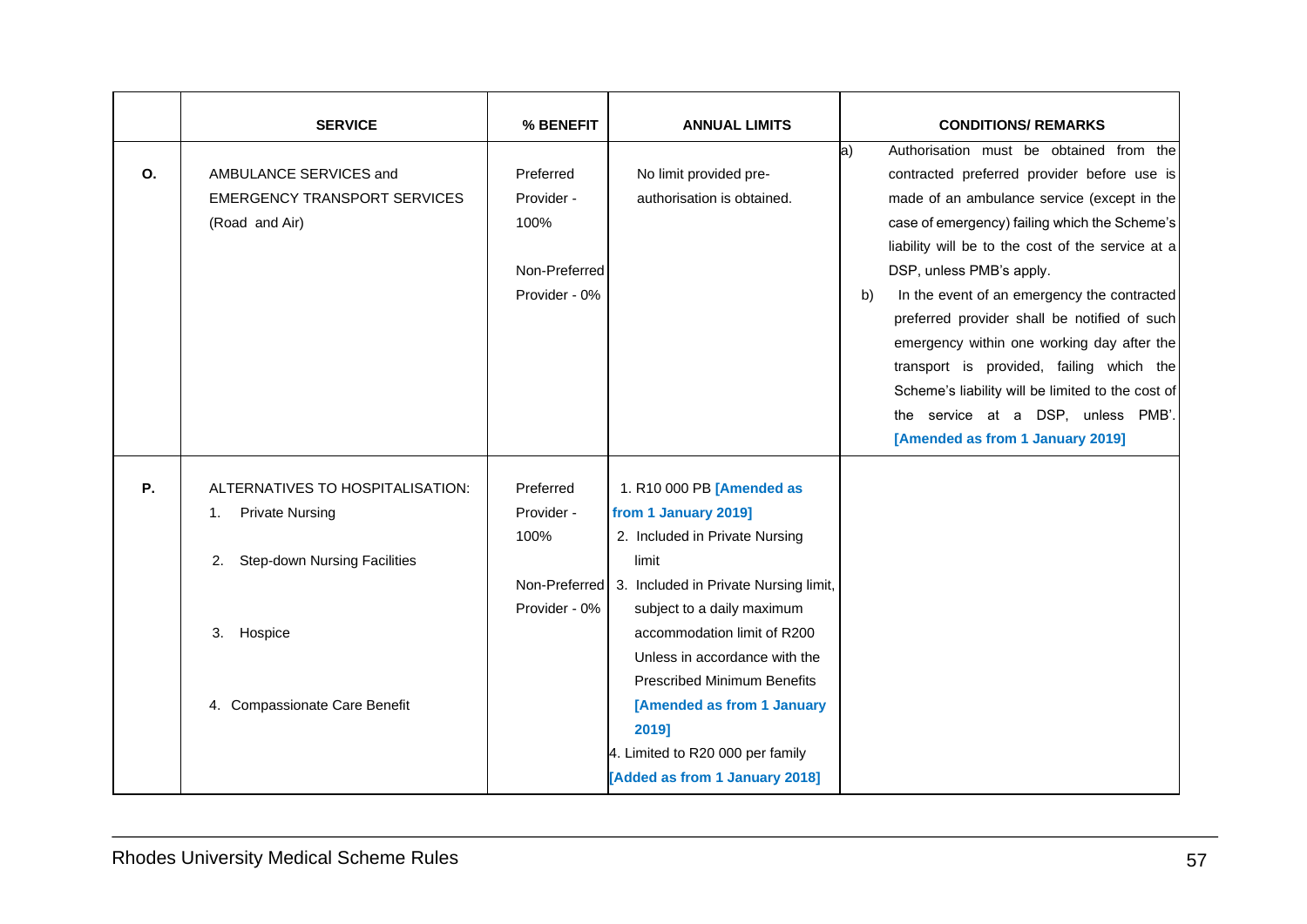|             | <b>SERVICE</b>                                                                                                                                                | % BENEFIT                                                              | <b>ANNUAL LIMITS</b>                                                                                                                                                                                                                   | <b>CONDITIONS/ REMARKS</b>                                                                                                                                                                                                                                                                                                                                                                                                                                                                                                 |
|-------------|---------------------------------------------------------------------------------------------------------------------------------------------------------------|------------------------------------------------------------------------|----------------------------------------------------------------------------------------------------------------------------------------------------------------------------------------------------------------------------------------|----------------------------------------------------------------------------------------------------------------------------------------------------------------------------------------------------------------------------------------------------------------------------------------------------------------------------------------------------------------------------------------------------------------------------------------------------------------------------------------------------------------------------|
| Q.          | <b>AUXILIARY SERVICES</b><br>Includes all registered service provides other<br>than those specified in this annexure.<br>1. In hospital<br>2. Out of hospital | Preferred<br>Provider -<br>100%<br>Non-Preferred<br>Provider -<br>100% | 1. R4 000 PMF [Amended as<br>from 1 January 2019]<br>2. R4 000 PB to a maximum of<br>R8 000 PMF. Psychology<br>benefit can be utilized over the<br>beneficiary limit up to the family<br>limit.<br>[Amended as from 1 January<br>2019] | 1. Pre-authorised by the Scheme's designated<br>agent<br>Referral must have been made by a general<br>2.1<br>practitioner or specialist.<br>A cash levy of 20%, in respect of preferred<br>2.2<br>providers, and 30%, in respect of non-preferred<br>providers, shall be payable at point of service<br>by the Beneficiary for each out-of-hospital<br>consultation. Alternatively, should a Beneficiary<br>consult a Medical Centre provider the levy<br>payable by the Beneficiary will be R10 for each<br>consultation. |
| $R_{\cdot}$ | <b>INTERNAL SURGICAL IMPLANTS</b>                                                                                                                             | Preferred<br>Provider-<br>100%<br>Non-preferred<br>Provider-<br>80%    | R44 000 per PB [Amended as<br>from 1 January 2019]                                                                                                                                                                                     | Subject to authorisation from the Scheme<br>failing<br>la)<br>which a co-payment of R 500 will apply.<br>Subject to a levy of 20% payable at point of<br>service, which levy may be waived provided the<br>Scheme supplies the accessory.                                                                                                                                                                                                                                                                                  |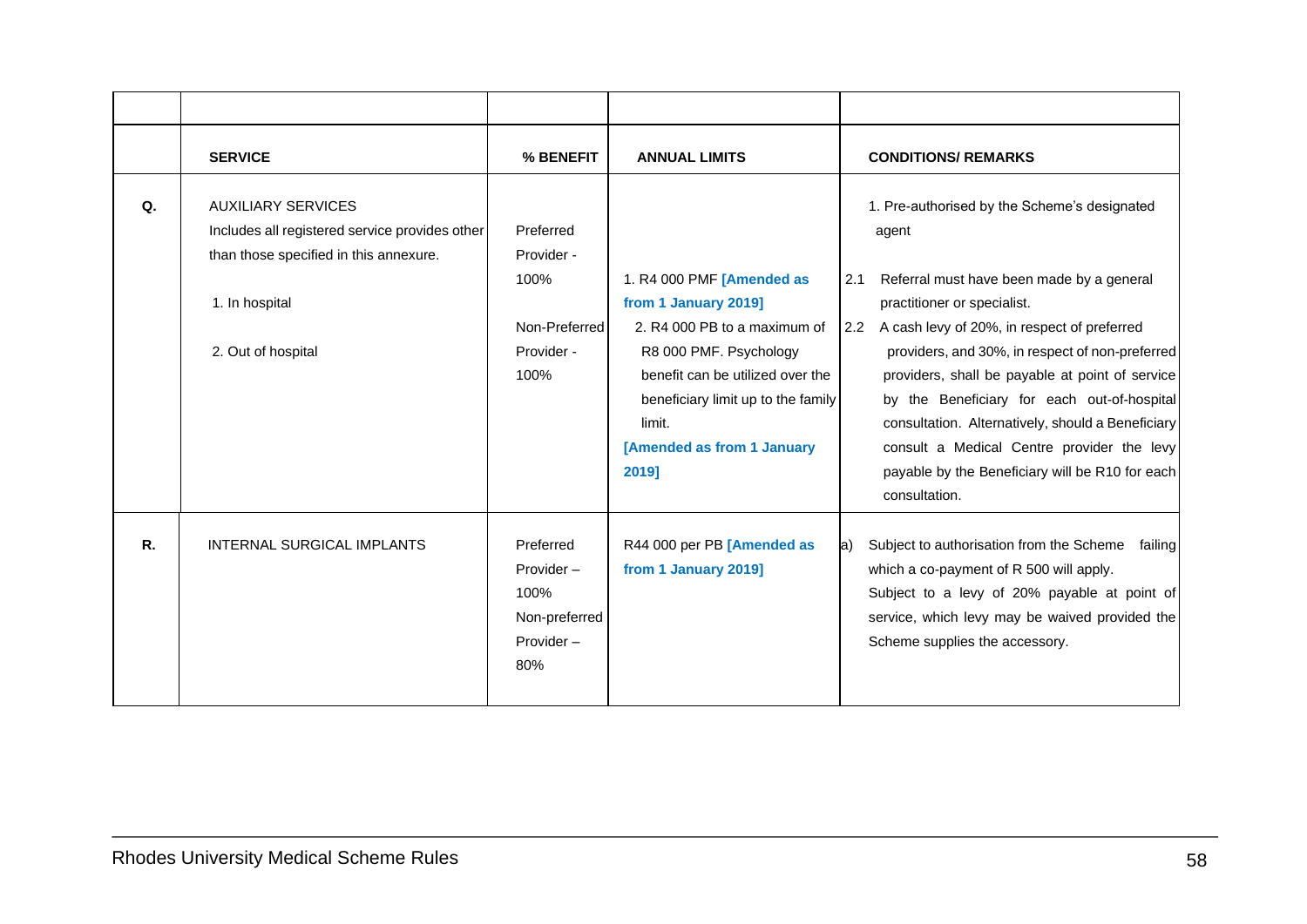|    | <b>SERVICE</b>                                                                                                          | % BENEFIT                                                            | <b>ANNUAL LIMITS</b>                               | <b>CONDITIONS/ REMARKS</b>                                                                                                                                                                                                                                                                                                                   |
|----|-------------------------------------------------------------------------------------------------------------------------|----------------------------------------------------------------------|----------------------------------------------------|----------------------------------------------------------------------------------------------------------------------------------------------------------------------------------------------------------------------------------------------------------------------------------------------------------------------------------------------|
| S. | OTHER MEDICAL AND SURGICAL<br><b>APPLIANCES</b><br>1. Hearing Aids<br>Wheelchairs<br>2.<br>Nebulisers/Glucometers<br>3. | Preferred<br>Provider-<br>100%<br>Non-Preferred<br>Provider-<br>100% | Combined limit for all<br>appliances of R4 400 PMF | A cash levy of 20%, in respect of preferred<br>providers,<br>and 30% in respect of non-preferred providers shall<br>be payable at point of service by the<br>Beneficiary.<br>Subject to pre-authorisation from the Scheme.<br>An amount of R18 000 paid at 90% per ear per 4<br>year cycle is added to the annual limit for hearing<br>aids. |
| T. | <b>OXYGEN</b><br>(Including cylinders)                                                                                  | Preferred<br>$Provider -$<br>100%<br>Non-preferred<br>Provider - 0%  | R10 000 PMF. [Amended as<br>from 1 January 2019]   | Subject to pre-authorisation from the Scheme<br>[Amended as from 1 January 2018]                                                                                                                                                                                                                                                             |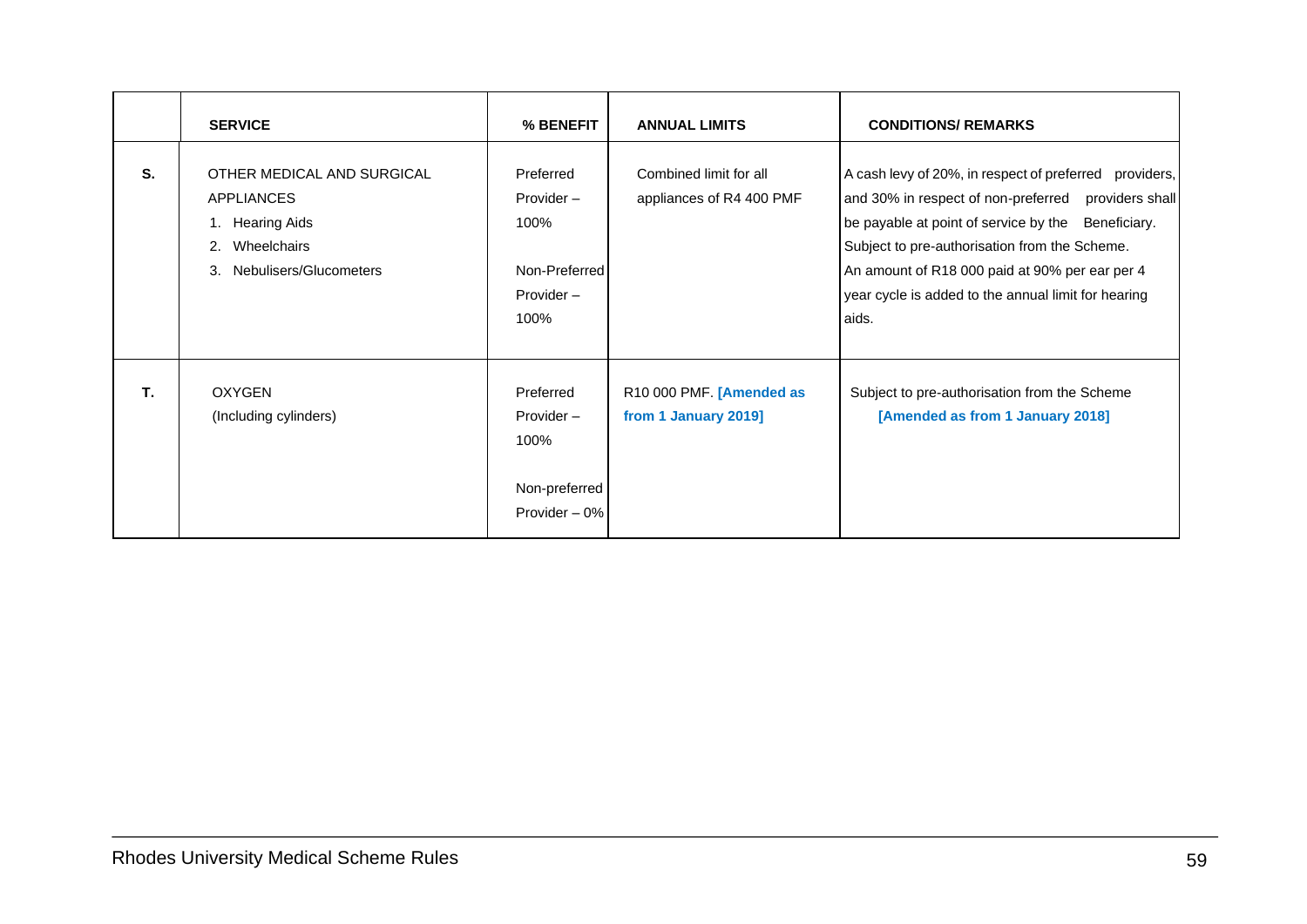|             | <b>SERVICE</b>                                                                            | % BENEFIT                                                                 | <b>ANNUAL LIMITS</b>                                                                                                                                                                                                                                                                     | <b>CONDITIONS/ REMARKS</b>                                                                                                                                                                                                                                                                                                                                                                                                                                                              |
|-------------|-------------------------------------------------------------------------------------------|---------------------------------------------------------------------------|------------------------------------------------------------------------------------------------------------------------------------------------------------------------------------------------------------------------------------------------------------------------------------------|-----------------------------------------------------------------------------------------------------------------------------------------------------------------------------------------------------------------------------------------------------------------------------------------------------------------------------------------------------------------------------------------------------------------------------------------------------------------------------------------|
| U.          | EXTERNAL ORTHOPAEDIC APPLIANCE<br>Post-Operative Appliance<br><b>Corrective Appliance</b> | Preferred<br>Provider $-$<br>100%<br>Non-Preferred<br>Provider $-$<br>80% | R6 000 PB<br>[Amended as from 1 January<br>2015]                                                                                                                                                                                                                                         | Authorisation shall be obtained from the<br>a)<br>Scheme's designated agent, failing which a<br>20% co-payment shall apply.<br>No benefit will be paid unless the invoice for<br>b)<br>the appliance is accompanied by a specialist<br>practitioner's prescription and the appliances<br>supplied by a registered Orthopod.                                                                                                                                                             |
| $V_{\cdot}$ | <b>OPTICAL</b><br>1. Eye examinations<br>2. Lenses<br>3. Frames<br>4. Contact Lenses      | Preferred<br>Provider -<br>100%<br>Non-Preferred<br>Provider -<br>100%    | 1. Eye Examinations limited to<br>per beneficiary<br>one<br>per<br>annum. [Amended as from<br><b>1 January 2019]</b><br>2. Single vision -R550 PB<br>Bifocal - R1 300 PB<br>Multifocal -R2200 PB<br>3. R800 PB<br>4. Contact lenses -<br>R1 700PB<br>[Amended as from 1 January<br>2019] | Benefits for lenses shall not exceed the tariff.<br>a)<br>Spectacles limited to one pair PB every two<br>b)<br>years.<br>Should the frame benefit not be fully utilised<br>C)<br>tints, hardening and non -reflective coatings<br>can be claimed from this benefit. [Amended<br>as from 1 January 2021]<br>Contact lenses benefit is per annum.<br>d)<br>Optical benefit is limited to either contact<br>e)<br>lenses or spectacles in a year.<br>f<br>[Amended as from 1 January 2019] |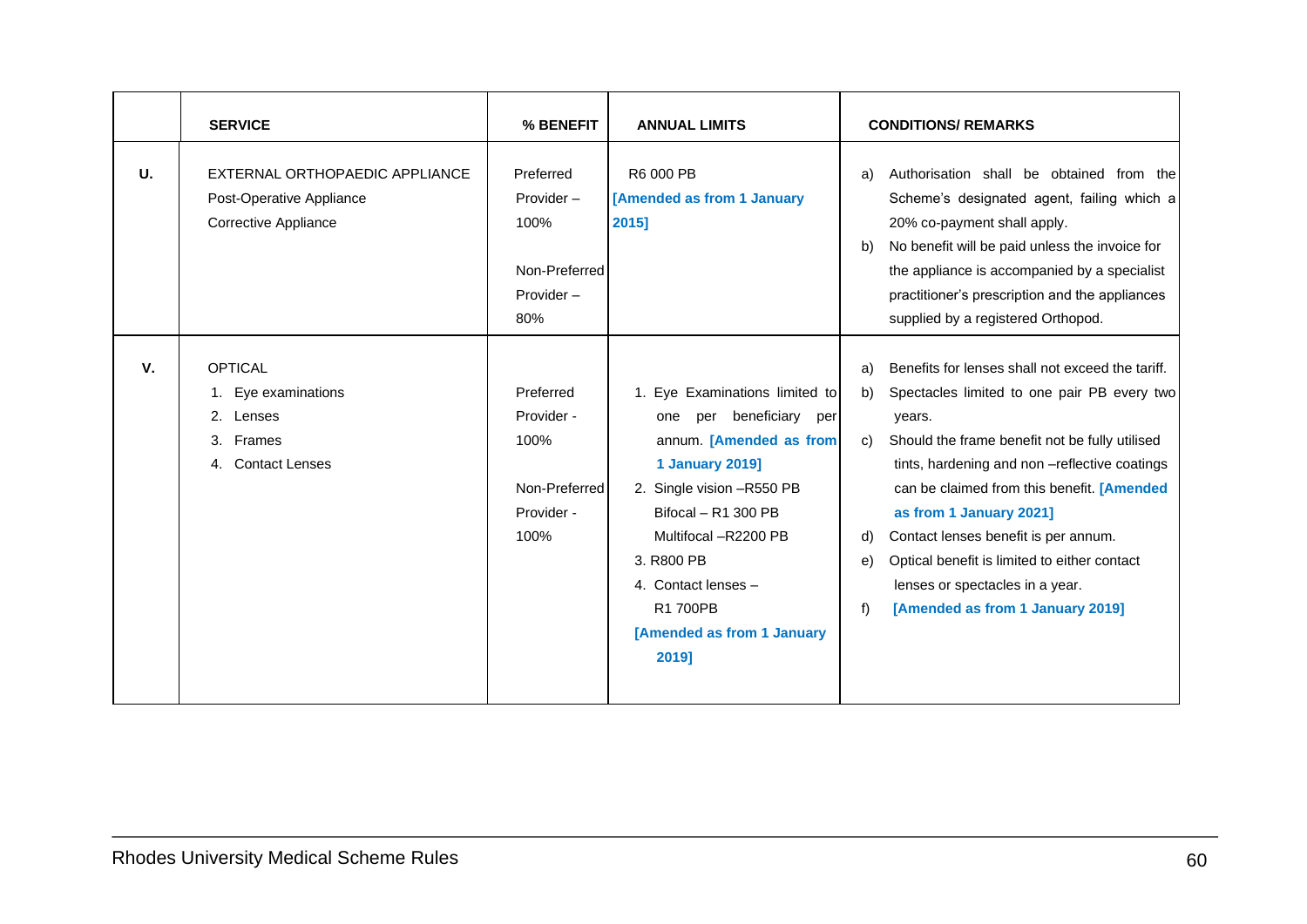|                | <b>GENERAL</b>                                                                | % BENEFIT                                                        | <b>ANNUAL LIMITS</b>                                                          | <b>CONDITIONS/ REMARKS</b>                                                                                                                                                                                                                                                 |
|----------------|-------------------------------------------------------------------------------|------------------------------------------------------------------|-------------------------------------------------------------------------------|----------------------------------------------------------------------------------------------------------------------------------------------------------------------------------------------------------------------------------------------------------------------------|
| $\mathbf{1}$ . | ACQUIRED IMMUNE DEFICIENCY<br>SYNDROME (AIDS) and RELATED<br><b>ILLNESSES</b> | Benefits payable in terms of<br>the relevant paragraphs<br>above | Benefits payable in<br>terms of the relevant<br>paragraphs above              | a) Benefit is subject to Beneficiary participating in<br>and complying with the Scheme's Wellness<br>Programme.                                                                                                                                                            |
| 2.             | ALCOHOLISM AND DRUG<br><b>DEPENDENCY</b>                                      | Benefits payable in terms of<br>the relevant paragraphs<br>above | R3000 PMF                                                                     | a) Benefit is subject to Beneficiary obtaining<br>authorisation from the Scheme's designated<br>agent through Wellness program.<br>b) All services included in limit. Unless in<br>accordance with the Prescribed Minimum<br>Benefits. [Amended as from 1 January<br>2019] |
| 3.             | <b>ORGAN TRANSPLANTS</b>                                                      | Benefits payable in terms of<br>the relevant paragraphs<br>above | R100 000 PMF                                                                  | All services included in limit. Unless in<br>accordance with the Prescribed Minimum<br>Benefits. [Amended as from 1 January<br>2019]                                                                                                                                       |
| 4.             | 4.1 OSSEO-INTEGRATED<br><b>IMPLANTS</b><br><b>4.2 COCHLEAR IMPLANTS</b>       |                                                                  | Included in in-<br>4.1<br>hospital<br>dentistry<br>benefit.<br>4.2 No benefit | 4.1 Benefit subject to Beneficiary obtaining<br>authorisation from the Scheme's designated<br>agent.                                                                                                                                                                       |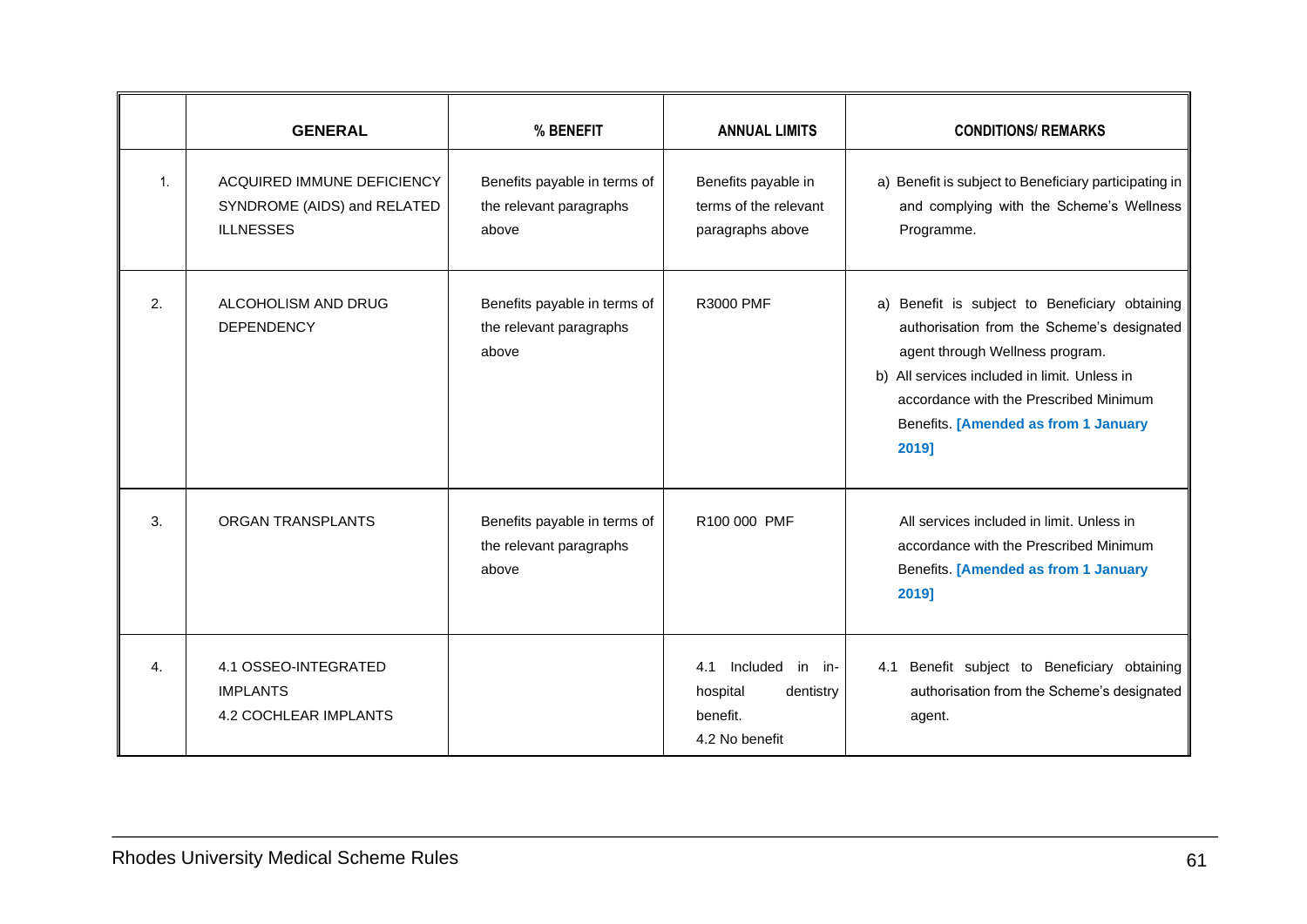| 5.                                | <b>INFERTILITY</b>                                                | Benefits payable in terms of<br>the relevant paragraphs<br>above.                                          | Only in a Public<br>Hospital                                                                                 | Benefit in respect of investigation and treatment<br>only.                                                                                                                                                                                                                                                                                                                                                                                                                                      |
|-----------------------------------|-------------------------------------------------------------------|------------------------------------------------------------------------------------------------------------|--------------------------------------------------------------------------------------------------------------|-------------------------------------------------------------------------------------------------------------------------------------------------------------------------------------------------------------------------------------------------------------------------------------------------------------------------------------------------------------------------------------------------------------------------------------------------------------------------------------------------|
| 6.                                | PREVENTATIVE CARE AND<br><b>WELLNESS BENEFIT</b>                  | 100%                                                                                                       | R1500 PB<br><b>R3000PMF</b><br>[Amended as from 1<br><b>January 2018]</b>                                    | Subject to pre-authorisation by the Scheme's<br>designated agent the preventative care that will<br>be covered includes: mammograms (women<br>aged 40 and older, every two years), PAP<br>smears, prostate examinations, , cholesterol<br>blood test, blood sugar test, HIV test and a<br>glaucoma test and includes immunisations<br>An additional R2 000 allocated for child<br>immunisations which does not accumulate to the<br>family limit of R3 000. [Amended as from 1<br>January 2019] |
| 7.                                | <b>MATERNITY BENEFIT</b><br>[New benefit as of 1 January<br>2019] | 100%                                                                                                       | 1. $2GP/$<br>Gynaecology visits<br>2 2D scans<br>2.<br>1 Paediatrician<br>3.<br>visit<br>Maternity bag<br>4. | Subject to registration on the maternity<br>programme. Gynaecologist confinement fee is<br>limited to 200%. Home delivery is limited to<br>R3000 and antenatal vitamins are limited to R65<br>per month for 9 months and are included in the<br>acute medication limit. [Amended as from 1<br><b>January 2020]</b>                                                                                                                                                                              |
| Legend:<br>% Benefit<br><b>PB</b> | $=$<br>Per Beneficiary<br>$=$                                     | Scale of Benefits/ Guide/ Cost/ Negotiated Cost with the provider {whichever is applicable or the lesser}. |                                                                                                              |                                                                                                                                                                                                                                                                                                                                                                                                                                                                                                 |

PMF  $=$  Per Member Family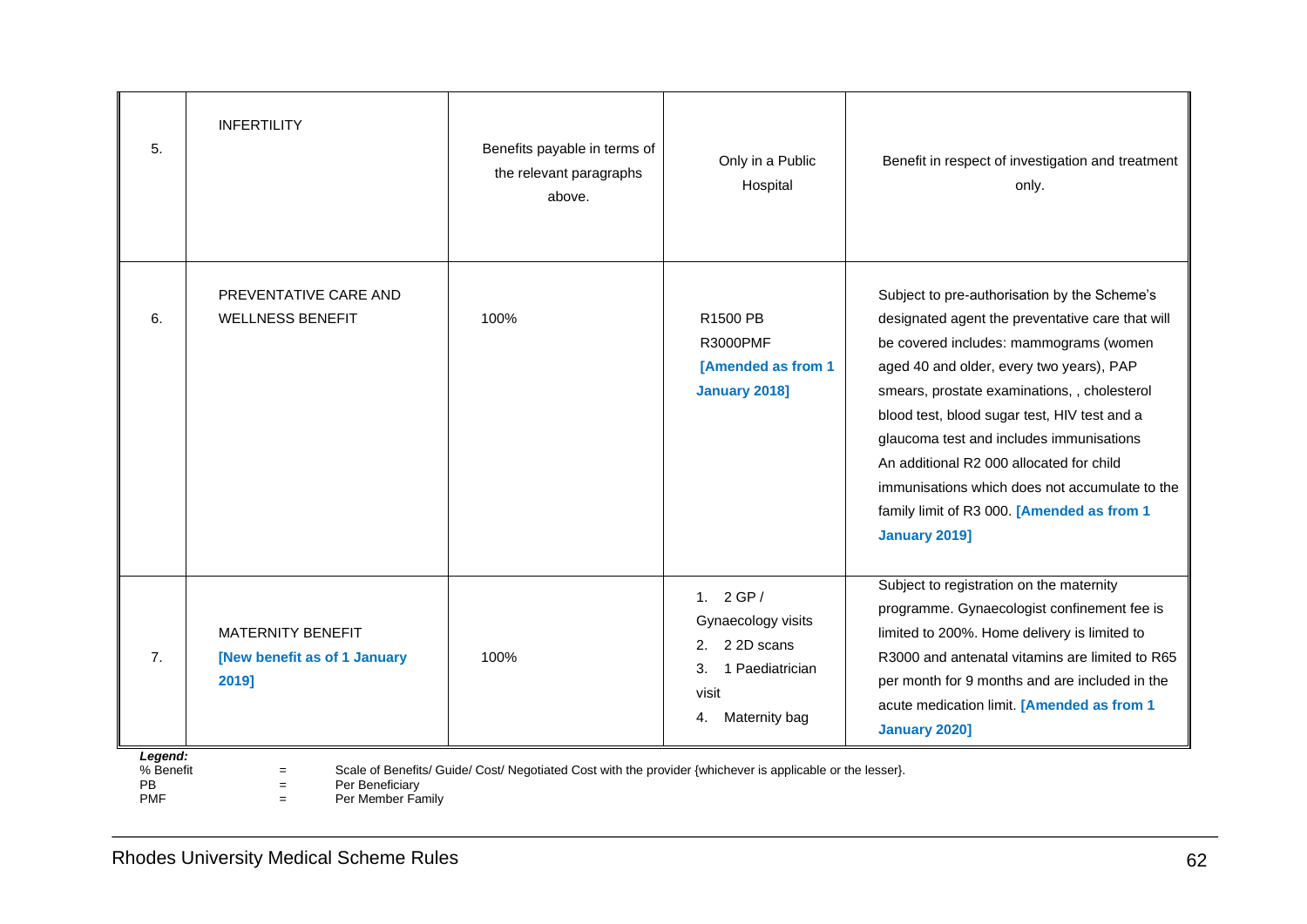# **ANNEXURE C1 MEDICAL SAVINGS ACCOUNT (MSA)**

- 1. On admission to the Scheme, a Personal Medical Savings Account (MSA), held by the Scheme, shall be established in the name of the Member concerned into which the contributions payable in respect of the MSA components shall be credited and benefits withdrawn in respect thereof, shall be debited.
- 2. Subject to sufficient funds being available at the date on which a claim is processed Members shall be entitled to use their MSA to pay for all healthcare services indicated and any co-payments or shortfalls for which the Member is responsible.
- 3. Any balance in the MSA account at the end of a financial year remains the property of the Member and accumulates to the Member's account.
- 4. Upon the death of the Member, the balance due to the Member will be transferred to any Dependants who continue membership of the Scheme, or, be paid into the Member's estate in the absence of such Dependants.
- 5. Should a Member terminate membership of the Scheme and not be admitted as a member of another medical scheme or be admitted to membership of another medical scheme which does not provide for a MSA, the balance due to the Member must be refunded to the Member within five months after termination of membership, and subject to applicable laws.
- 6. Should a Member be admitted to membership of another medical scheme, which provides for a similar account, the balance due to the Member must be transferred to such scheme within five months after termination of membership.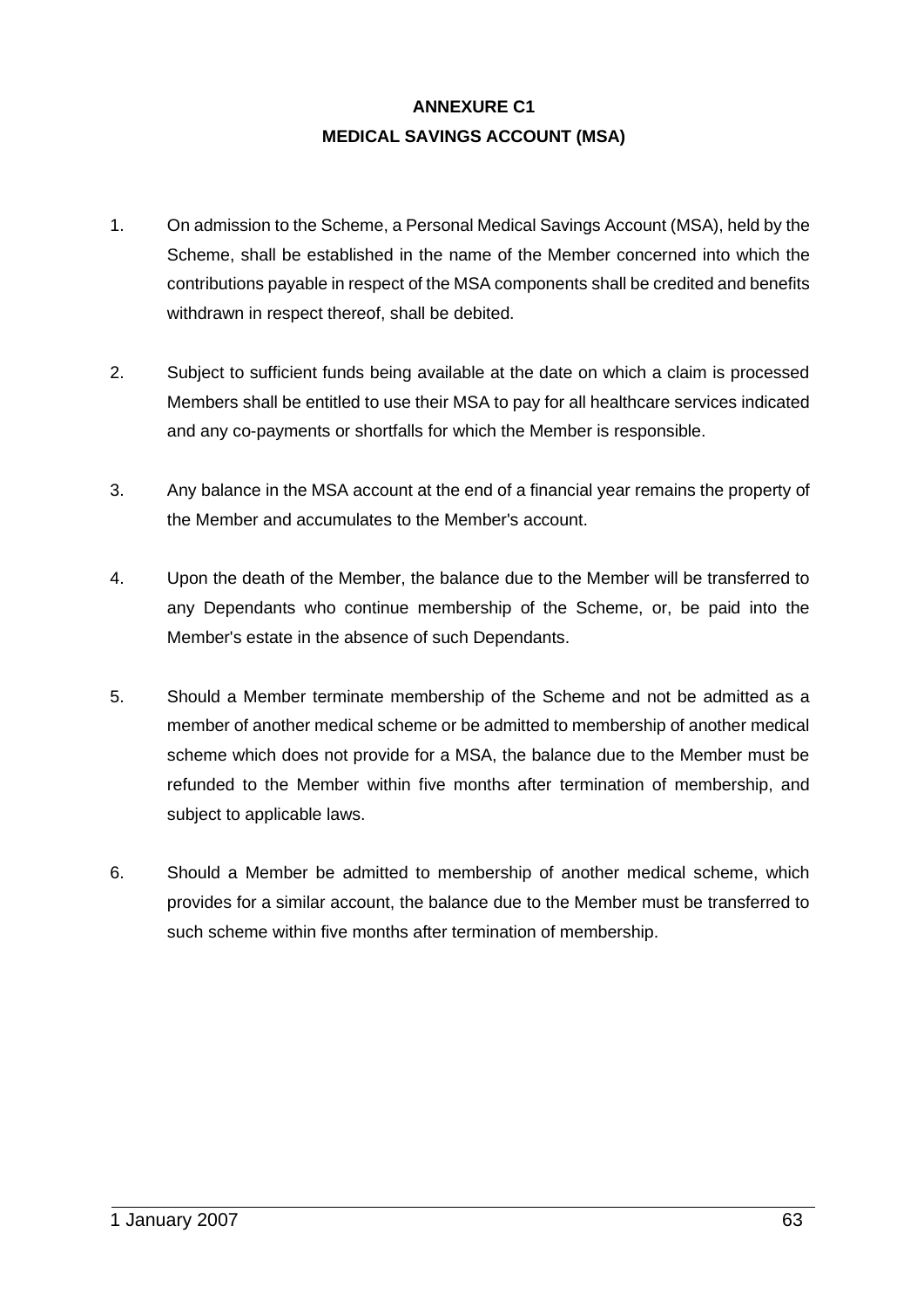# **ANNEXURE C2**

# **(Benefits available under the Prescribed Minimum Benefits are payable without limitation where services are rendered by public hospitals)**

# **EXCLUSIONS**

- **1.** Unless otherwise provided for in the Act or its regulations (including Prescribed Minimum Benefits) or decided by the Board and not inconsistent with the Medical Scheme's Act, expenses incurred in connection with any of the following will not be paid by the Scheme:
	- **1.1** All costs of whatsoever nature incurred for treatment of sickness conditions or injuries sustained by a Member or a Dependant and for which any other party may be liable, unless the Board is satisfied that there is no reasonable prospect of the Member or Dependant recovering such costs from the other party. Where claim against such other party for costs, after deliberation, is repudiated or short-paid, the Member is entitled to such benefits as would have been allowed in terms of the Rules under normal conditions, irrespective of the lapse of time.
	- **1.2** All costs of whatsoever nature incurred for treatment of self-inflicted sickness conditions or injuries, or the excessive use of intoxicating substance or drug or material violation of the law, unless in accordance with Prescribed Minimum Benefits;
	- **1.3** All costs in respect of injuries arising from professional sport, speed contests and speed trials, unless regulated as a Prescribed Minimum Benefit.
	- **1.4** All costs for operations, medicines, treatment and procedures for cosmetic purposes, and the treatment of obesity and its direct implications (includes sclerotherapy except in the case of haemorrhoids), unless in accordance with Prescribed Minimum Benefits.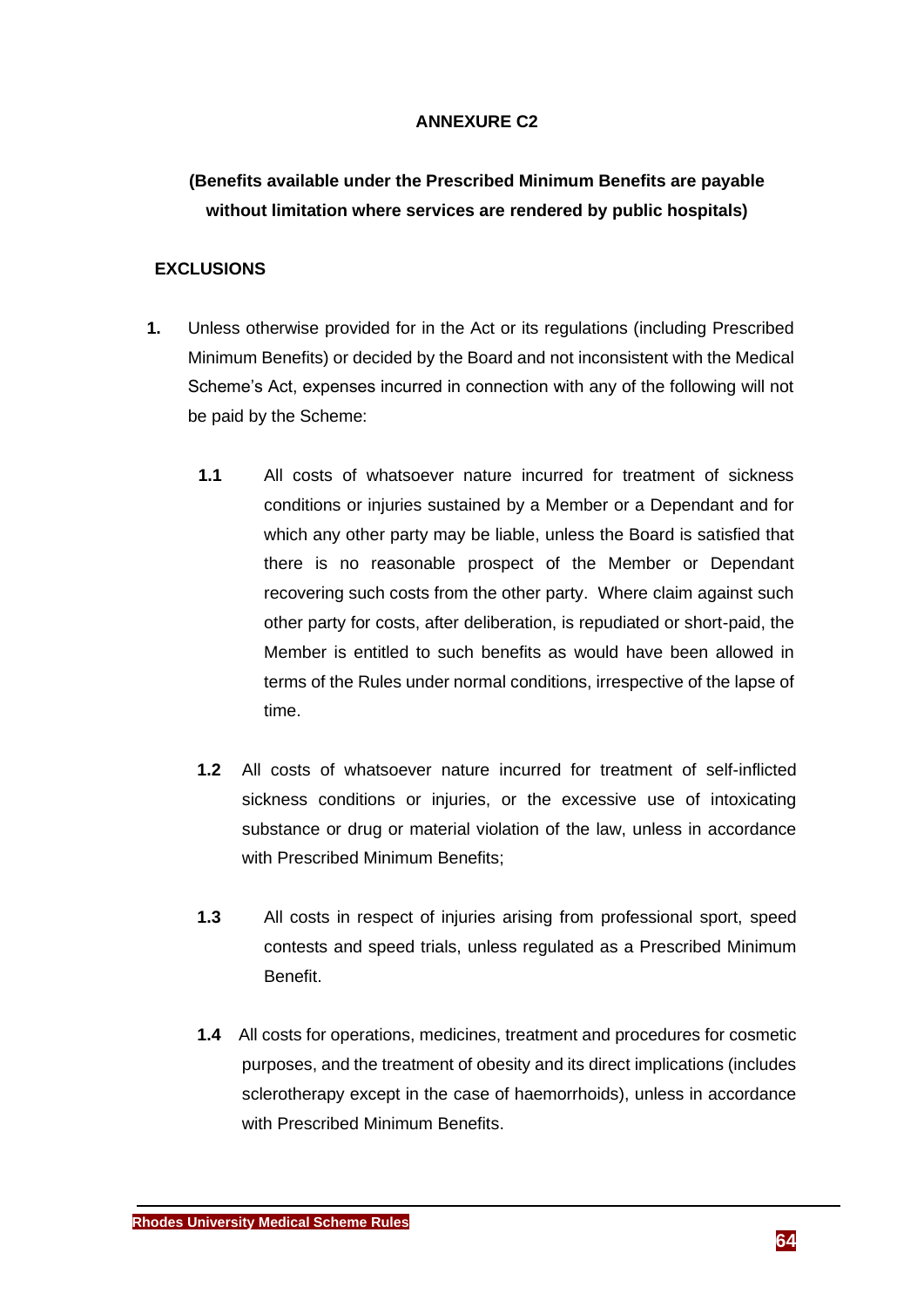- **1.5** Holidays and/or treatment in headache and stress-relief clinics,spas and resorts for health ,slimming, recuperative or similar purposes.
- **1.7** All costs that are more than the annual maximum benefit to which a Member is entitled in terms of the Rules.
- **1.8** Charges for appointments which a Member or Dependant fails to keep.
- **1.9** Costs for services rendered by
	- **1.9.1** persons not registered with a recognised professional body constituted in terms of an Act of Parliament; or
	- **1.9.2** any institution, nursing home or similar institution except a state or provincial hospital not registered in terms of any law.
- **1.10** Travelling expenses incurred by practitioners.
- **1.10** Any benefits that are not available under the Prescribed Minimum Benefits and not included in Annexure B hereof.
- **1.11** Medication provided in terms of the Auxiliary Services benefit except if:
	- 1.11.1 The medication is supplied to treat a condition diagnosed by a medical doctor, and
	- 1.11.2 The medication is authorised by the Scheme's designated agent.
- **1.12** Frailcare. Including Accommodation in convalescent or old age homes or similar institutions catering for the aged.
- **1.13** Infertility tests and treatments, unless in accordance with Prescribed Minimum Benefits. Such treatments include histero-salpynograms, hormone tests, laparoscopies, histeroscopes, surgery (uterus and tubal), manipulation of oculation, semen analysis, basic counseling and advice on sexual behavior, temperature charts and the treatment of local infections.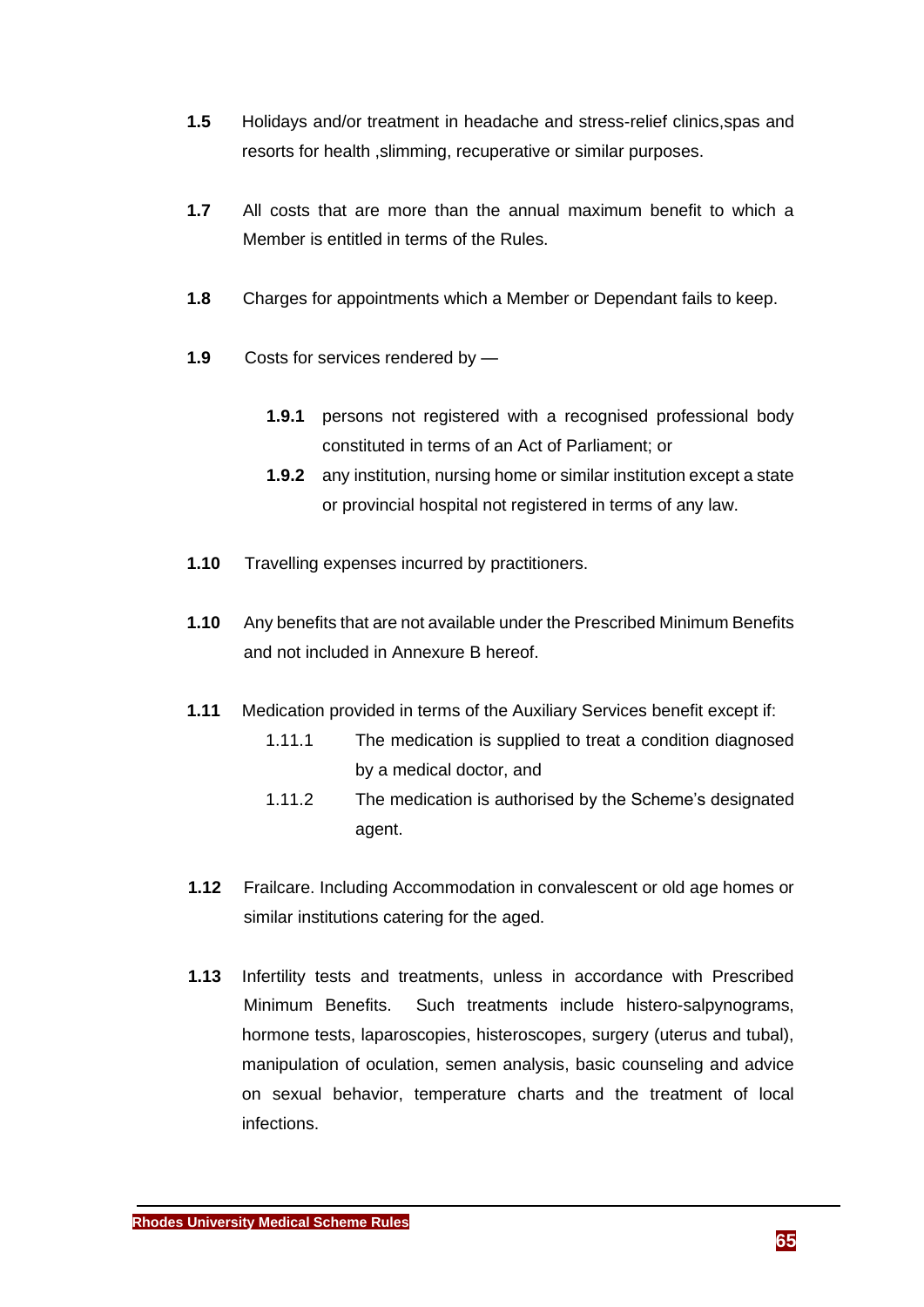- **1.14** Medical treatment necessitated as a result of non-compliance with prescribed therapy.
- **1.15** Medical examinations or evaluations for employers or employment and/or insurance, and/or school readiness tests and/or legal purposes.
- **1.16** Hire of medical, surgical and other appliances unless authorised by Scheme's designated agent, unless in accordance with Prescribed **Benefits**
- **1.17** Medicines not on the formulary if a formulary is applicable.
- **1.18** Immunosuppressants unless post organ transplant.
- **1.19** Immunization unless authorised by the Board.
- **1.20** The treatment of Tuberculosis except surgical treatment in hospital as per the Prescribed Minimum Benefits unless services provided through Wellness Program.
- **1.21** Chemotherapy, Radiotherapy and Dialysis where the Beneficiary is immuno-compromised will only be funded according to documented criteria if the beneficiary is enrolled on the Scheme's Wellness Program subject to a PMB.
- **1.22** Services in respect of which claims are received more than 4 months after the date of service.
- **1.23** Injuries sustained during participation in a strike, illegal picketing or riot or during a physical struggle, unless in accordance with Prescribed Minimum Benefits**.**
- **1.24** Medication, material and procedures appearing on the Scheme's exclusions list subject to a Prescribed Minimum Benefit.
- **1.25** All cost in respect of medicine not approved by the Medicines Control Council.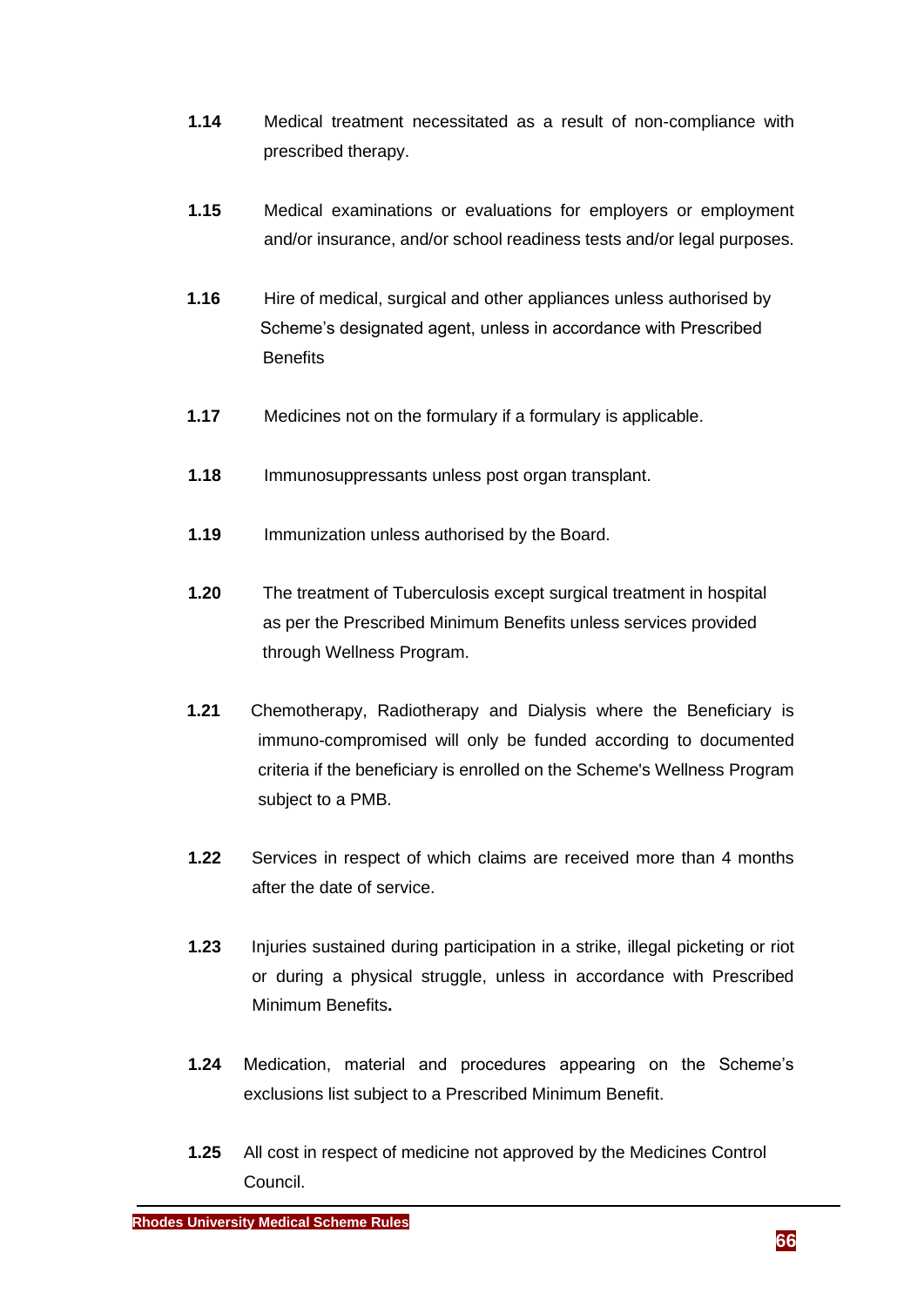- **1.26** All cost in respect of the use of medication for indications not registered by the Medicines Control Council.
- **1.27** Organ and tissue donations to any person other than to a member or dependant of a member.
- **1.28** Interest charges on overdue accounts or legal fees incurred as a result of delayed or non-payment of accounts due to it being the member's fault.
- **1.29** Any expenses in respect of sickness conditions that were subject to waiting periods when the Member joined the Scheme.
- **1.30** Costs associated with vocational guidance, marriage guidance, school therapy or attendance at remedial educational schools or clinics.
- **1.31** Expenses arising from experimental, unproven or unregistered treatment practices.
- **1.32** Compensation for pain and suffering, loss of income, funeral expenses or any other claim for damages.
- **1.33** Accommodation in a private room of a hospital, unless clinically indicated and prescribed by a medical practitioner and authorised by the Scheme.
- **1.34** Telephonic consultations, writing of prescriptions or motivational letters and costs for confirming of medical aid benefits.
- **1.35** Payment of claims for additional and/or alternative procedures performed which are not in accordance with the original authorization and for which a motivation confirming the medical appropriateness of said procedure(s) was not received.
- **1.36** All costs in respect of an authorised procedure which is not completed due to a decision by the member or the member's family. All costs already incurred prior to this decision being taken will be for the member's own account.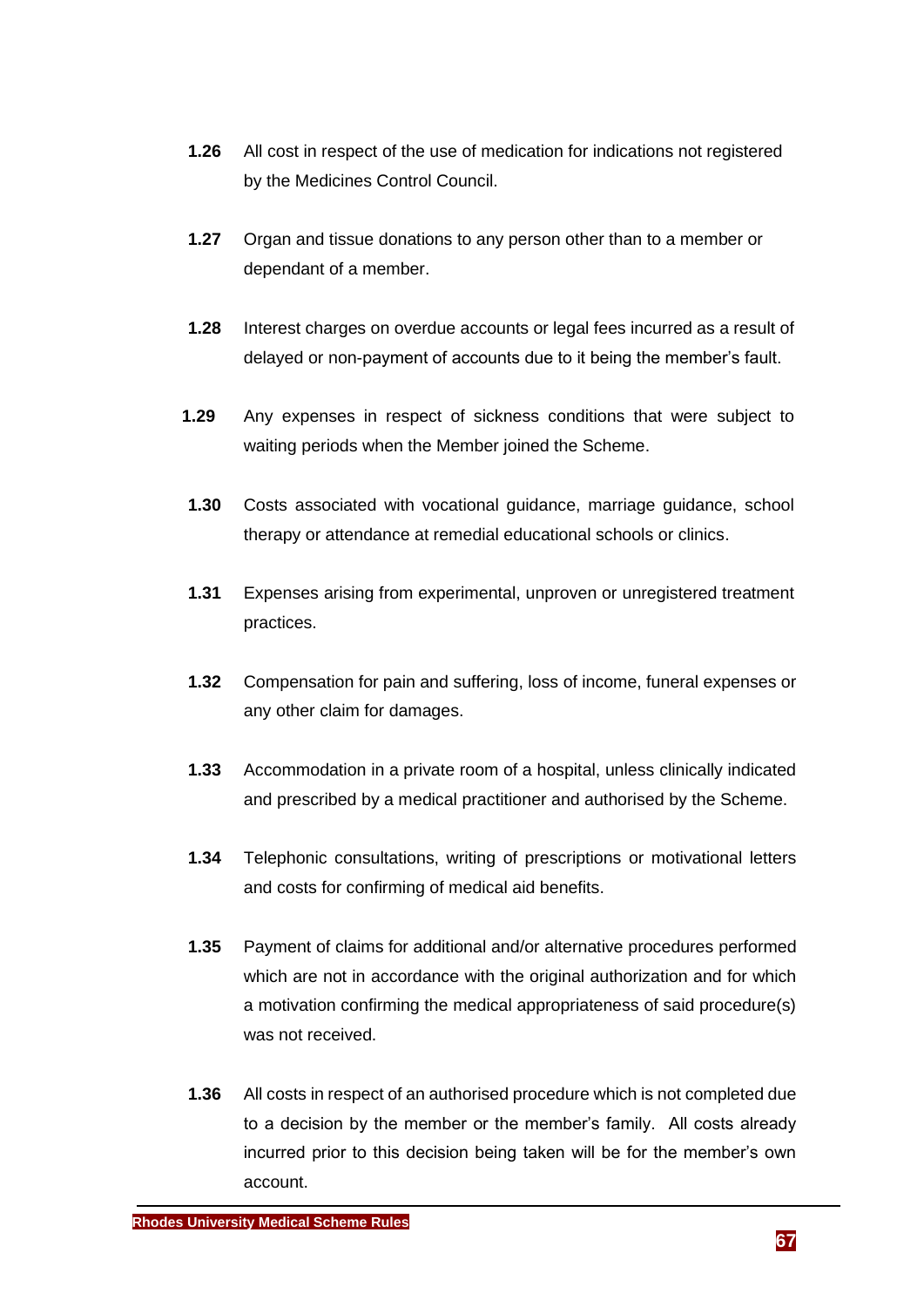- **1.37** All costs in respect of an authorised procedure which is not completed due to a hospital limitation, for example, faulty equipment or lack of prescribed medication. Any costs already incurred in preparation for this procedure will be for the hospital's own account.
- **1.38** Accommodation in a private room of a hospital, unless clinically indicated and prescribed by a medical practitioner and authorised by the Scheme.  **[Deleted with effect from 1 January 2018 – duplicate of 1.33]**
- **1.39** Any costs associated with search and rescue.
- **1.40** Interest charges on overdue accounts or legal fees incurred as a result of delayed or non-payment of accounts due to it being the member's fault **[Deleted with effect from 1 January 2018 – duplicate of 1.28]**
- **1.41** Services provides outside of a practitioners registered scope of practice.
- **1.42** X-Rays performed by chiropractors.
- **1.43** Costs for investigations done in hospital that could be done on an outpatient basis.
- **1.44** All costs for healthcare services which, in the opinion of the Scheme's clinical committee, are not appropriate and necessary for the diagnosis or treatment of a health condition at an affordable level of service and cost. **[Deleted with effect from 1 January 2018 – duplicate of 1.45]**
- **1.45** All costs for healthcare services which, in the opinion of the Scheme's clinical committee, are not appropriate and necessary for the diagnosis or treatment of a health condition.

#### **2. LIMITATION OF BENEFITS**

**2.1** The maximum benefits to which a Member and any Dependants are entitled in any financial year are limited as set out in Annexure B.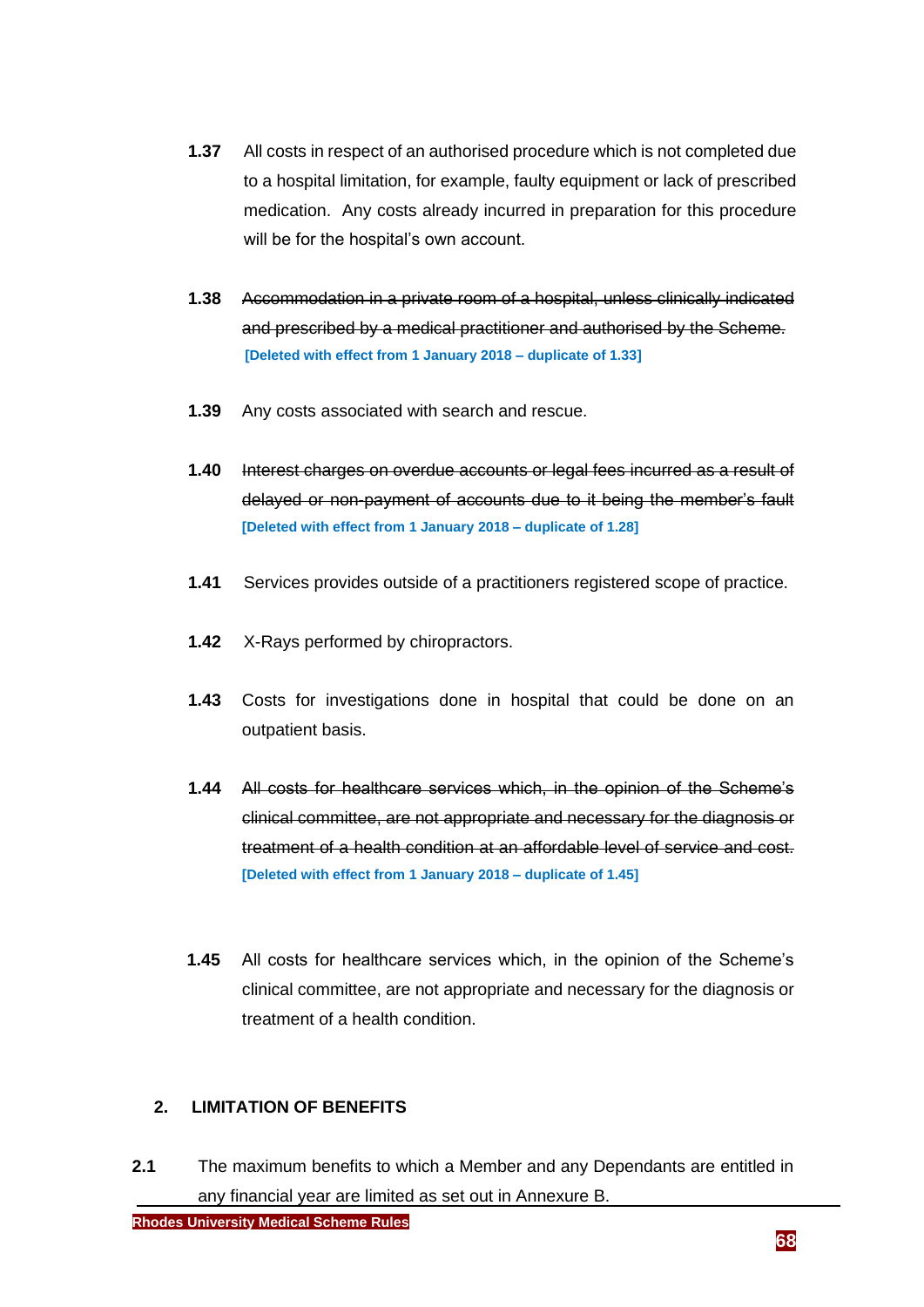- **2.2** Members admitted during the course of a financial year are entitled to the benefits set out in Annexure B, with the maximum benefits being adjusted in proportion to the period of membership calculated from the date of admission to the end of the particular financial year.
- **2.3** In cases of illness of a protracted nature, the Board shall have the right to insist upon a Member or Dependant consulting any particular specialist the Board may nominate in consultation with the attending practitioner. In such cases, if such specialist's advice is not acted upon, no further benefits will be allowed for that particular illness.
	- **2.4** All expenses incurred outside the Rand monetary area will not be covered by the Scheme. The Scheme has negotiated a benefit through a third party, and outsources a benefit to all members and their registered dependants (Emergency care, stabilizing and repatriation back to South Africa).
	- **2.5** Costs in respect of organ and tissue donations for Scheme members will be funded to the maximum of the cost of South African donors.
	- **2.6** Any authorised rehabilitation will only be considered, subject to the benefit limit, to the point where the beneficiary no longer shows clinical improvement.
	- **2.7** For routine or scheduled elective surgery, a second opinion may be required, failing which the Scheme, in the discretion of the Board, may impose a percentage co-payment to the member. The Scheme will bear the consultation costs for such second opinion.
	- **2.8** In cases where a specialist is consulted without the recommendation of a general practitioner, the benefit allowed by the Scheme may, at its discretion, be limited to the amount that would have been paid to the general practitioner for the same service.
	- **2.9** If the Scheme or its managed health care organization has funding guidelines or protocols in respect of covered services and supplies, Beneficiaries will only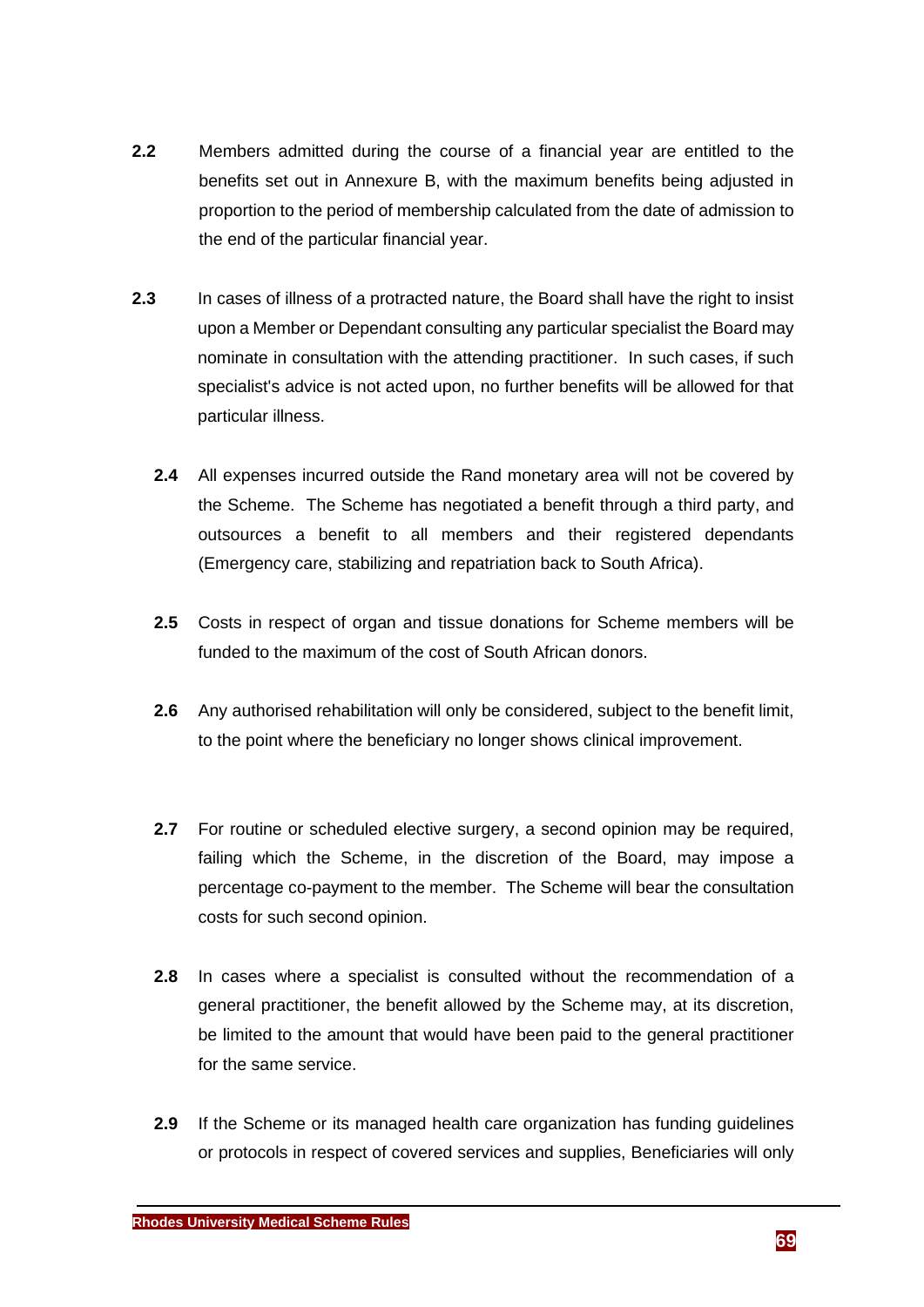qualify for benefits in respect of those services and supplies with reference to the available funding guidelines and protocols irrespective of clinical guidelines.

- **2.10** If the Scheme does not have funding guidelines or protocols in respect of benefits for services and supplies referred to in Annexure B, Beneficiaries will only qualify for benefits in respect of those services and supplies if the Scheme or its managed healthcare organisation acknowledges them as medically necessary, and then subject to those conditions as the Scheme or its managed healthcare organisation may impose. "Medically necessary" refers to services or supplies that meet all the following requirements:
	- (a) They should restore normal function of an affected limb, organ or system;
	- (b) No alternative exists that has a better outcome, is more costeffective, or has a lower risk;
	- (c) They are accepted by the relevant service provider as optimal necessary for the specific condition and at an appropriate level to render safe and adequate care;
	- (d) They are not rendered or provided for the convenience of the relevant beneficiary or service provider and
	- (e) Outcome studies are available and acceptable to the Scheme in respect of such services or supplies.
- **2.11** The Scheme reserves the right not to pay for any new technology, investigational procedures/interventions or new drugs/medication as applied in clinical medicine unless motivation by means of clinical data has been presented to and accepted by the clinical committee in regard to the following aspects of such technology, procedures or drugs:
	- (a) Their therapeutic role in clinical medicine;
	- (b) Their cost-efficiency or affordability;
	- (c) Their value relative to existing services or supplies;
	- (d) Their local indications, application and outcome studies and
	- (e) Their role in drug therapy as established by the Scheme's managed healthcare organisation.
- **2.12** An exclusion period of one or more years may be imposed by the Scheme to assess the local indications, application and outcome figures on all new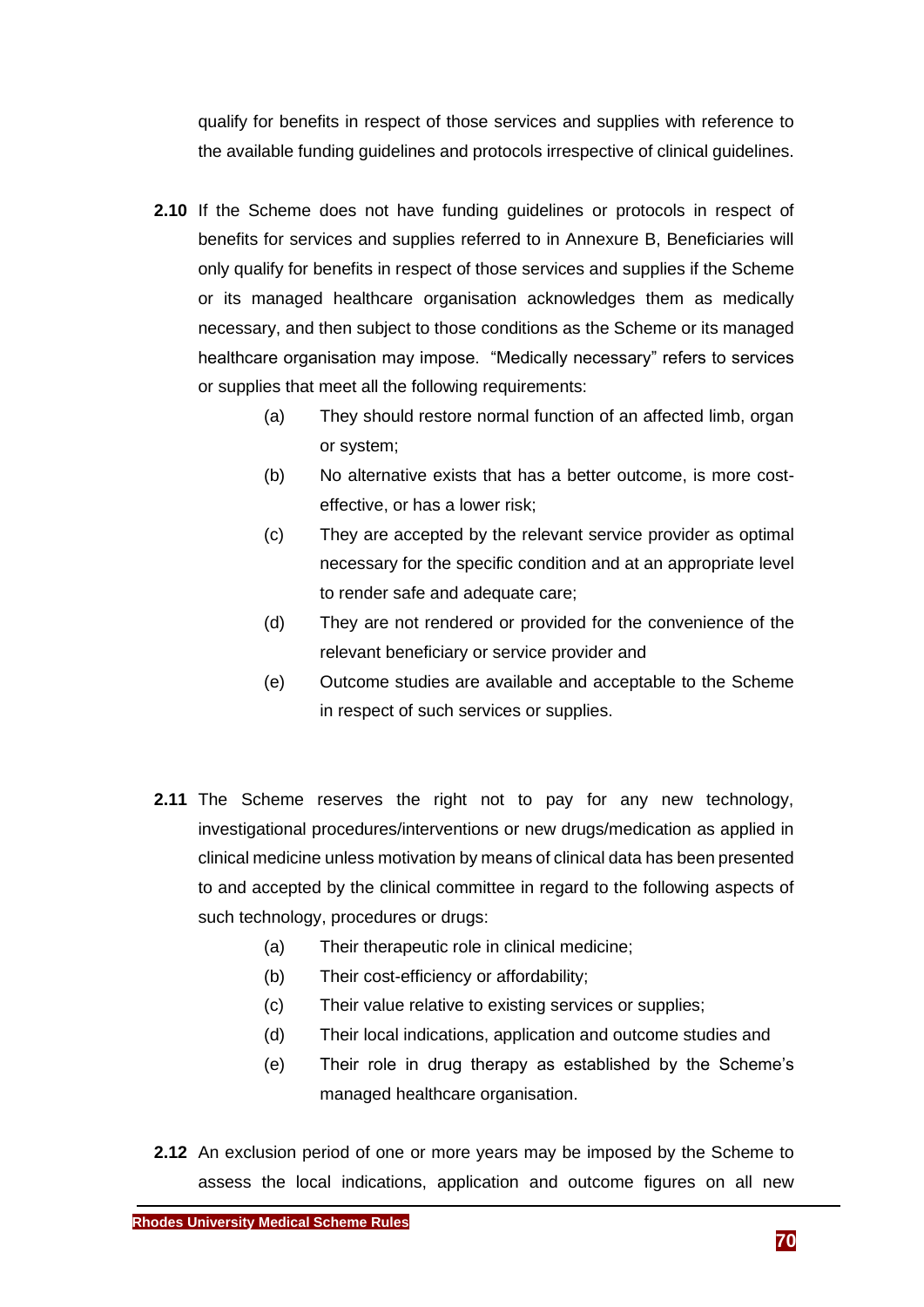medicines/technology/procedures or any instance where evidence is lacking or still under review before it can be considered for inclusion in relation to benefits paid.

2.5

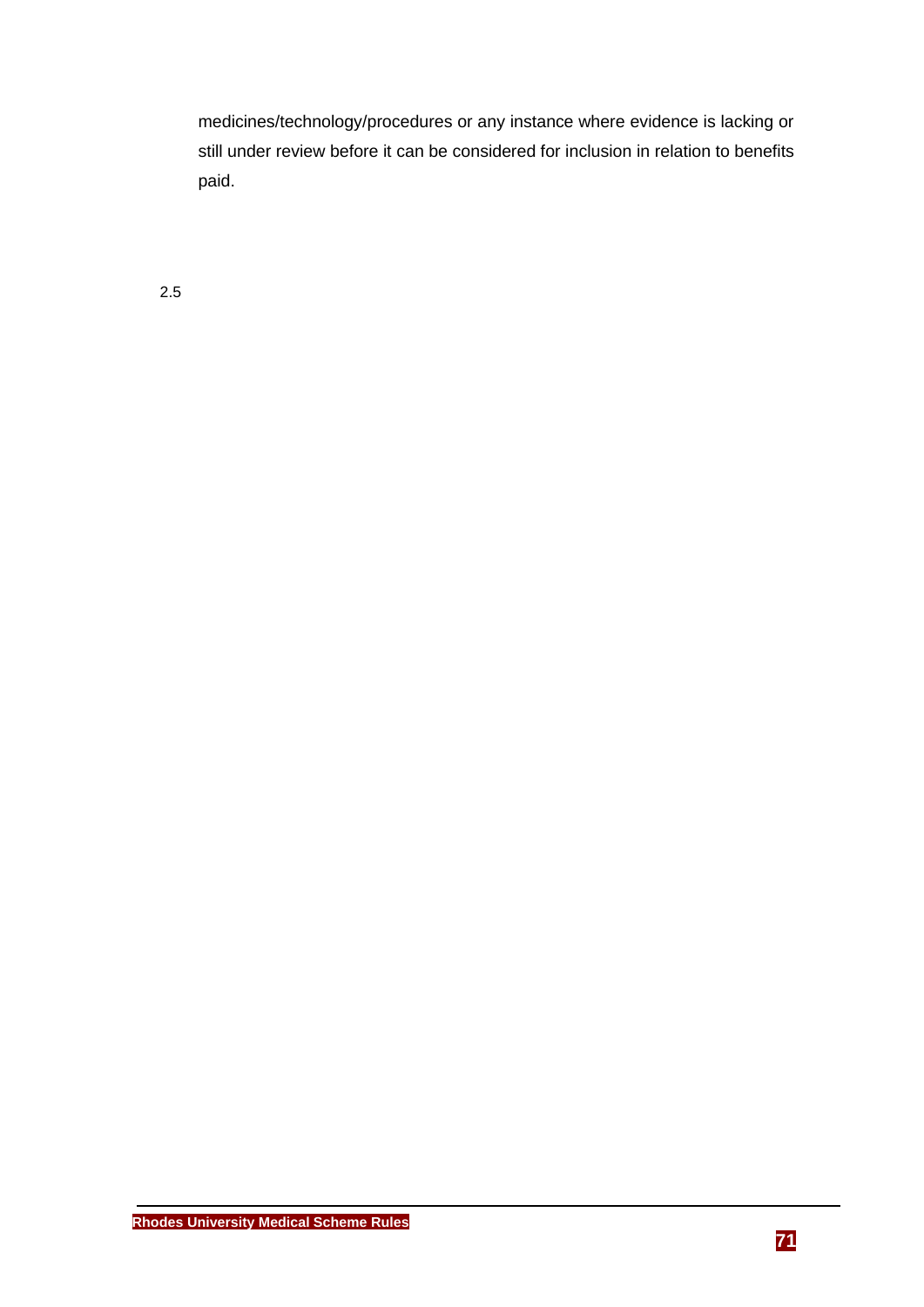#### **ANNEXURE C3**

#### **PRESCRIBED MINIMUM BENEFITS (PMB's)**

# **1. APPOINTMENT OF DESIGNATED SERVICE PROVIDERS**

The Scheme appoints the following service providers as Designated Service Providers for the delivery of Prescribed Minimum Benefits to its Beneficiaries: - State Healthcare facilities;

- Outpatient medical management and pathology from Prime Cure and

- Chronic medication form the chronic disease list (CDL) from Grahamstown Pharmacies, Dis-Chem and Clicks pharmacies.

Where public services are not accessible, the scheme will make arrangements with private providers who will be deemed designated service providers in such instances.

**[Added as from 1 January 2016]**

# **2. PRESCRIBED MINIMUM BENEFITS OBTAINED FROM DESIGNATED SERVICE PROVIDERS**

100% of the cost in respect of diagnosis, treatment and care costs of Prescribed Minimum Benefit Conditions if those services are obtained from a Designated Service Provider, subject to the Scheme's Managed Care Protocols. Where no formal arrangement with a DSP exists for PMB conditions, members have freedom of choice of provider. The onus shall be on the Scheme to ensure that the services are available and have the patient admitted to the DSP.

# **3. PRESCRIBED MINIMUM BENEFITS VOLUNTARILY OBTAINED FROM OTHER PROVIDERS**

If a Beneficiary involuntarily obtains diagnosis, treatment and care in respect of a Prescribed Minimum Benefit Condition from a provider other than a Designated Service Provider, the benefit payable in respect of such service is subject to such benefit limitations and Scheme approved tariffs and co-payments as are normally applicable in terms of the relevant option chosen by the member.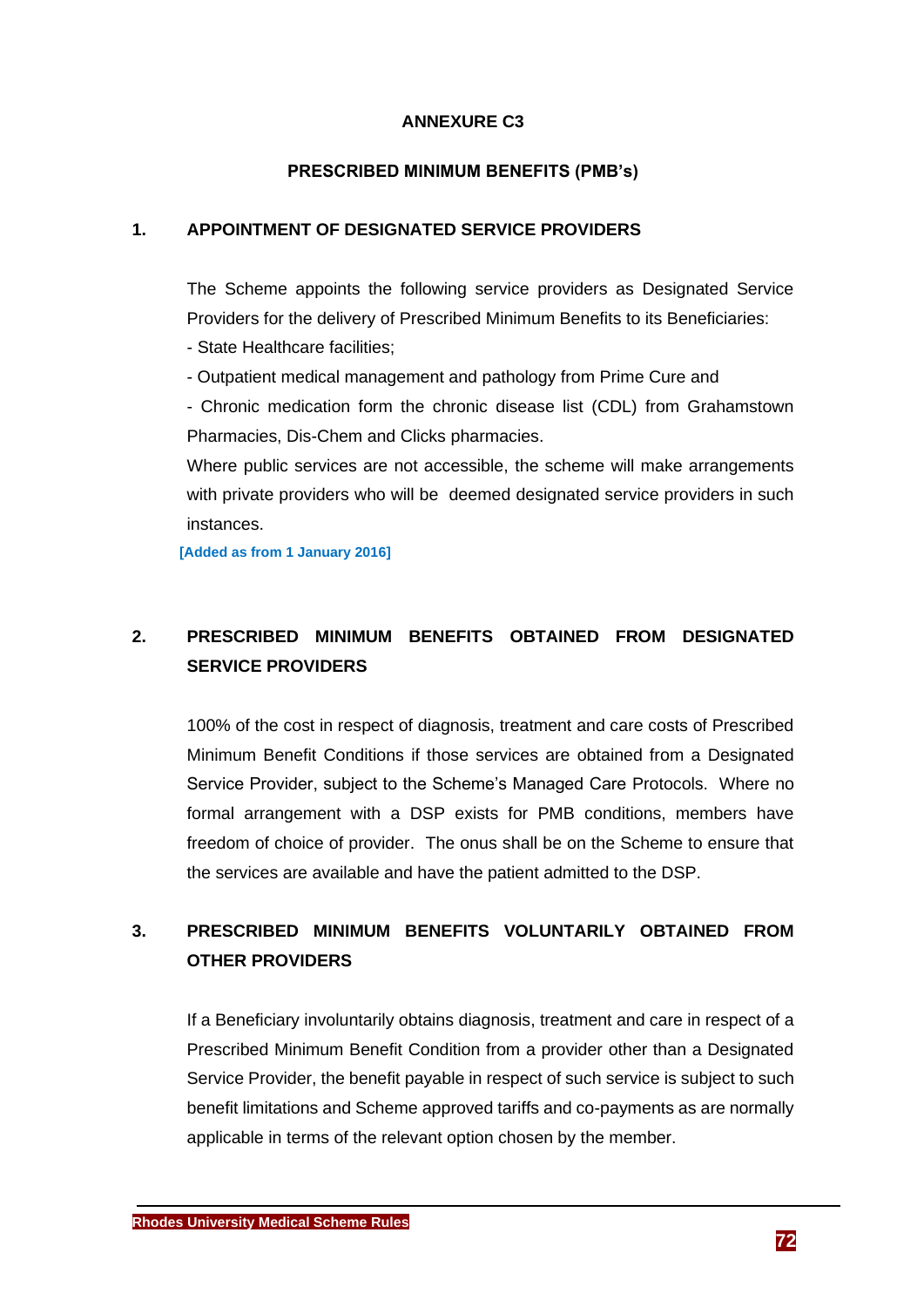# **4. PRESCRIBED MINIMUM BENEFITS INVOLUNTARILY OBTAINED FROM OTHER PROVIDERS**

- **4.1** If a Beneficiary involuntarily obtains diagnosis, treatment and care in respect of a Prescribed Minimum Benefit Condition from a provider other than a Designated Service Provider, the Scheme will pay 100% of the cost in relation to that Prescribed Minimum Benefit Condition.
- **4.2** For the purposes of paragraph 4.1, a Beneficiary will be deemed to have involuntarily obtained a service from a provider other than a Designated Service Provider, if:
	- **4.2.1** the service was not available from the Designated Service Provider or would not be provided without unreasonable delay;
	- **4.2.2** immediate medical or surgical treatment for a Prescribed Minimum Benefit Condition was required under circumstances or at locations which reasonably precluded the Beneficiary from obtaining such treatment from a Designated Service Provider; or
	- **4.2.3** there was no Designated Service Provider within reasonable proximity to the Beneficiary's ordinary place of business or personal residence.
- **4.3** Except in the case of an emergency medical condition, pre-authorisation shall be obtained by a Member prior to involuntarily obtaining a service from a provider other than a Designated Service Provider in terms of this paragraph, to enable the Scheme to confirm that the circumstances contemplated in paragraph 4.2 are applicable.

#### **5. MEDICATION**

- **5.1** Where a Prescribed Minimum Benefit includes medication, the Scheme will pay 100% of the cost of the medication if that medication is obtained from a Designated Service Provider or is involuntarily obtained from a provider other than a Designated Service Provider, and
	- **5.1.1** the medication is included on the applicable formulary in use by the Scheme; or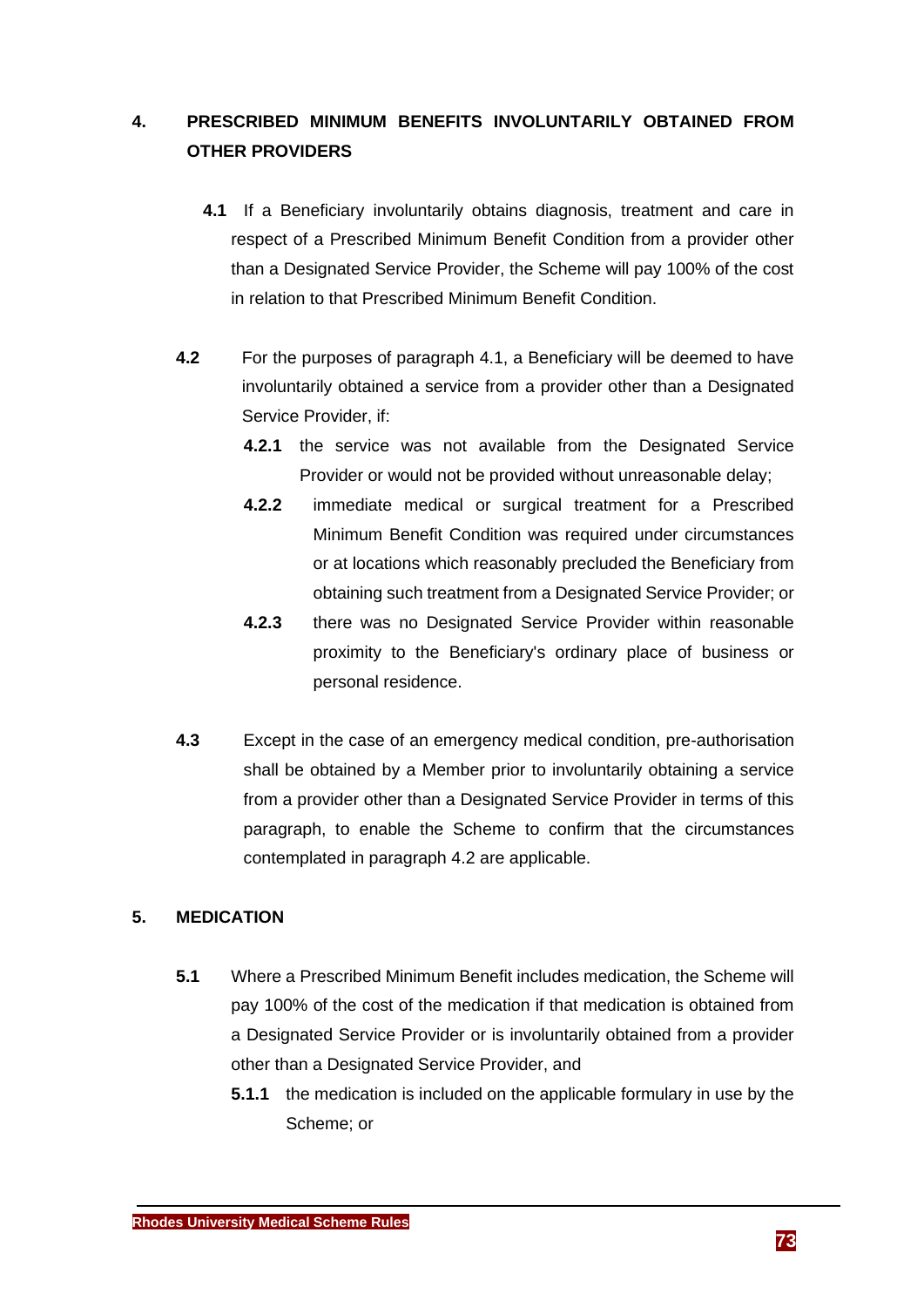- **5.1.2** the formulary does not include medication which is clinically appropriate and effective for the treatment of the Prescribed Minimum Benefit Condition.
- **5.2** Where a Prescribed Minimum Benefit includes medication and:
	- **5.2.1** That medication is voluntarily obtained from a provider other than a Designated Service Provider; or
	- **5.2.2** The formulary includes a medication which is clinically appropriate and effective for the treatment of a Prescribed Minimum Benefit Condition suffered by a Beneficiary, and that Beneficiary knowingly declines the medication on the formulary and opts to use another medication instead,

then a co-payment equal to the difference between the cost of the medication so obtained and the reference price of the formulary medication will apply.

## **6. PRESCRIBED MINIMUM BENEFITS OBTAINED FROM A PUBLIC HOSPITAL**

Notwithstanding anything to the contrary contained in these Rules, the Scheme shall pay 100% of the costs of Prescribed Minimum Benefits obtained in a public hospital, without limitation.

## **7. DIAGNOSTIC TEST FOR AN UNCONFIRMED PMB DIAGNOSIS**

Where diagnostic tests and examinations are performed but do not result in confirmation of a PMB diagnosis, except for an emergency medical condition, such diagnostic tests or examinations are not considered to be a PMB.

#### **8. CO-PAYMENTS**

Co-payments in respect of the costs for PMB's may not be paid out of Medical Savings Accounts.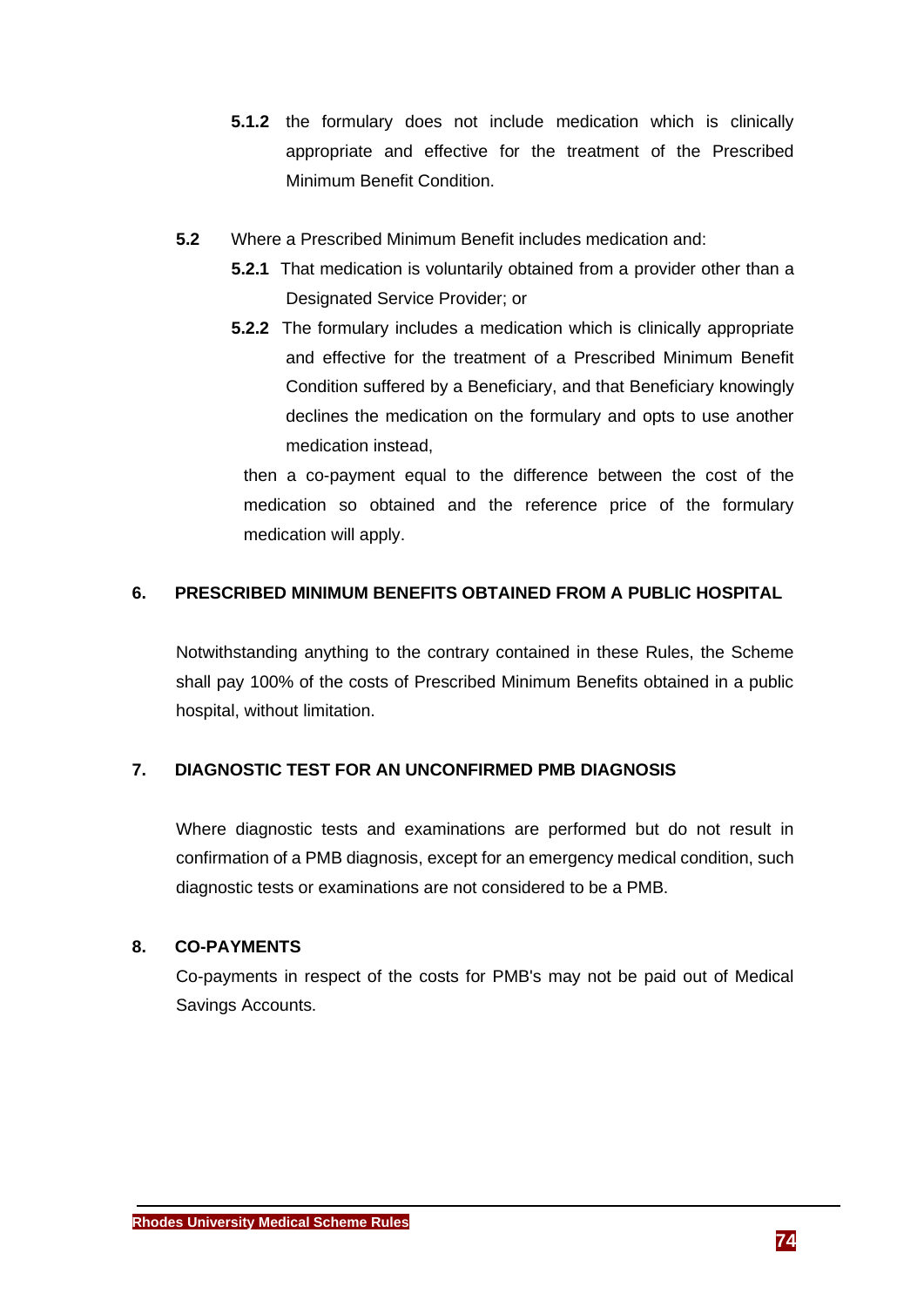#### **9. CHRONIC CONDITIONS**

Any benefit option covers the full cost was services rendered in respect of the Prescribed Minimum Benefits which includes the diagnosis, medical management and medication to the extent that it is provided for in terms of a therapeutic algorithm as prescribed for the specified chronic conditions.

#### **PRESCRIBED MINIMUM BENEFIT CONDITIONS**

| <b>Addison's disease</b>               | <b>Asthma</b>                       |
|----------------------------------------|-------------------------------------|
| <b>Bipolar mood disorder</b>           | <b>Bronchiectasis</b>               |
| Cardiac failure                        | <b>Cardiomyopathy disease</b>       |
| Chronic renal disease                  | <b>Coronary artery disease</b>      |
| Chronic obstructive pulmonary disorder | Chrohn's disease                    |
| Diabetes insipidus                     | Diabetes mellitus type 1 and 2      |
| <b>Dysrhythmias</b>                    | <b>Epilepsy</b>                     |
| <b>Glaucoma</b>                        | Haemophilia                         |
| Hyperlipidaemia                        | <b>Hypertension</b>                 |
| <b>Hypothyroidism</b>                  | <b>Multiple sclerosis</b>           |
| Parkinson's disease                    | <b>Rheumatoid arthritis</b>         |
| Schizophrenia                          | <b>Systemic lupus erythematosus</b> |
| <b>Ulcerative colitis</b>              |                                     |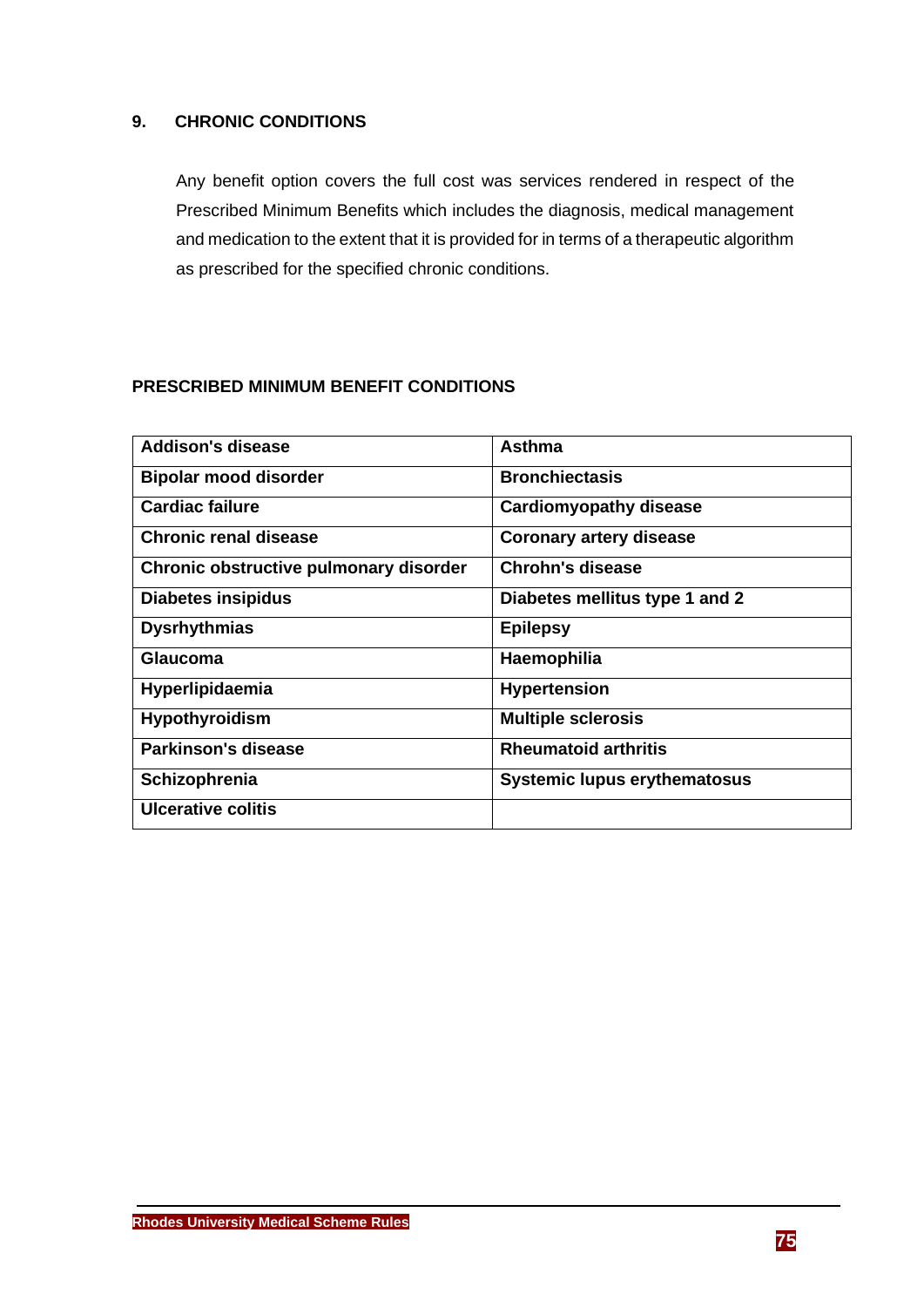### **ANNEXURE D**

| <b>Application of waiting periods</b>                                                                                     |                                                                 |                    |                          |                               |  |  |
|---------------------------------------------------------------------------------------------------------------------------|-----------------------------------------------------------------|--------------------|--------------------------|-------------------------------|--|--|
| <b>Category</b>                                                                                                           | <b>Dependant type</b>                                           | 3 month<br>general | 12 month<br>pre-existing | <b>Late Joiner</b><br>penalty |  |  |
| A new employee upon commencement<br>of employment at Rhodes University                                                    | Employee                                                        | <b>No</b>          | Yes                      | <b>No</b>                     |  |  |
|                                                                                                                           | Employee's immediate family<br>(spouse and biological children) | <b>No</b>          | Yes                      | <b>No</b>                     |  |  |
| (Date of employment and the Scheme join<br>date is the same)                                                              | Employee's extended family<br>(mother, father, brother, sister) | Yes                | Yes                      | Yes                           |  |  |
| No Previous medical aid                                                                                                   |                                                                 |                    |                          |                               |  |  |
| New employee upon commencement of                                                                                         | Employee                                                        | <b>No</b>          | <b>No</b>                | <b>No</b>                     |  |  |
| employment at Rhodes University                                                                                           | Employee's immediate family<br>(spouse and biological children) | <b>No</b>          | <b>No</b>                | <b>No</b>                     |  |  |
| (Date of employment and the Scheme join<br>date is the same                                                               | Employee's extended family<br>(mother, father, brother, sister) | Yes                | <b>No</b>                | Yes                           |  |  |
| Previous medical aid (cover for more than 2<br>years and the break between that Scheme<br>and RUMed is less than 90 days) |                                                                 |                    |                          |                               |  |  |
| New employee after commencement of<br>employment at Rhodes University                                                     | Employee                                                        | Yes                | Yes                      | <b>No</b>                     |  |  |
| (Date of employment and the Scheme join<br>date is not the same)                                                          | Employee's immediate family<br>(spouse and biological children) | Yes                | Yes                      | <b>No</b>                     |  |  |
| No previous medical aid                                                                                                   | Employee's extended family<br>(mother, father, brother, sister) | Yes                | Yes                      | Yes                           |  |  |
| New employee after commencement of<br>employment Rhodes University                                                        | Employee                                                        | Yes                | <b>No</b>                | <b>No</b>                     |  |  |
| (Date of employment and the Scheme join<br>date is not the same)                                                          | Employee's immediate family<br>(spouse and biological children) | Yes                | <b>No</b>                | <b>No</b>                     |  |  |
| Previous medical aid (cover for more than 2<br>years and the break between that Scheme<br>and RUMed is less than 90 days) | Employee's extended family<br>(mother, father, brother, sister) | Yes                | <b>No</b>                | Yes                           |  |  |